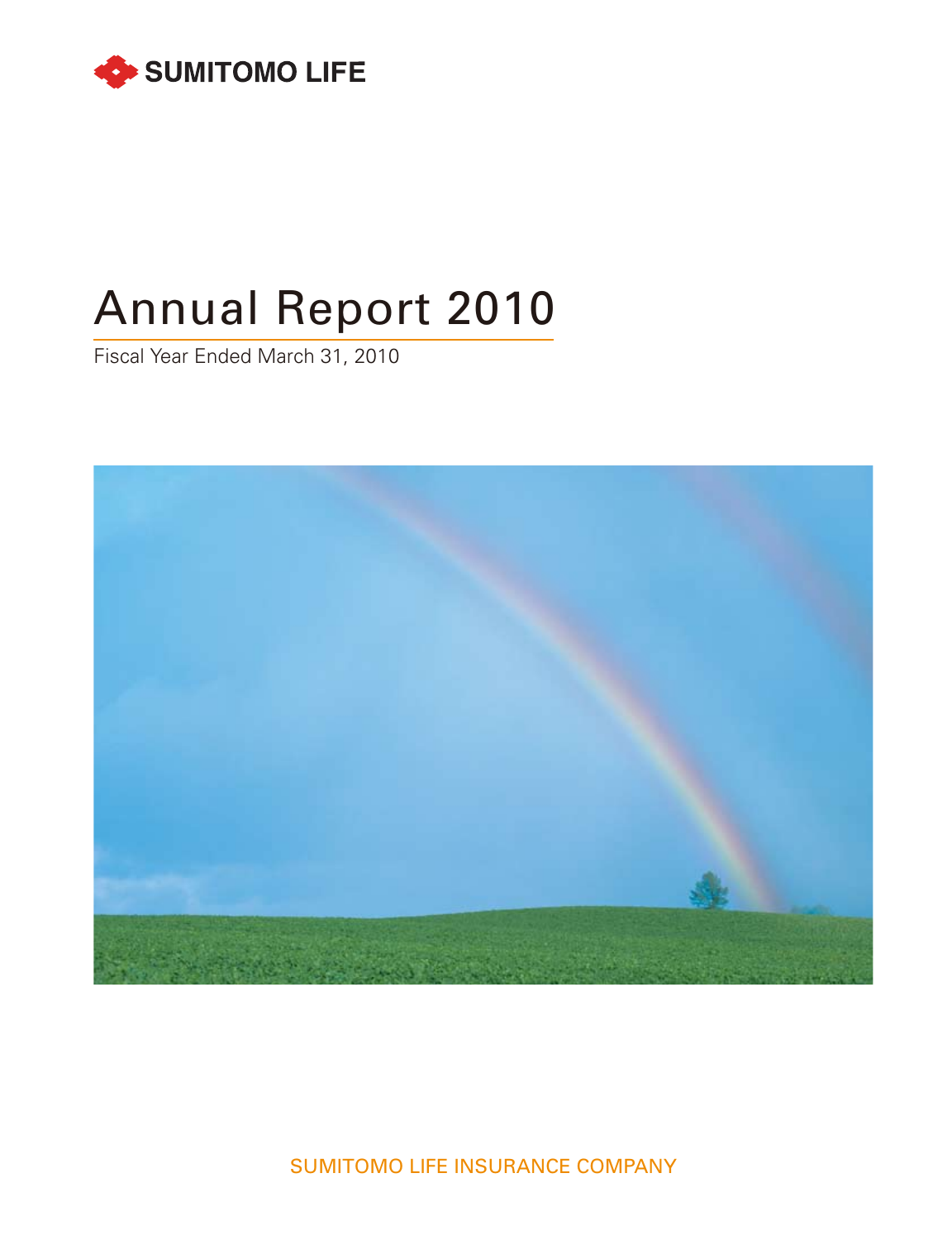# Overview of Sumitomo Life (Non-Consolidated)

 (As of March 31, 2010)

#### **Official Name** SUMITOMO LIFE

#### **Established** May 1907

#### **Location**



Head Office: Tokyo Head Office: 1-4-35, Shiromi, Chuo-ku, 7-18-24, Tsukiji, Chuo-ku, Osaka 540-8512, Japan Tokyo 104-8430, Japan http://www.sumitomolife.co.jp

**President and CEO** Yoshio Sato





**Number of Employees** 45,281 (9,612 administrative; 35,669 sales) **Sales Offices** 73 branch offices: 1,782 district offices

#### **Assets**

Total assets **¥23,018.3 billion Liabilities** Total policy reserves <br>
¥20,815.2 billion **Capital** Foundation Funds **¥369.0 billion** 

#### **Revenue and Expenditures:**

Total benefits and other payment ¥2,005.4 billion

#### **Annualized Premium of Policies in Force:**

Individual life insurance  $\frac{1}{4}$ ,425.0 billion Individual annuities **¥728.3** billion

#### **Policies in Force:**

Individual life insurance ¥116,114.6 billion Individual annuities ¥13,320.2 billion Group insurance  $\frac{433,484.0 \text{ billion}}{433}$ Group annuities  $\angle$  42,528.3 billion

(policy reserves of ¥20,369.6 billion)

(including accumulated redeemed foundation funds)

Total insurance premiums and other ¥3,063.7 billion (April 2009-March 2010) (April 2009-March 2010)

#### Our Management Policy

- 1. Based upon the concept of coexistence, co-prosperity and mutual assistance, we shall strive to solidify and expand our business, while contributing to the furtherance of social and public welfare.
- 2. Creditworthiness and steadiness shall be the norms in the execution of our business.
- 3. We shall always remain imperturbable in judgment and retain a progressive and indomitable spirit, responding to changes in our environment and keeping abreast of the times.

#### **Contents**

| <b>Business Highlights</b>              | 01 |
|-----------------------------------------|----|
| Message from the President              | 02 |
| <b>Review of Operations</b>             | 05 |
| Individual Life Insurance and Annuities | 06 |
| <b>Operating Results</b>                | 08 |
| <b>Financial Strength</b>               | 11 |
| Asset Management (General Account)      | 13 |
| Sales Network                           | 15 |
| Overseas Operations                     | 17 |
| Governance System                       | 18 |
| <b>Risk Management System</b>           | 20 |
| <b>Financial Section</b>                | 21 |
| Corporate Information                   | 38 |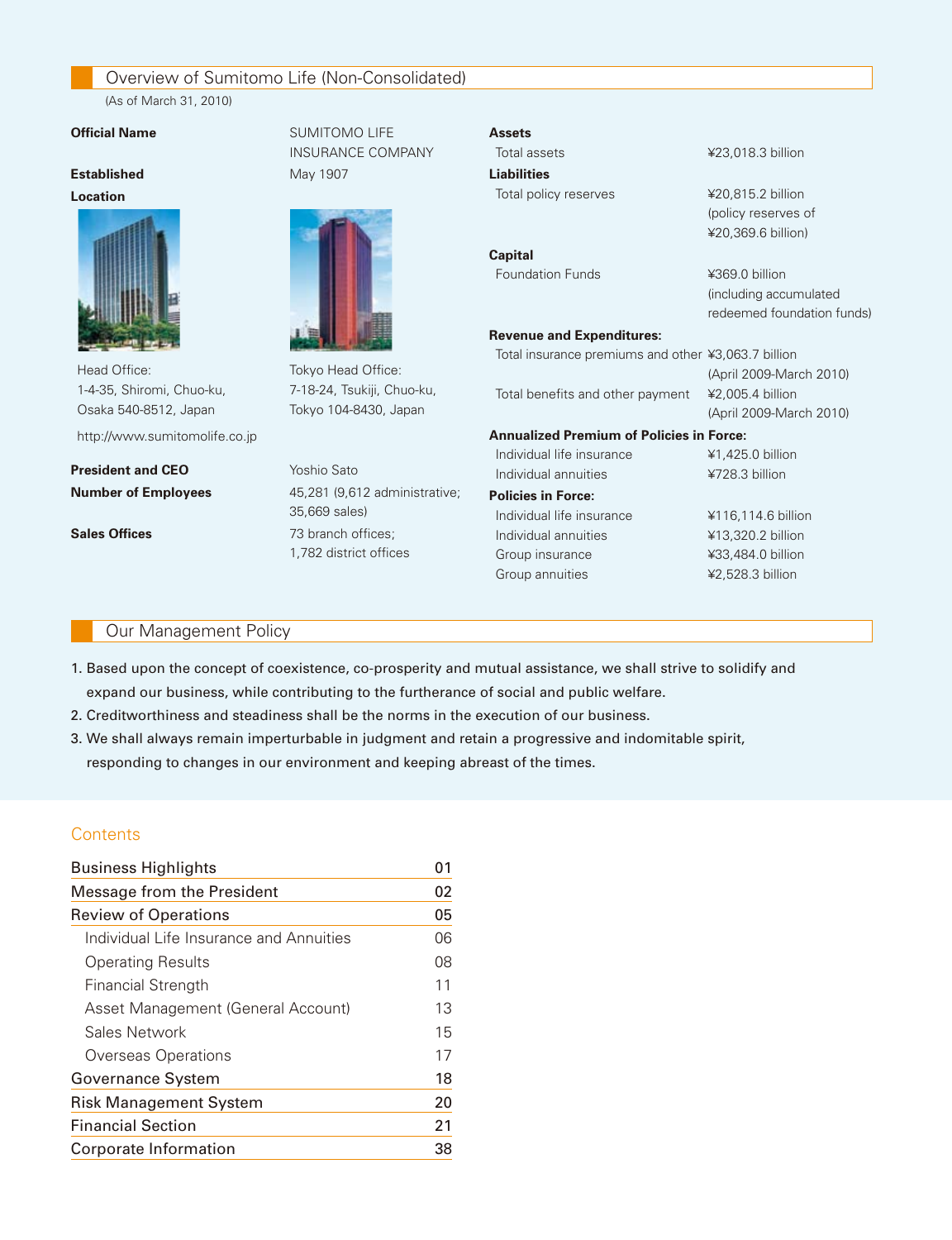|                                        |                | Millions of<br>U.S. dollars*1 |                |              |
|----------------------------------------|----------------|-------------------------------|----------------|--------------|
| <b>Non-Consolidated Financial Data</b> | 2010           | 2009                          | 2008           | 2010         |
| Total ordinary income                  | 4,026,050<br>¥ | 3,604,842<br>¥                | 3,289,813<br>¥ | \$<br>43,272 |
| Ordinary profit                        | 155,786        | 103,738                       | 109,207        | 1,674        |
| Core business profit                   | 386,817        | 148,562                       | 238,153        | 4,157        |
| Net surplus for the year               | 108,616        | 106,408                       | 89,965         | 1,167        |
| Total foundation funds* <sup>2</sup>   | 369,000        | 369,000                       | 369,000        | 3,966        |
| Total assets                           | 23,018,316     | 22,609,749                    | 23,382,567     | 247,402      |
| [Separate account]                     | [3, 276, 905]  | [2,612,125]                   | [2,741,745]    | [35, 220]    |
| Policy reserves                        | 20,369,636     | 19,287,447                    | 19,672,951     | 218,934      |
| Loans                                  | 3,443,887      | 3,869,177                     | 4,057,938      | 37,015       |
| Securities                             | 17,116,912     | 15,792,810                    | 16,024,737     | 183,973      |
| Solvency margin ratio (%)              | 955.1%         | 837.2%                        | 1030.7%        |              |
| Number of employees (individuals)      | 45,281         | 44,546                        | 43,434         |              |
| Number of members (policyholders)*3    | 7,155,151      | 7,255,703                     | 7,409,345      |              |
| Policies in force <sup>*4</sup>        | 162,918,990    | 170,884,334                   | 178,834,952    | 1,751,063    |
| Group annuities*5                      | 2,528,329      | 2,451,770                     | 2,674,058      | 27,174       |

#### Consolidated Financial Data

| Total ordinary income    | 4,064,942  |            | ¥ 3.339.925 | 43,690  |
|--------------------------|------------|------------|-------------|---------|
| Ordinary profit          | 159,787    | 104.198    | 111.887     | 1,717   |
| Net surplus for the year | 111.874    | 104.244    | 93.280      | 1,202   |
| Total assets             | 23,072,153 | 22,666,512 | 23,440,081  | 247,981 |

\* 1. U.S. dollar amounts are converted, for convenience only, at ¥93.04 = US\$1.00, the rate prevailing on March 31, 2010.

\* 2. Total foundation funds includes accumulated redeemed foundation funds.

\* 3. In the case of a mutual company, "Members" refers to policyholders (excluding those not eligible for the distribution of surplus).

\* 4. Policies in force are the total of individual life insurance, individual annuities and group insurance policies in force. Individual annuities are the total of annuity resources at the start of annuities for policies prior to the commencement of annuity payment and policy reserves for policies after the commencement of annuity payment.

\* 5. Policies in force for group annuities indicate the amount of policy reserves.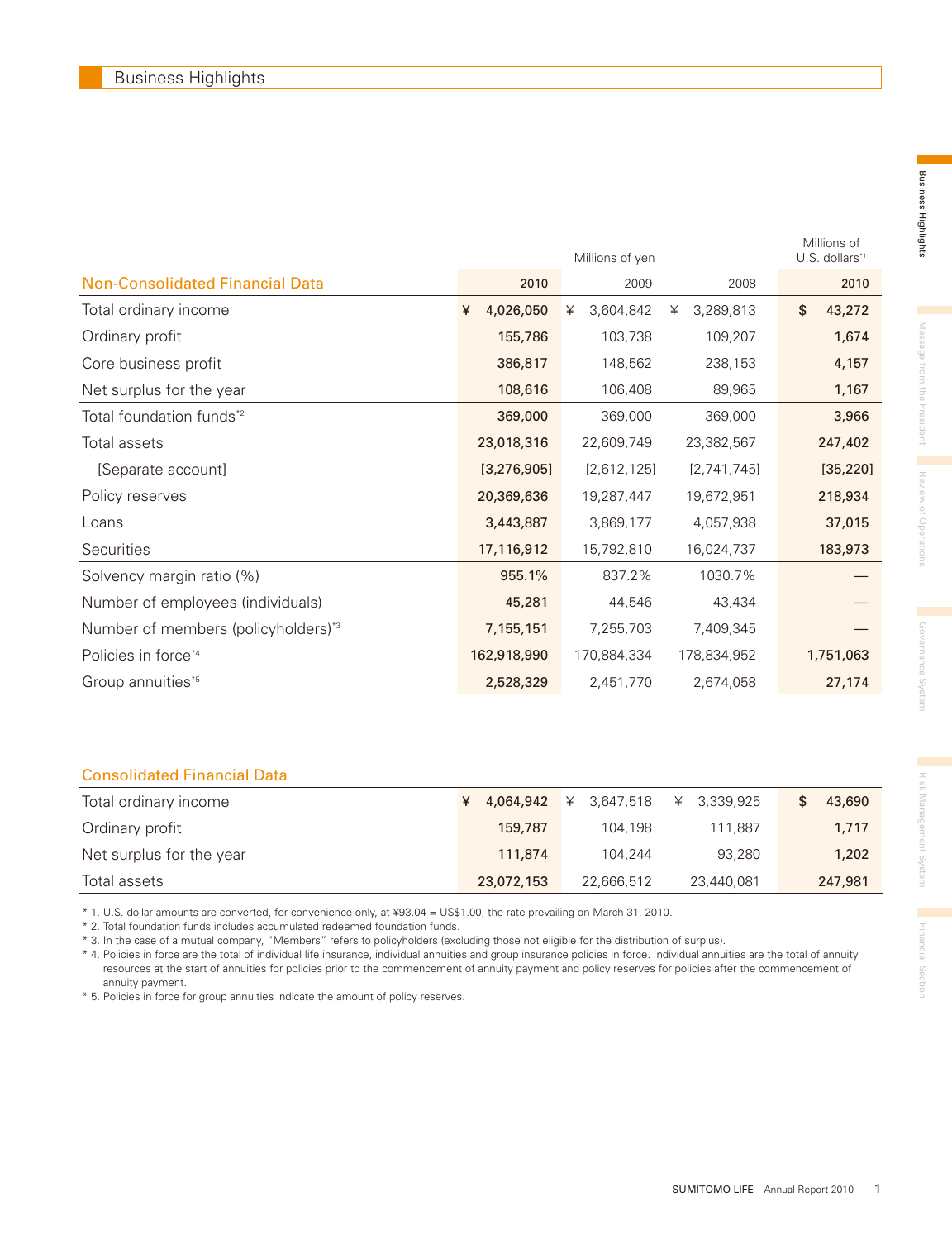

Yoshio Sato President and Chief Executive Officer

#### Looking Back on FY2009

 Fiscal year 2009, ended March 31, 2010, was a sobering year for the global economy and world financial markets. Despite the severity of the worldwide business environment, Sumitomo Life was able to achieve sustainable growth in the life insurance business while at the same time enhancing its financial strength. The annualized premium of policies in force rose 3.7% to ¥2,153.3 billion, the fifth consecutive year-on-year increase. Third-sector insurance, comprising the promising field of medical insurance, recorded annualized premiums of ¥491.7 billion, marking the seventh consecutive year of growth for Sumitomo Life in the sector.

 The annualized premium of new business was another strong performer, growing 32.8% year-on-year to ¥231.3 billion. Bancassurance sales contributed significantly to new business results in the previous fiscal year, demon-

strating that our solid multi-channel strategy is becoming even stronger.

 In addition, the annualized premium of surrendered and lapsed policies improved for the seventh consecutive year. This demonstrates that despite significant global economic and financial uncertainty, policyholders have continued to value our financial strength and after-sales service.

 As a result of the solid performance in insurance sales, core business profit increased 160.4% year-on-year to ¥386.8 billion. Negative spread, an issue of concern in the past, fell to ¥90.6 billion, less than 40% of its peak level. This decrease was largely caused by the additional provision of policy reserves for individual annuities with high assumed interest rates.

 Through its strong performance, Sumitomo Life was the only company among Japan's four major insurance industry leaders to increase dividends to policyholders in fiscal 2009—an increase of ¥16.8 billion to ¥61.6 billion. At the same time, we boosted our accumulated retained surplus by ¥110.9 billion over the previous fiscal year to ¥897.6 billion, further bolstering our financial strength.

*We achieved sustainable growth and financial strength in a year of historic turmoil in the global economy and world financial markets*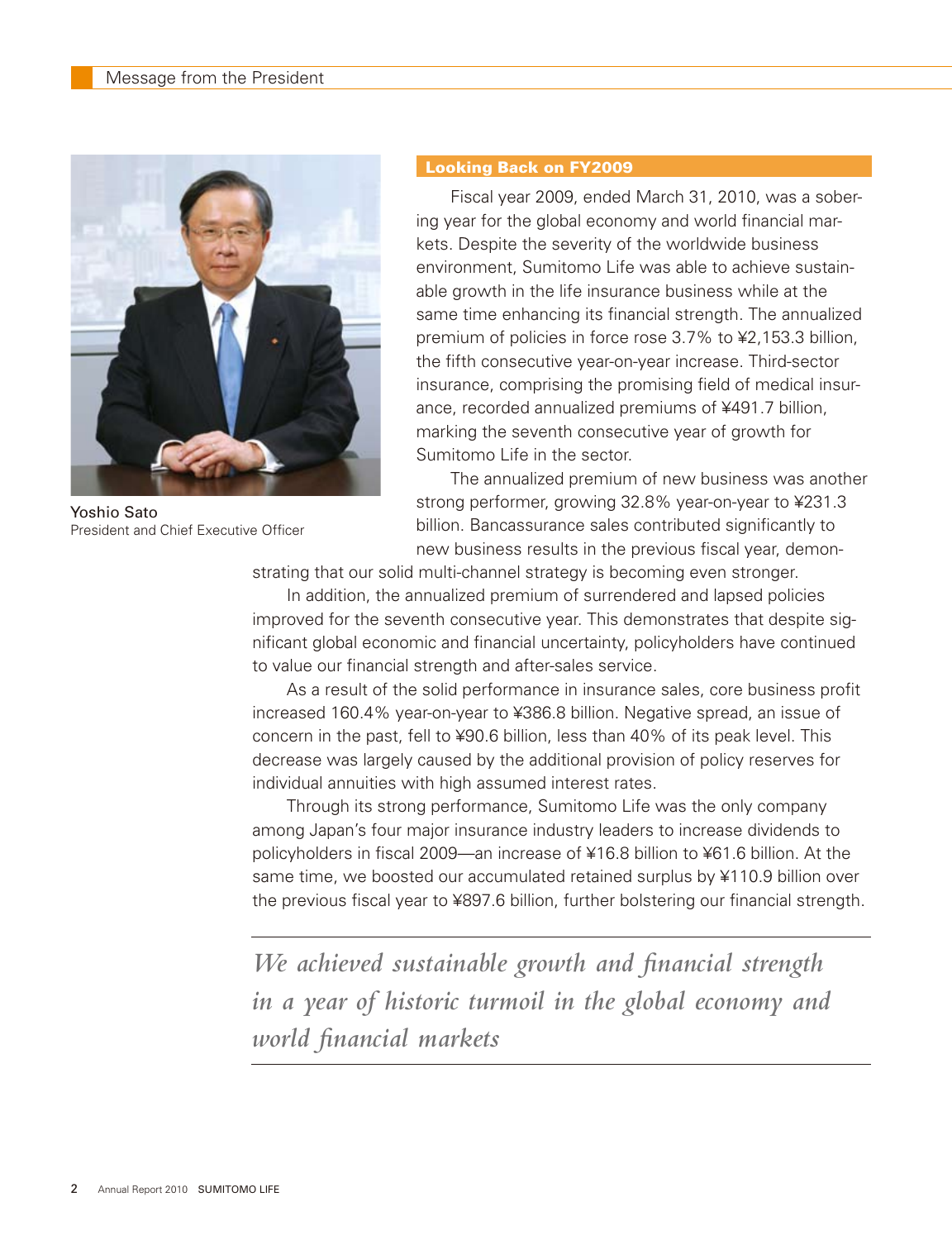#### Growth Strategy

*Moving forward as a 21st century market leader that supports a secure, long-lived society*

 Since the end of World War II, Japan's domestic life insurance industry has focused on covering mortality risk with the mainstream product of whole-life insurance with a term rider, turning Japan into one of the world's few major mortality insurance markets. Entering the 21st century, however, Japan has reached an inflection point in its demographics, specifically, a declining birthrate and an aging population.

 To help achieve what we articulate as a secure, long-lived society, we believe our role should be to provide coverage for mortality risk, and then to expand into new areas that include coverage for morbidity and longevity risks.

 Three growth areas are foremost in our vision for achieving these objectives: medical insurance, nursing care and annuities. We estimate, to realize a secure, long-lived society, medical and annuity coverage will need to increase to three times the scale of what is currently offered by the life insurance industry today, while nursing care coverage should expand to ten times its current coverage size. To address these areas of potential growth, Sumitomo Life has recently taken steps to develop cutting-edge products that will make the company an industry leader in these growing fields.

 We are also working to offer and deliver these products in new ways that suit each individual customer's particular needs. We are progressing with our build-out of a multi-channel strategy, the cornerstones of which are our sales network comprising 35,000 sales personnel with substantial consulting expertise; and over 300 of the largest banks and financial institutions, the largest bancassurance network of any domestic life insurer.

 Over the past few years, insurance outlets in shopping malls and Internet sites have been growing as alternative sales channels for the Japanese insurance market. An increasing number of customers, primarily younger people, are comparing and choosing life insurance products from multiple insurers, and trends point to the increasing popularity of simplified and more affordable insurance policies.

 To access this growing channel and address these growing customer needs, Sumitomo Life founded Medicare Life Insurance Co., Ltd. in April 2010 to provide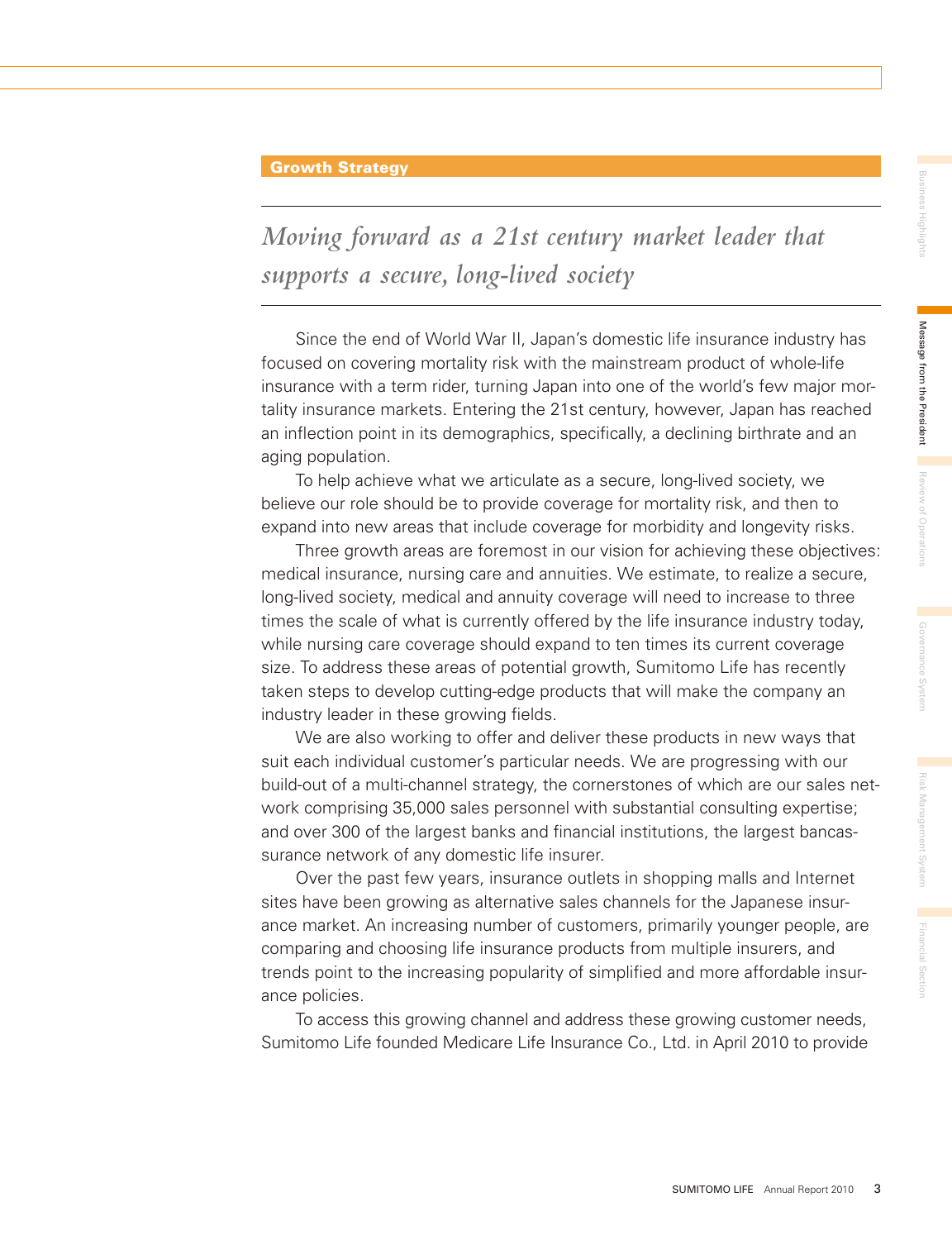simple and affordable life insurance products geared toward distribution through insurance outlets in shopping malls and Internet sites. This represents Sumitomo Life's commitment to actively responding to changing customer needs.

#### Overseas Strategy

 Insurance premium income from the major Asian countries, which are currently on par with premium income from Japan, have the potential to grow to triple the size of Japan premium income over the next decade. In order for Sumitomo Life to realize long-term sustainable growth, we intend to capitalize on the current substantial growth opportunities in the Asian life insurance market, while still maintaining our historic focus on risk management.

 Turning to Sumitomo Life's overseas business, China-based PICC Life Insurance Company, established by Sumitomo Life in partnership with PICC Holding Company in 2005, has experienced surging growth in only four years. PICC Life is currently the sixth largest life insurer in China, holding a 6.4% market share. While substantially expanding the size of its business, PICC Life realized profits in fiscal 2009. Also, in October 2009, Sumitomo Life signed a memorandum of understanding with Vietnam Bank for Agriculture and Rural Development, Vietnam's largest commercial bank, to collaborate in jointly providing life insurance services in Vietnam.

#### Risk Management

 In order to adjust to the changing risk management landscape, Sumitomo Life is moving ahead to evaluate our integrated risk on an economic value basis while taking into consideration developments with the Solvency II Framework, now being discussed in the EU. To this end, starting with our fiscal 2009 yearend results, we will disclose Embedded Value (EV) metrics. While emphasizing EV and integrated risk management on an economic value basis as the core of our business management infrastructure, we intend to further enhance it by introducing Enterprise Risk Management.

 Sumitomo Life will continue to take steps to meet the changing needs of our customers and constantly evolving economic environment. By maintaining sustainable growth and enhancing our financial strength, we will continue to meet the high level of trust and expectations of our policyholders.

yoshis Soto

Yoshio Sato President and Chief Executive Officer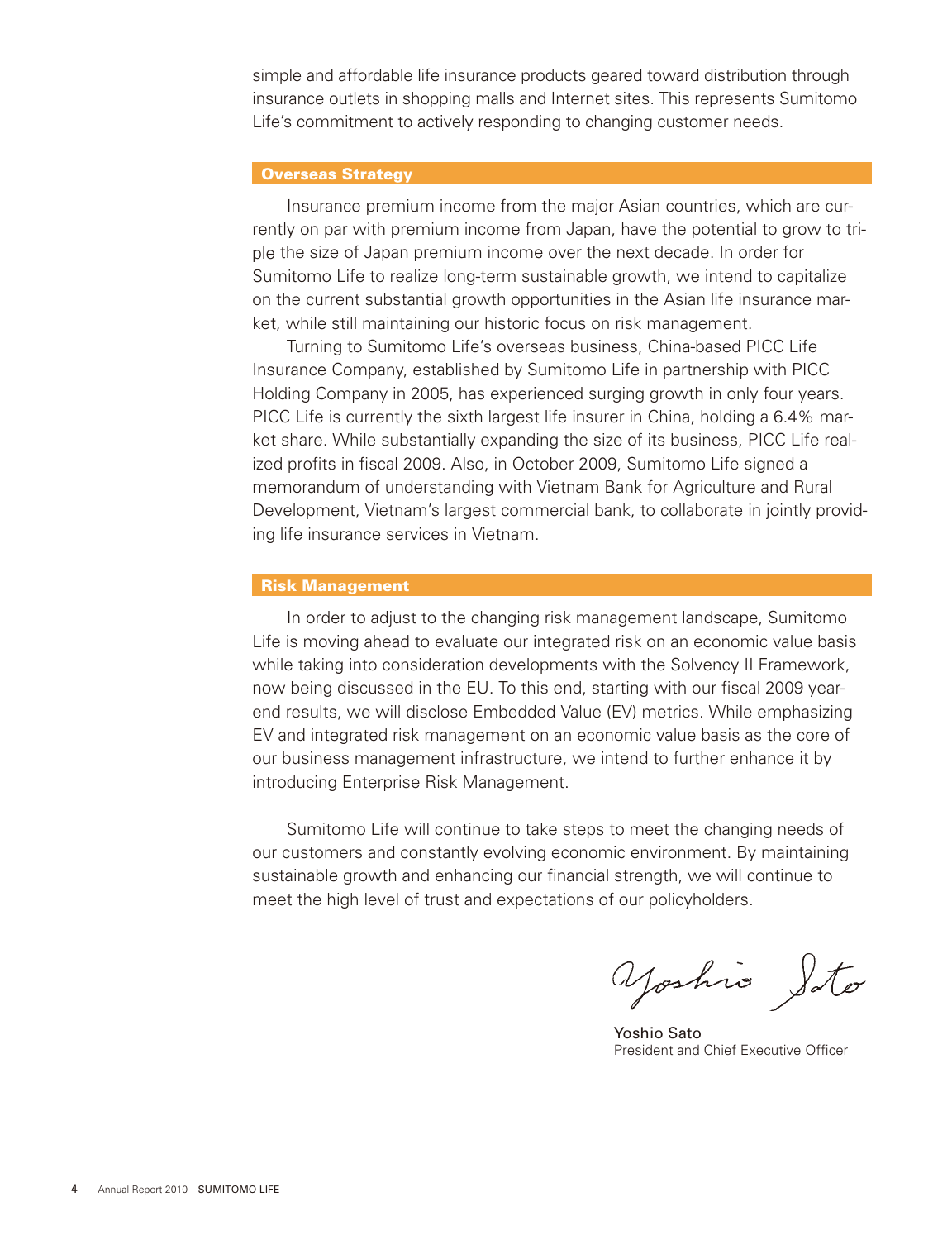**Contents** 

| <b>Review of Operations</b>             | 05 |
|-----------------------------------------|----|
| Individual Life Insurance and Annuities | 06 |
| <b>Operating Results</b>                | 08 |
| <b>Financial Strength</b>               | 11 |
| Asset Management (General Account)      | 13 |
| Sales Network                           | 15 |
| Overseas Operations                     |    |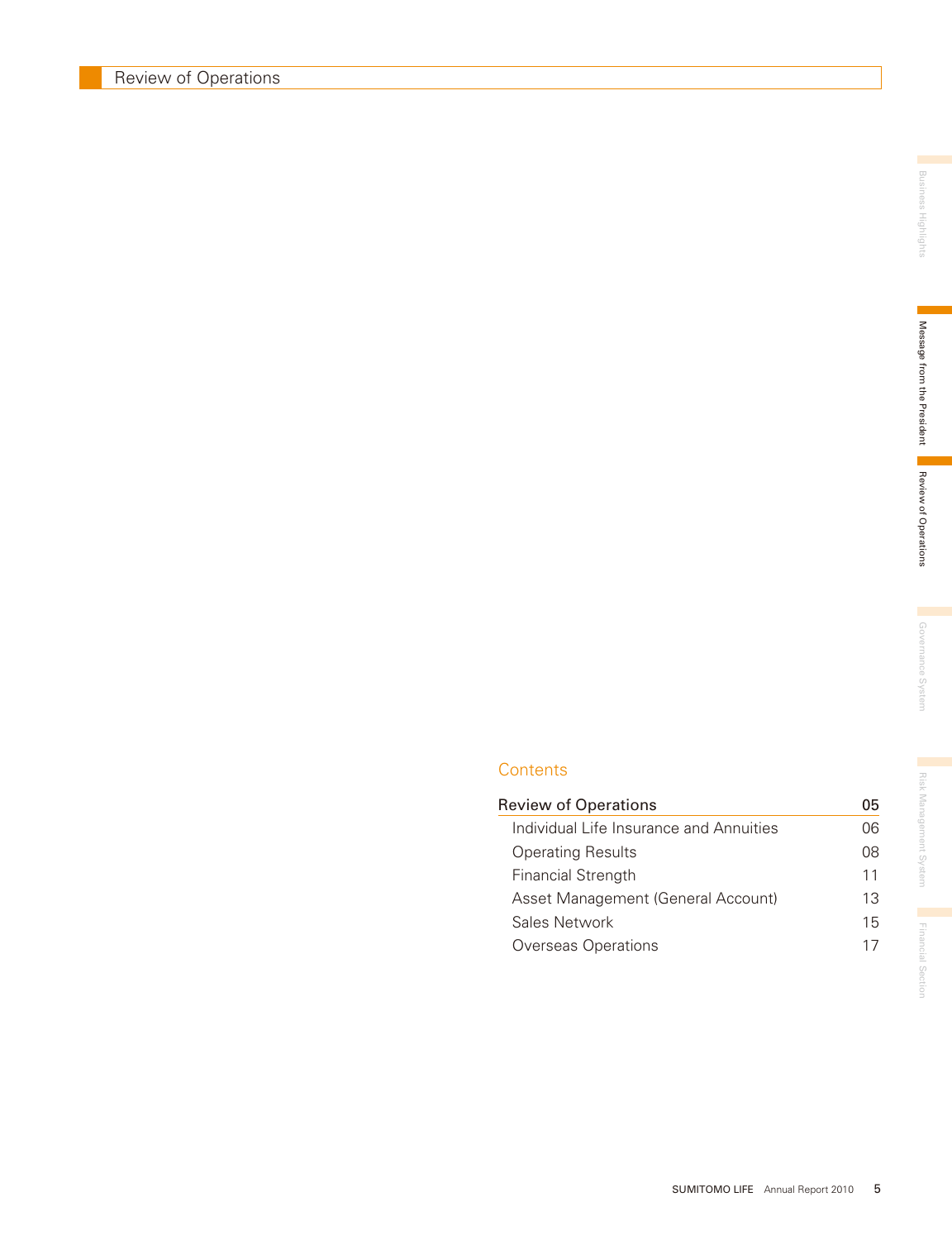### Individual Life Insurance and Annuities

The annualized premium of individual life insurance and individual annuities in force expanded compared to the previous fiscal year, the fifth consecutive year-onyear increase, reflecting an increase in new policies and a decline in surrenders and lapses.

#### Annualized Premium of Policies in Force

 In the fiscal year ended March 31, 2010, the annualized premium of policies in force for individual life insurance and individual annuities rose 3.7% to ¥2,153.3 billion (\$23.1 billion) for the fifth consecutive year-on-year increase. Individual life insurance consists of death protection together with third-sector insurance products such as living benefits insurance and medical insurance, while individual annuities consist of fixed annuities and variable annuities.

 To address changing demographics and customer needs, Sumitomo Life diversified its business into growth markets, namely medical insurance, nursing care and annuities, while striving to minimize the surrenders and lapses of existing policies. As a result of these efforts, Sumitomo Life achieved a year-on-year increase in the annualized premium of policies in force, with the annualized premiums of both first-sector (individual life insurance and annuities) and third-sector (medical insurance and nursing care) insurance products growing by 4.1% to ¥1,661.5 billion (\$17.8 billion) and 2.4% to ¥491.7 billion (\$5.2 billion), respectively.



Note: Third-sector insurance includes medical insurance, cancer insurance, nursing care insurance, and coverage for disease and injury, as well as payment for related therapies.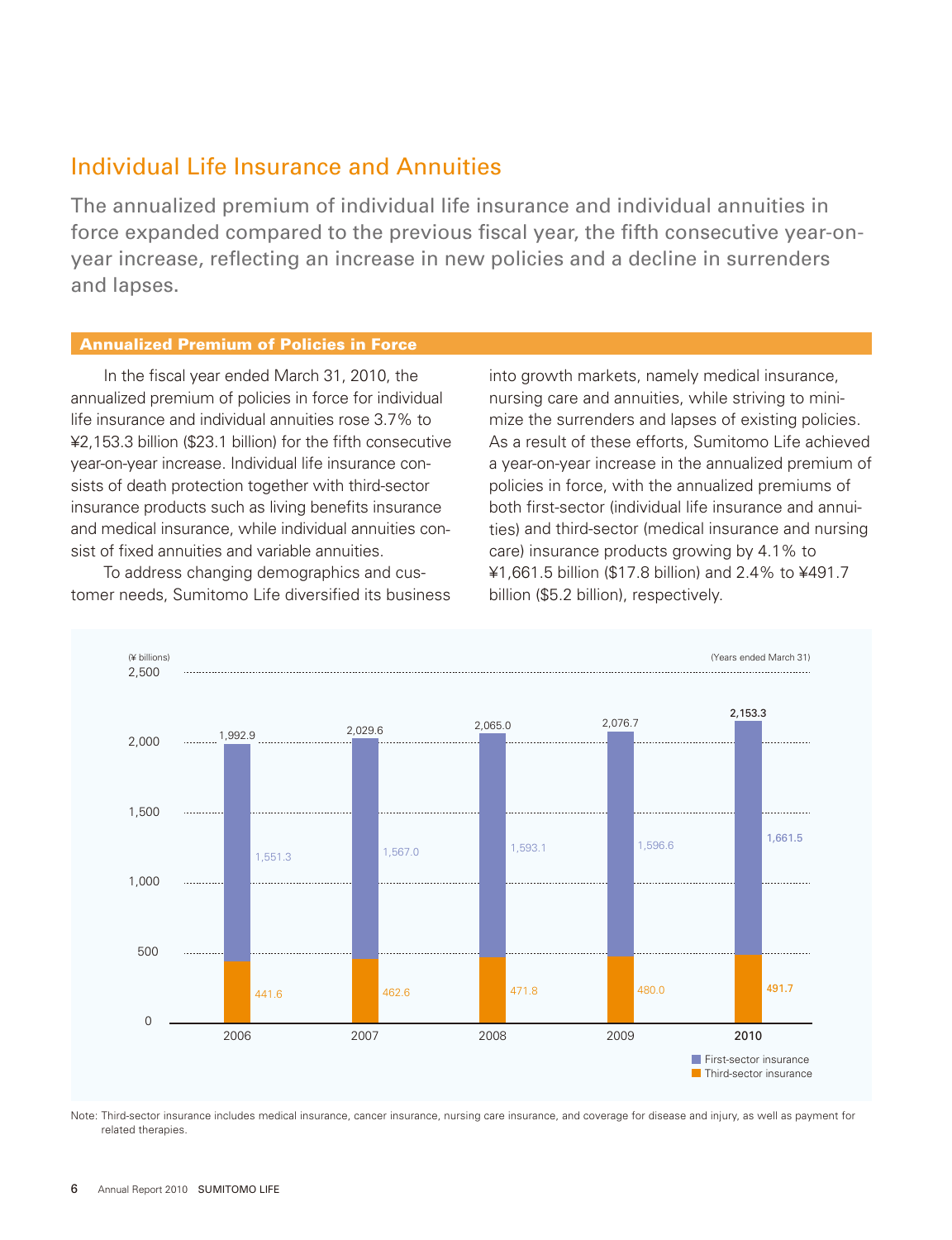#### Annualized Premium of New Business

 The annualized premium of new business for individual life insurance and individual annuities totaled ¥231.3 billion (\$2.4 billion), up 32.8% from the previous fiscal year. In third-sector insurance products, sold mainly through sales personnel channels, Sumitomo Life posted an 11.9% increase to ¥48.5 billion. In addition, bancassurance sales of variable annuities were favorable in the first half of the year under review, while single-premium wholelife insurance performed well in the second half. As a result, variable annuities sales rose 50.4% to ¥73.9 billion, and first-sector sales excluding variable annuities increased 33.3% to ¥108.8 billion. These results demonstrate that Sumitomo Life's strategy to diversify insurance products and sales channels that meet customer needs has made steady progress.



#### Annualized Premium of Surrendered and Lapsed Policies

 Due to concerted efforts to increase regular visits and after-sales service for existing customers, the annualized premium of surrendered and lapsed policies decreased 2.7% to ¥105.8 billion (\$1.1 billion), improving for the seventh consecutive year even in the midst of the historic turmoil in the global economy and world financial markets.



#### Group Insurance and Group Annuities

 Group insurance policies in force decreased 1.2% from the previous fiscal year to ¥33.4 trillion (\$359.8 billion). Group annuities in force climbed 3.1% to ¥2.5 trillion (\$27.1 billion).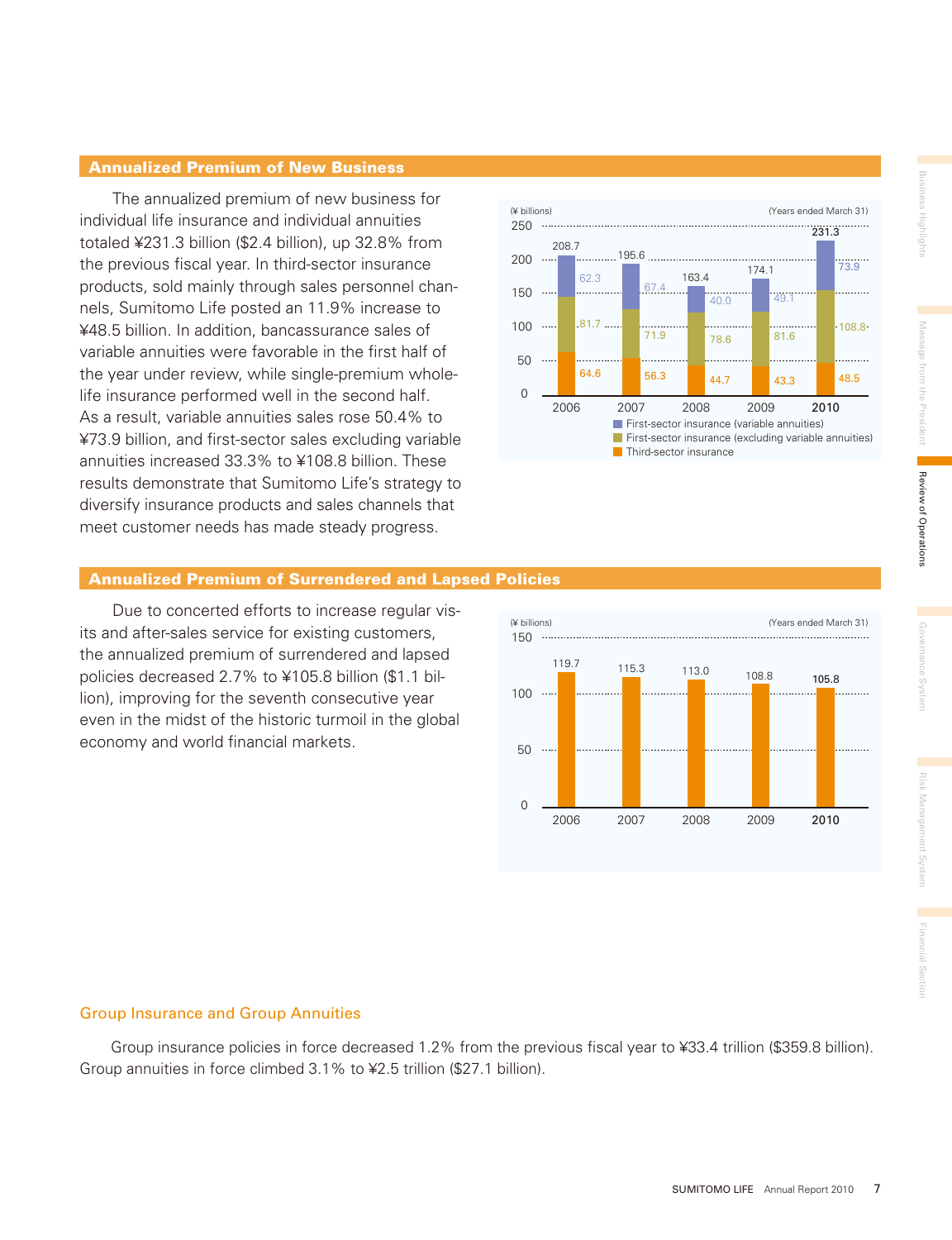### Operating Results

Buoyed by the gradual recovery of the stock market, core business profit jumped 160.4% from the previous fiscal year to its highest ever amount of ¥386.8 billion.

#### Core Business Profit

 Core business profit is an indicator of the earnings strength of Japan's life insurance companies. Sumitomo Life's core business profit reached a new high, amounting to ¥386.8 billion (\$4.1 billion), a substantial increase of 160.4% from the previous fiscal year. This increase was in part due to the posting of ¥83.6 billion on the reversal of the standard policy reserves for minimum guarantee risks of variable annuities, owing to an increase in stock prices in the fiscal year under review. Even excluding this factor, core business profit would have amounted to ¥303.1 billion (\$3.2 billion), underscoring Sumitomo Life's stable earnings strength.

 Core business profit has three components: expense savings, mortality gain, and negative spread. The sum of expense savings and mortality gain continued to be stable, supported by growing premium income. Negative spread, on the other hand, fell by ¥12.4 billion from the previous fiscal year, to the controllable level of ¥90.6 billion.





 In order to improve negative spread, Sumitomo Life has been providing additional policy reserves by applying the latest standard calculation rate, on commencement of the annuity payment, to individual annuities with high assumed interest rates, thus lowering the average assumed interest rate.

#### **Additional Policy Reserves for Individual Annuities**

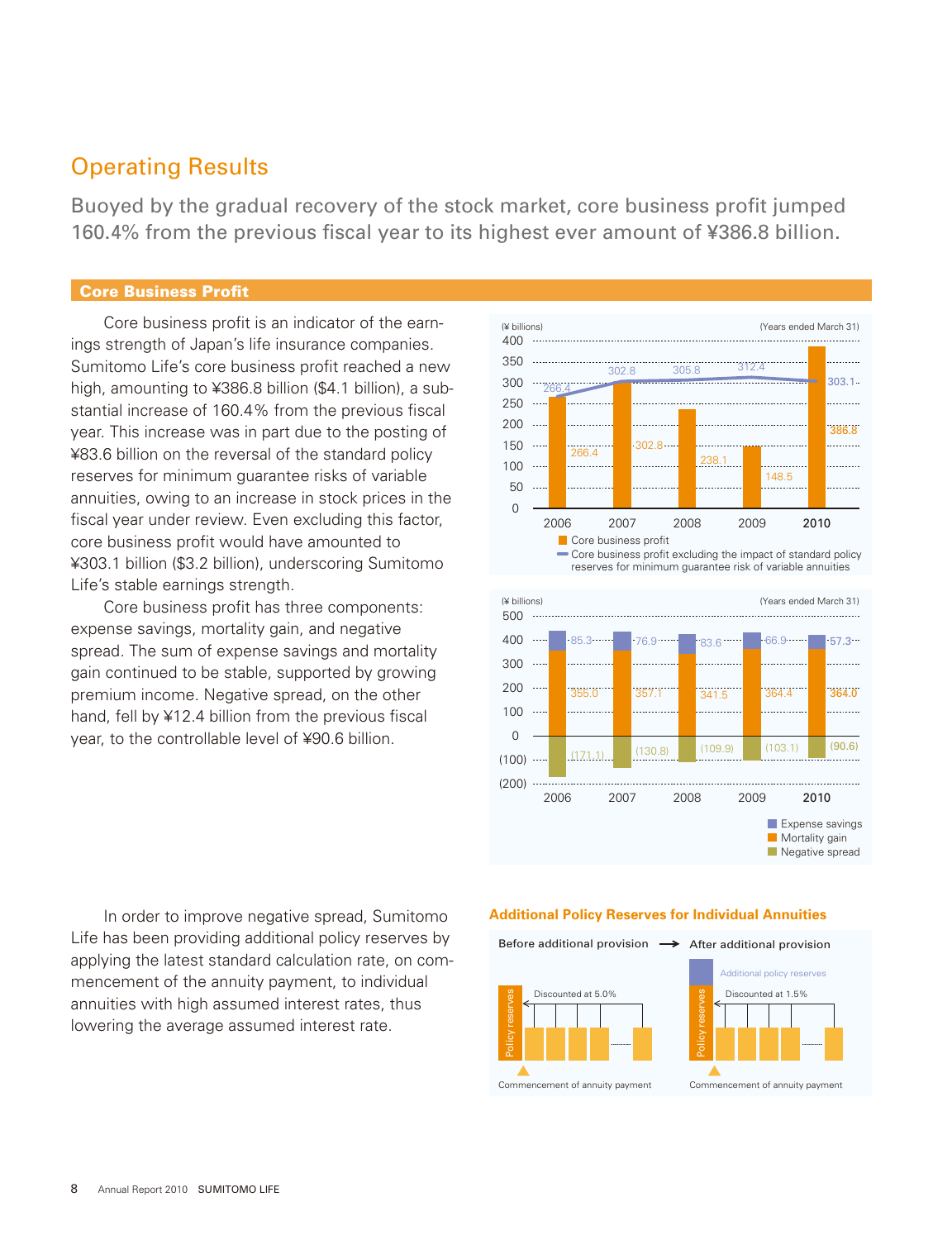#### Ordinary Profit and Net Surplus for the Year

 In the year ended March 31, 2010, ordinary profit (the sum of core business profit, capital gains/ losses, and non-recurring income/loss) increased 50.2% to ¥155.7 billion (\$1.6 billion). After adding

extraordinary gains and losses and deducting current and deferred income taxes, the net surplus rose 2.1% to ¥108.6 billion (\$1.1 billion).

| $0.2$ 70 to $+100.7$ billion ( $\psi$ 1.0 billion). Arter duding |            |            | Billions of<br>U.S. dollars |       |
|------------------------------------------------------------------|------------|------------|-----------------------------|-------|
| Years ended March 31                                             | 2010       | 2009       | 2008                        | 2010  |
| Core business profit (A)                                         | 386.8<br>¥ | 148.5<br>¥ | ¥ 238.1                     | \$4.1 |
| Capital gains (losses) (B)                                       | (143.6)    | (253.0)    | (52.4)                      | (1.5) |
| Non-recurring income (loss) (C)                                  | (87.3)     | 208.2      | (76.4)                      | (0.9) |
| Ordinary profit $(D=A+B+C)$                                      | 155.7      | 103.7      | 109.2                       | 1.6   |
| Extraordinary gains (E)                                          | 1.1        | 61.5       | 18.6                        | 0.0   |
| Extraordinary losses (E)                                         | (27.5)     | (13.4)     | (19.2)                      | (0.2) |
| Surplus before income taxes                                      | 129.3      | 151.8      | 108.6                       | 1.3   |
| Current income taxes (F)                                         | 0.5        | 0.4        | 43.9                        | 0.0   |
| Deferred income taxes (F)                                        | 20.2       | 45.0       | (25.2)                      | 0.2   |
| Net surplus for the year $(G=D+E-F)$                             | 108.6<br>¥ | 106.4<br>¥ | ¥<br>89.9                   | \$1.1 |

#### Value of in Force Policies (VIF) and New Business Value (NBV)

 VIF is the present value of future after-tax earnings expected from policies in force. NBV is the present value of future after-tax earnings expected from new business acquired during each fiscal year. Both VIF and NBV represent figures before the cost of capital.

 In the year ended March 31, 2010, VIF climbed 4.5% to ¥1,461.6 billion (\$15.7 billion). Within this amount, VIF for individual life insurance and annuities, a major component of total VIF, increased 4.8% to ¥1,382.3 billion (\$14.8 billion). Increased sales of individual life insurance products by sales personnel contributed to NBV for individual life insurance and annuities, which grew by 20.2% to ¥85.6 billion (\$0.9 billion).

 In order to achieve sustainable growth of VIF, Sumitomo Life will move forward on the diversification of products and channels that meet changing customer needs, together with focusing on improvements to asset management yields and business expense efficiency.

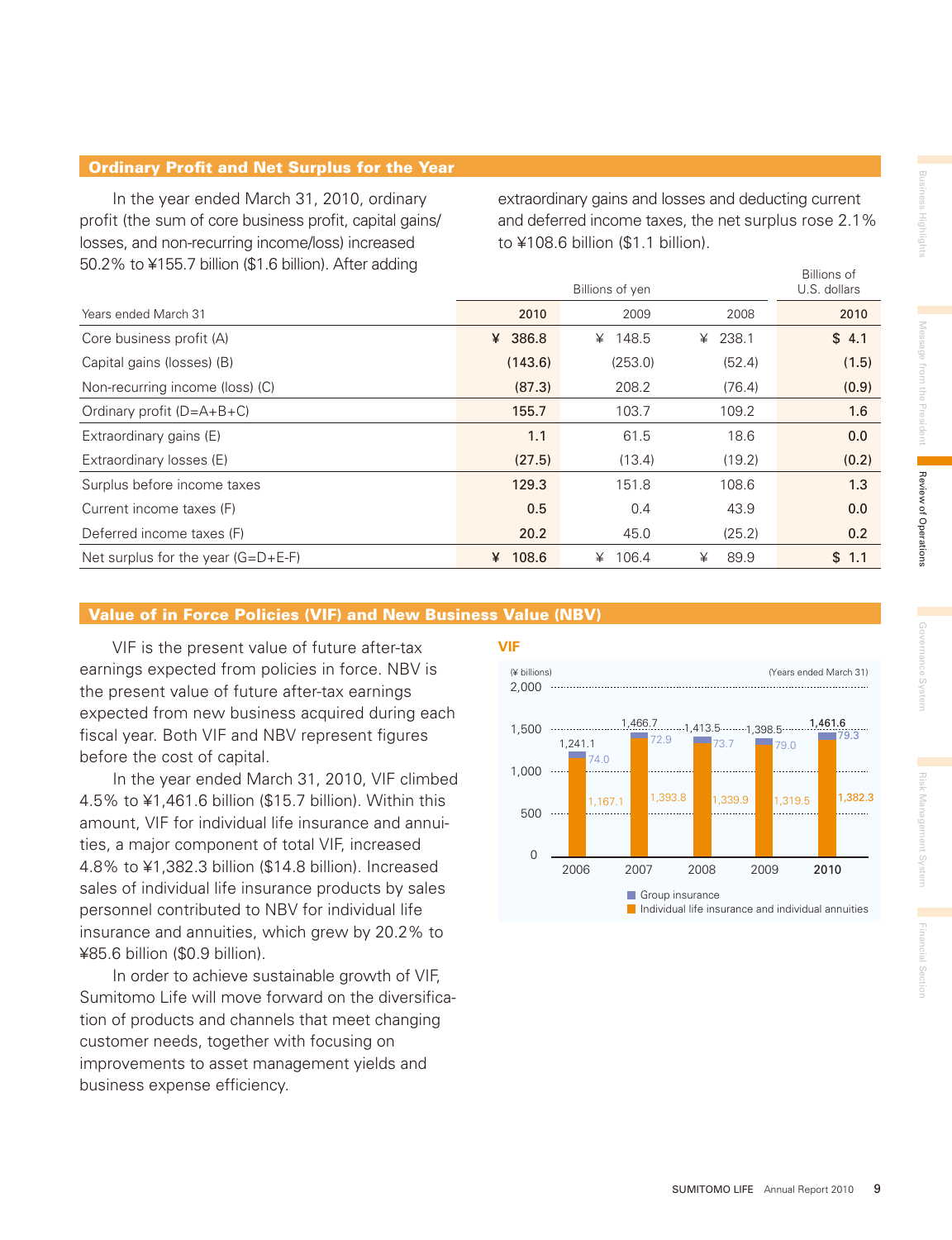The principal assumptions and the impact of revised assumptions in the calculation of VIF are as follows:

| <b>Principal Assumptions</b> |                                                                                    |
|------------------------------|------------------------------------------------------------------------------------|
|                              | Calculation method                                                                 |
| Discount rate                | 5.9%                                                                               |
|                              | Based on the risk-free interest rate (10-year JGB: approx. 1.390%)                 |
|                              | plus a risk premium of 4.5%.                                                       |
| Investment yield             | Based on asset portfolio ratios while incorporating new investment plans.          |
|                              | The following yields have been applied:                                            |
|                              | 2.53% (FY2010)                                                                     |
|                              | 2.55% (FY2011)                                                                     |
|                              | 2.56% (FY2012)                                                                     |
|                              | 2.58% (FY2013)                                                                     |
|                              | 2.59% (after FY2014)                                                               |
| Operating expenses           | Based on actual expenses in the most recent year.                                  |
|                              | Based on actual figures for the past three years for each product, number of years |
| Surrender and lapse          | elapsed, payment method, etc.                                                      |
|                              | Based on actual figures for the past three years for each insurance category,      |
| Mortality and morbidity      | number of years elapsed, etc.                                                      |
| Dividend rate                | Based on the dividend rate applied in FY2010.                                      |

### Impact of Revised Assumptions (Sensitivities)<br> **Impact of Revised Assumptions (Sensitivities**)

|                         |                      | Billions of yen |            | <b>Billions of</b><br>U.S. dollars |
|-------------------------|----------------------|-----------------|------------|------------------------------------|
|                         |                      | Impact on VIF   | <b>VIF</b> | VIF                                |
|                         | $5.9\% \times 6.9\%$ | (82.9)<br>¥     | ¥1,299.4   | \$13.9                             |
| Discount rate           | $5.9\% \times 4.9\%$ | 95.8            | 1,478.1    | 15.8                               |
| Investment yield        | $+0.25%$             | 214.6           | 1,596.9    | 17.1                               |
|                         | $-0.25%$             | (215.4)         | 1,166.9    | 12.5                               |
|                         | Assumption X 110%    | (67.2)          | 1,315.1    | 14.1                               |
| Operating expenses      | Assumption X 90%     | 67.2            | 1,449.5    | 15.5                               |
|                         | Assumption X 110%    | (61.2)          | 1,321.1    | 14.1                               |
| Surrender and lapse     | Assumption X 90%     | 66.0            | 1,448.3    | 15.5                               |
|                         | Assumption X 110%    | (221.9)         | 1,160.4    | 12.4                               |
| Mortality and morbidity | Assumption X 90%     | 225.5           | 1,607.8    | 17.2                               |

### **Review by Actuarial Firm**

 Sumitomo Life asked an independent actuarial firm to review the methodology used and the assumptions applied for calculating VIF to assure objectivity.

The independent actuarial firm has also carried out a limited review of the consistency between the results, the methodology and the underlying assumptions.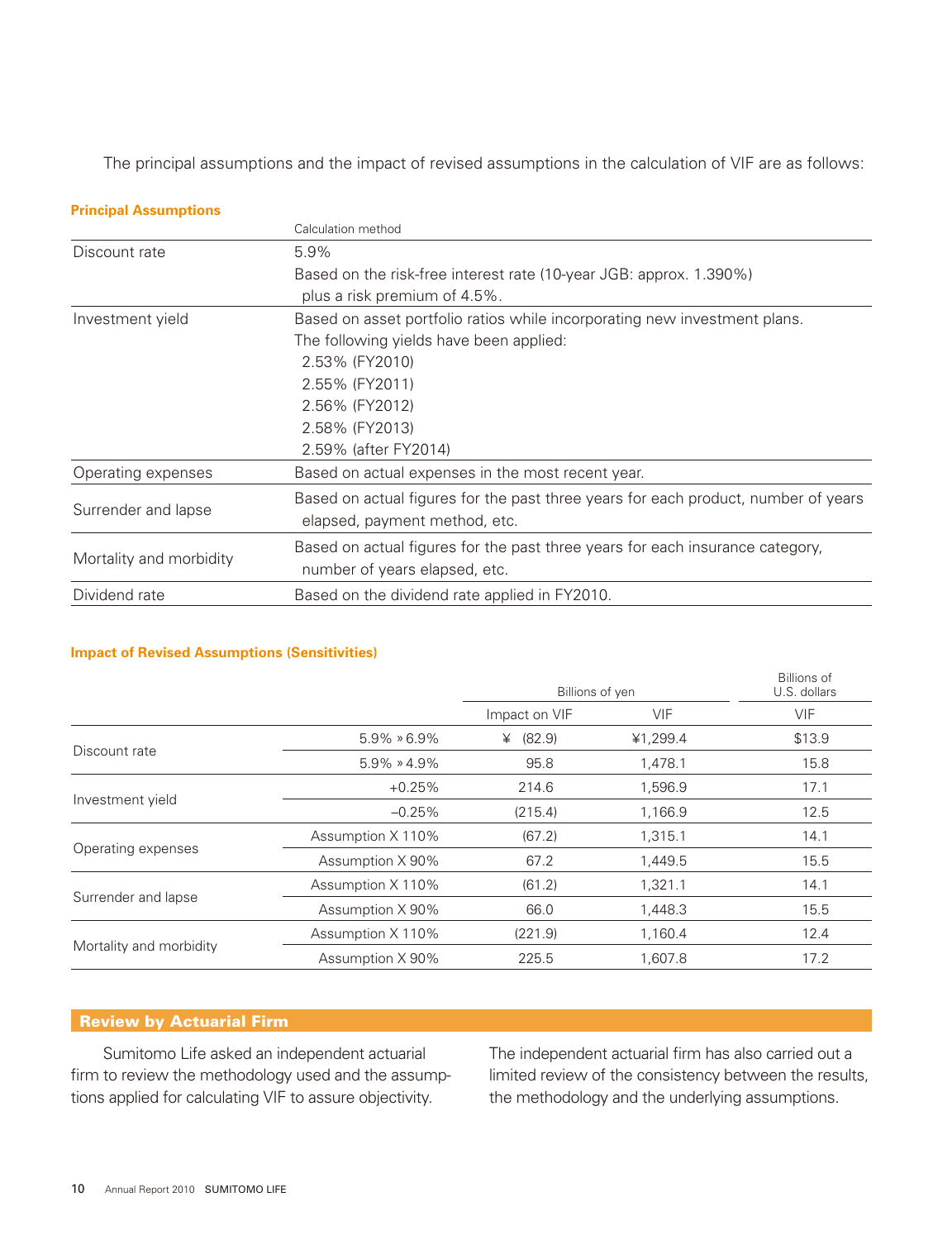## Financial Strength

Sumitomo Life boosted accumulated retained surplus to ¥897.6 billion and recorded a sound solvency margin ratio of 955.1%.

#### Capital Strategies and Accumulated Retained Surplus

 At fiscal year-end, total foundation funds—the sum of foundation funds and accumulated redeemed foundation funds—totaled ¥369.0 billion (\$3.9 billion), the same as at the end of the previous fiscal year. Sumitomo Life boosted accumulated retained surplus by ¥110.9 billion to ¥897.6 billion (\$9.6 billion).

 Sumitomo Life has been enhancing its financial strength principally by increasing accumulated retained surplus. In addition, the Company has further enhanced its financial strength through the procurement of supplemental external capital sources such as foundation funds and subordinated debt. In January 2009, we raised ¥100.0 billion of hybrid capital from the domestic capital market. Following this, in January 2010, we refinanced for ¥102.5 billion of hybrid capital, raising the soundness of our capital position. In addition, we redeemed ¥59.0 billion of foundation funds in July 2010 and procured ¥70.0 billion of foundation funds by public offering in August 2010.

#### (¥ billions) (As of March 31) 1,200 . . . . . . . . . . . . . . . . . . 1,045.1 .959.0...... 1,000 140.0 897.6 140.0 165.0 170.0 786.7 800  $\cdots$  730.4 170.0 165.0 99.5 140.0 170.0 600 67.5 170.0 170.0 163.5  $407.3$   $-452.5$   $-$ 400 ...  $45.5$ 131.5 256.5 236.5 200 197.0 183.1 174.2 142.6 138.4 123.2  $\cap$ 2006 2007 2008 2009 2010 Fund for price fluctuation allowance **Accumulated redeemed foundation funds** Reserve for redemption of foundation funds Contingency reserves

Reserve for price fluctuations

#### Solvency Margin Ratio

 The solvency margin ratio is the ratio of the total solvency margin to the total amount of quantified risks outside the normal scope of predictability. In the year ended March 31, 2010, Sumitomo Life's solvency margin ratio rose from 837.2% to 955.1%. The ratio continues to far exceed the 200% level, which, in Japan, is regarded as the indication of a sound insurer.

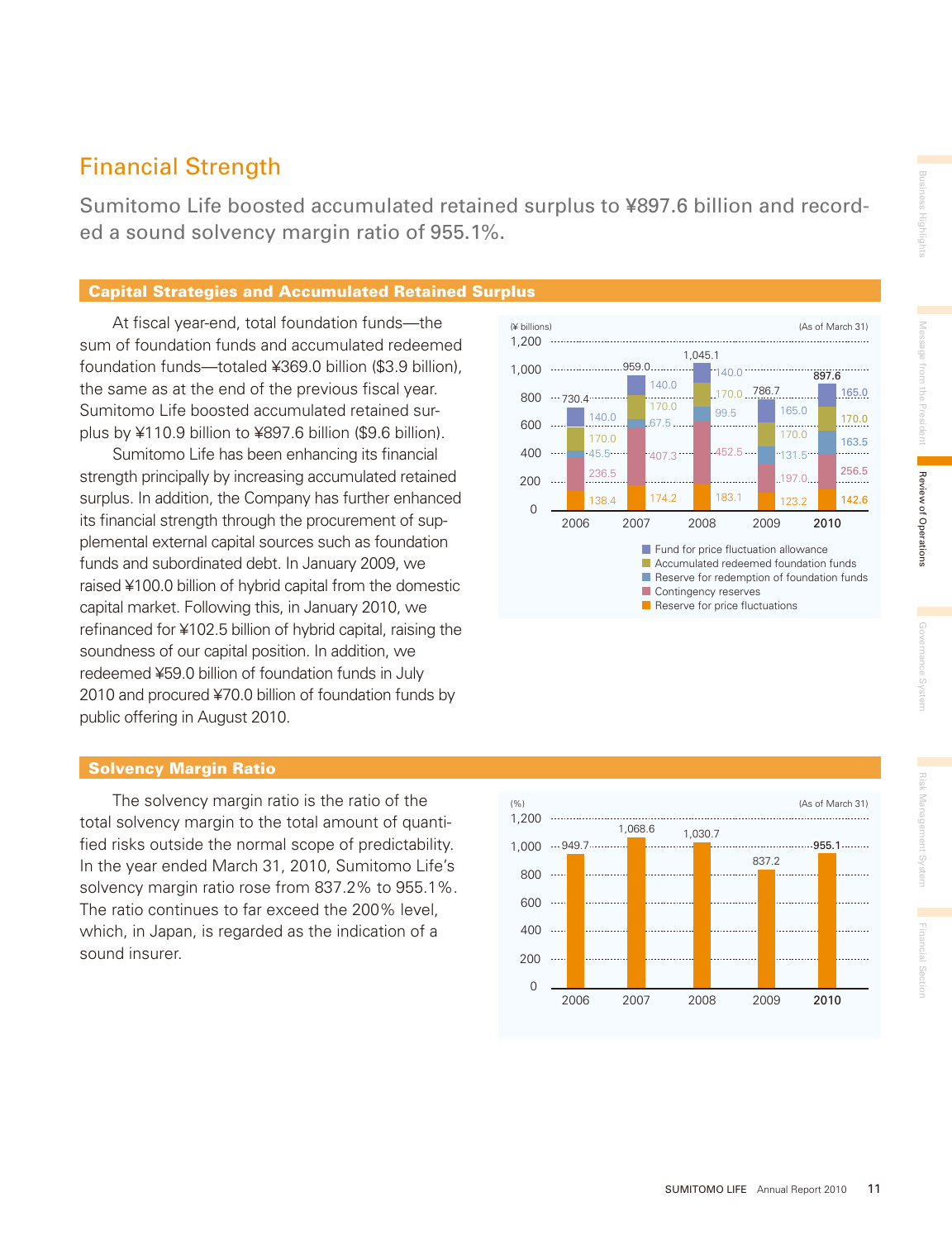#### Real Net Assets

 Real net assets are the value of total assets, reflecting the net of unrealized gains or losses on securities and real estate, minus the value of total liabilities, excluding the contingency reserve, the reserve for price fluctuations, and certain other reserves. They are another indicator of a life insurance company's financial strength. Due to the increase of accumulated retained surplus and unrealized gains, Sumitomo Life's real net assets at fiscal year-end stood at ¥1,877.7 billion, up from ¥1,533.3 billion a year earlier.



#### Policyholders' Dividends

 Adopting a medium- to long-term perspective, Sumitomo Life pays dividends while maintaining a level of accumulated retained surplus sufficient to withstand risks. In the fiscal year under review, in

#### Insurance Financial Strength Ratings

 As of the end of July 2010, Sumitomo Life has received an insurance financial strength rating of A2 from Moody's, an A from both Rating and Investment Information (R&I) and Japan Credit

light of a certain level of accumulated retained surplus having been achieved as a result of its strong performance, Sumitomo Life raised policyholders' dividends, an increase of ¥16.8 billion, to ¥61.6 billion.

Rating Agency (JCR), an A- from Fitch Ratings (Fitch) and a BBB+ from Standard & Poor's (S&P). Each of these ratings has been assigned "Stable" outlooks.

#### Rating Status

| <b>Rating Agency</b>                    | As of July 31, 2010 |
|-----------------------------------------|---------------------|
| Moody's                                 | A <sub>2</sub>      |
| Rating and Investment Information (R&I) | А                   |
| Japan Credit Rating Agency (JCR)        | А                   |
| Fitch Ratings (Fitch)                   | А-                  |
| Standard & Poor's (S&P)                 | $BBB+$              |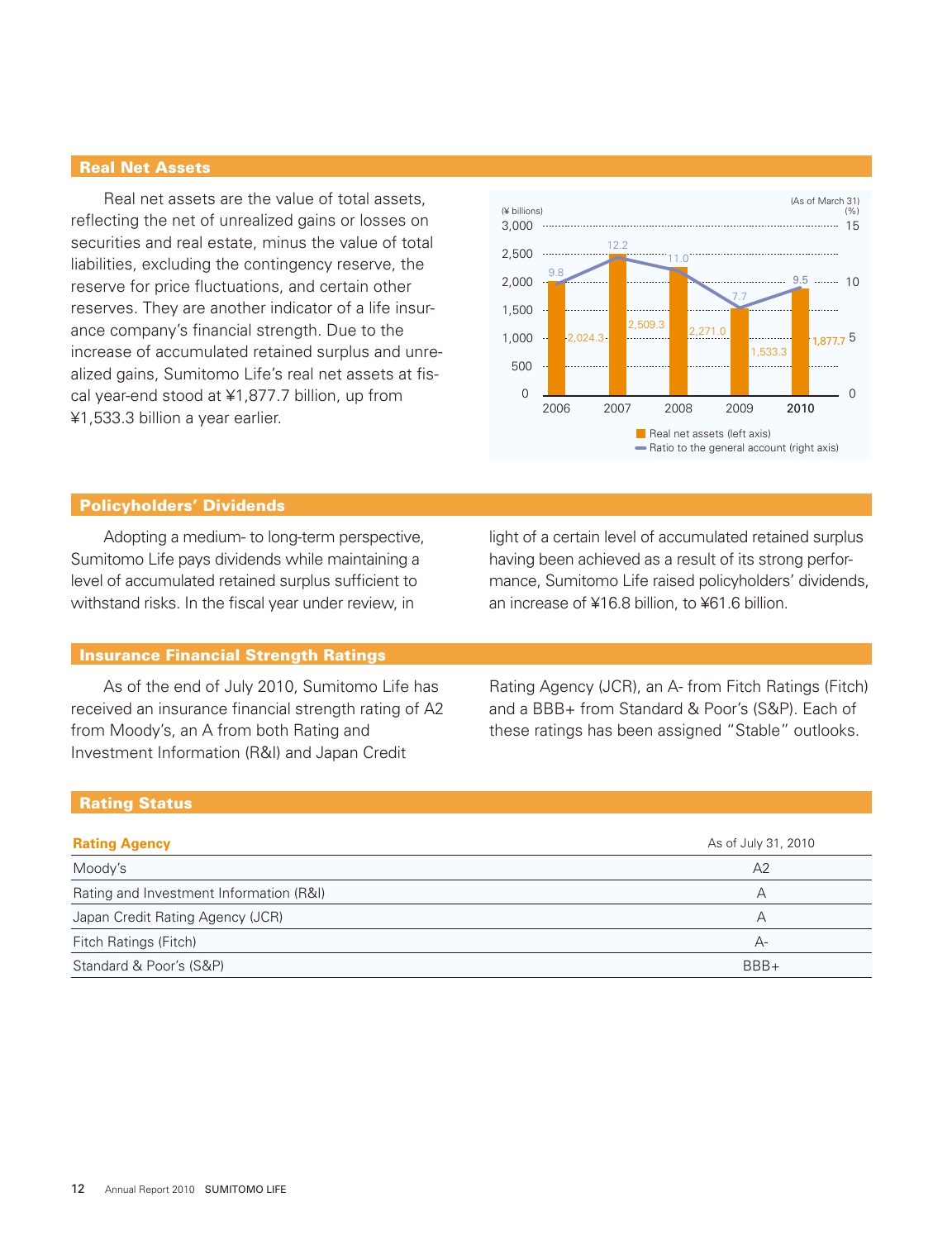Millions of

### Asset Management (General Account)

Sumitomo Life's investment strategy is based on Asset-Liability Management (ALM). In addition to investing primarily in yen-denominated, fixed-income assets, we stabilized income flow by reducing risk and flexibly hedging in response to world financial market turmoil.

#### Asset Management

 Sumitomo Life has a basic investment policy of managing assets and liabilities based on the nature of life insurance as a long-term liability. We invest mainly in yen-denominated interest-bearing assets to boost earnings in the medium and long terms while adopting a flexible hedging approach to reduce risk.

 Sumitomo Life has traditionally managed its assets prudently by reducing its exposure to stocks and opting for assets with low credit risk. At the same time, we are not exposed to securitized products backed by overseas assets, such as subprime loanrelated products and do not hold bonds from European countries experiencing sovereign debt issues. Thanks to this approach, the global financial crisis has had a very limited impact on Sumitomo Life.

|                                     |   |            |       |   | Millions of yen |       |   |            |       | U.S. dollars |
|-------------------------------------|---|------------|-------|---|-----------------|-------|---|------------|-------|--------------|
| As of March 31                      |   | 2010       | (% )  |   | 2009            | (% )  |   | 2008       | (% )  | 2010         |
| Cash, deposits and call loans       | ¥ | 230,242    | 1.2   | ¥ | 344,988         | 1.7   | ¥ | 599,277    | 2.9   | \$<br>2,474  |
| Monetary claims bought              |   | 462,598    | 2.3   |   | 437,022         | 2.2   |   | 880,103    | 4.3   | 4,972        |
| Securities:                         |   |            |       |   |                 |       |   |            |       |              |
| <b>Bonds</b>                        |   | 8,060,309  | 40.8  |   | 7,314,209       | 36.5  |   | 6,805,043  | 32.9  | 86,632       |
| <b>Stocks</b>                       |   | 1,320,983  | 6.7   |   | 1,148,805       | 5.7   |   | 1,664,309  | 8.1   | 14,198       |
| Foreign securities:                 |   |            |       |   |                 |       |   |            |       |              |
| <b>Bonds</b>                        |   | 3,990,477  | 20.2  |   | 4,051,836       | 20.2  |   | 4,356,048  | 21.1  | 42,889       |
| Stocks, etc.                        |   | 596,602    | 3.0   |   | 861,539         | 4.3   |   | 615,490    | 3.0   | 6,412        |
| Total foreign securities            |   | 4,587,080  | 23.2  |   | 4,913,376       | 24.5  |   | 4,971,538  | 24.1  | 49,302       |
| Other securities                    |   | 33,029     | 0.2   |   | 34,202          | 0.2   |   | 54,365     | 0.3   | 354          |
| Total securities                    |   | 14,001,401 | 70.8  |   | 13,410,593      | 66.9  |   | 13,495,257 | 65.3  | 150,487      |
| Loans:                              |   |            |       |   |                 |       |   |            |       |              |
| Policy loans                        |   | 390,623    | 2.0   |   | 414,280         | 2.1   |   | 436,673    | 2.1   | 4,198        |
| General loans                       |   | 3,053,263  | 15.4  |   | 3,454,896       | 17.2  |   | 3,621,265  | 17.5  | 32,816       |
| <b>Total loans</b>                  |   | 3,443,887  | 17.4  |   | 3,869,177       | 19.3  |   | 4,057,938  | 19.6  | 37,015       |
| Real estate:                        |   | 977,742    | 4.9   |   | 997,424         | 5.0   |   | 1,006,917  | 4.9   | 10,508       |
| Investment real estate              |   | 735,640    | 3.7   |   | 749,069         | 3.7   |   | 754,203    | 3.6   | 7,906        |
| Deferred tax assets                 |   | 303,203    | 1.5   |   | 441,632         | 2.2   |   | 321,582    | 1.6   | 3,258        |
| Other                               |   | 354,911    | 1.8   |   | 537,167         | 2.7   |   | 308,851    | 1.5   | 3,814        |
| Allowance for possible loan losses  |   | (7, 923)   | (0.0) |   | (2, 233)        | (0.0) |   | (1,584)    | (0.0) | (85)         |
| General account total               |   | 19,766,064 | 100.0 |   | 20,035,772      | 100.0 |   | 20,668,343 | 100.0 | 212,446      |
| Foreign currency denominated assets |   | 1,879,131  | 9.5   |   | 1,824,237       | 9.1   |   | 1,971,870  | 9.5   | 20,197       |

Note: Real estate lists the sum of land, buildings and construction in progress.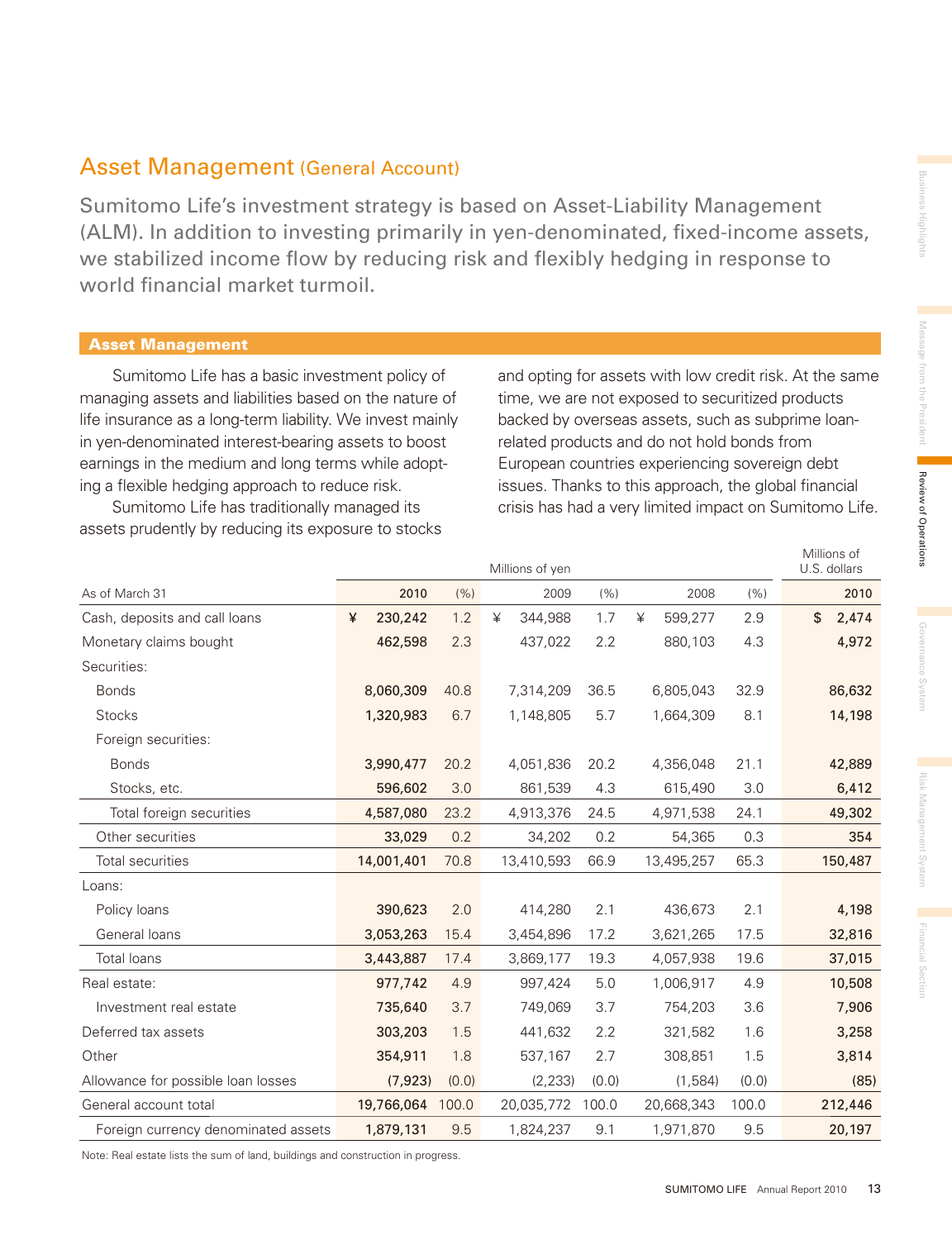#### **Securities**

 In line with our ALM strategy, Sumitomo Life strives to accumulate yen-denominated interestbearing assets, centering on held-to-maturity bonds and policy-reserve-matching bonds. We also seek to improve the rate of return by extending asset duration and thus investing in long-term and super-longterm bonds.

 With respect to foreign currency-denominated foreign bonds, we invested in government bonds and other securities with low credit risk, while controlling the foreign exchange risk. In fiscal 2009, we were not particularly affected by the appreciating yen due to our full foreign exchange hedging activities to protect the principal.

 Unrealized gains/losses on Sumitomo Life's investment securities increased ¥297.5 billion from a loss of ¥106.8 billion at the end of the previous fiscal year to a gain of ¥190.6 billion (\$2.0 billion).

#### **Yen Denominated Bonds**



Note: Refers to the total of bonds, including domestic bonds, Samurai bonds and foreign currency denominated foreign bonds with fixed yen value.

| <b>Bonds by Maturity Date (General Account)</b><br>(¥ billions) |                    |                      |                      |                      |                       |               |                      |              |  |
|-----------------------------------------------------------------|--------------------|----------------------|----------------------|----------------------|-----------------------|---------------|----------------------|--------------|--|
| March 31, 2010                                                  | 1 year<br>or under | Over<br>1 to 3 years | Over<br>3 to 5 years | Over<br>5 to 7 years | Over<br>7 to 10 years | Over 10 years | No fixed<br>maturity | Total        |  |
| Government bonds                                                | ¥ 83.8             | ¥122.2               | ¥147.9               | ¥376.8               | ¥364.5                | ¥3,831.1      | ¥                    | ¥4,926.5     |  |
| Local government bonds                                          | 21.1               | 109.7                | 125.4                | 18.7                 | 5.9                   | 2.6           |                      | 283.6        |  |
| Corporate bonds                                                 | 247.8              | 376.9                | 639.0                | 488.4                | 277.5                 | 798.2         | 22.0                 | 2,850.1      |  |
| Foreign bonds                                                   | 270.2              | 273.6                | 749.5                | 565.4                | 748.5                 | 1,383.0       |                      | 3,990.4      |  |
|                                                                 |                    |                      |                      |                      |                       |               |                      | (¥ billions) |  |
| Increase (decrease)                                             | 1 year<br>or under | Over<br>1 to 3 years | Over<br>3 to 5 years | Over<br>5 to 7 years | Over<br>7 to 10 years | Over 10 years | No fixed<br>maturity | Total        |  |
| Government bonds                                                | ¥(253.3)           | ¥ $(23.8)$           | ¥ 27.6               | $*(25.8)$            | ¥(104.5)              | ¥1.261.2      | $\ddot{x}$ —         | ¥881.3       |  |
| Local government bonds                                          | (18.1)             | 43.7                 | (13.7)               | (46.2)               | (0.3)                 | (4.0)         |                      | (38.7)       |  |
| Corporate bonds                                                 | 8.6                | (16.2)               | 107.5                | (81.7)               | (186.3)               | 71.3          | 0.3                  | (96.4)       |  |
| Foreign bonds                                                   | (52.6)             | (174.2)              | 318.8                | 384.6                | (387.7)               | (150.1)       |                      | (61.3)       |  |

#### **Difference Between Market Value and Book Value of Securities (Unrealized Gains or Losses)**

|                                |        | Billions of yen        | Billions of U.S. dollars |        |       |                        |
|--------------------------------|--------|------------------------|--------------------------|--------|-------|------------------------|
| Years ended March 31           | 2010   | Increase<br>(decrease) | 2009                     | 2008   | 2010  | Increase<br>(decrease) |
| Securities:                    | ¥190.6 | ¥297.5                 | ¥(106.8)                 | ¥313.9 | \$2.0 | \$3.1                  |
| Held-to-maturity bonds         | (11.8) | (18.3)                 | 6.4                      | (15.3) | (0.1) | (0.1)                  |
| Policy-reserve-matching bonds  | 132.7  | (8.9)                  | 141.7                    | 125.8  | 1.4   | (0.0)                  |
| Available-for-sale securities: | 69.7   | 324.8                  | (255.0)                  | 203.4  | 0.7   | 3.4                    |
| Domestic bonds                 | 1.2    | 3.1                    | (1.8)                    | 1.0    | 0.0   | 0.0                    |
| Domestic stocks                | 58.2   | 261.3                  | (203.0)                  | 256.2  | 0.6   | 2.8                    |
| Foreign securities             | 5.8    | 49.6                   | (43.7)                   | (62.1) | 0.0   | 0.5                    |
| Other securities, etc.         | 4.3    | 10.7                   | (6.3)                    | 8.3    | 0.0   | 0.1                    |

Note: These are securities with fair market value other than trading securities.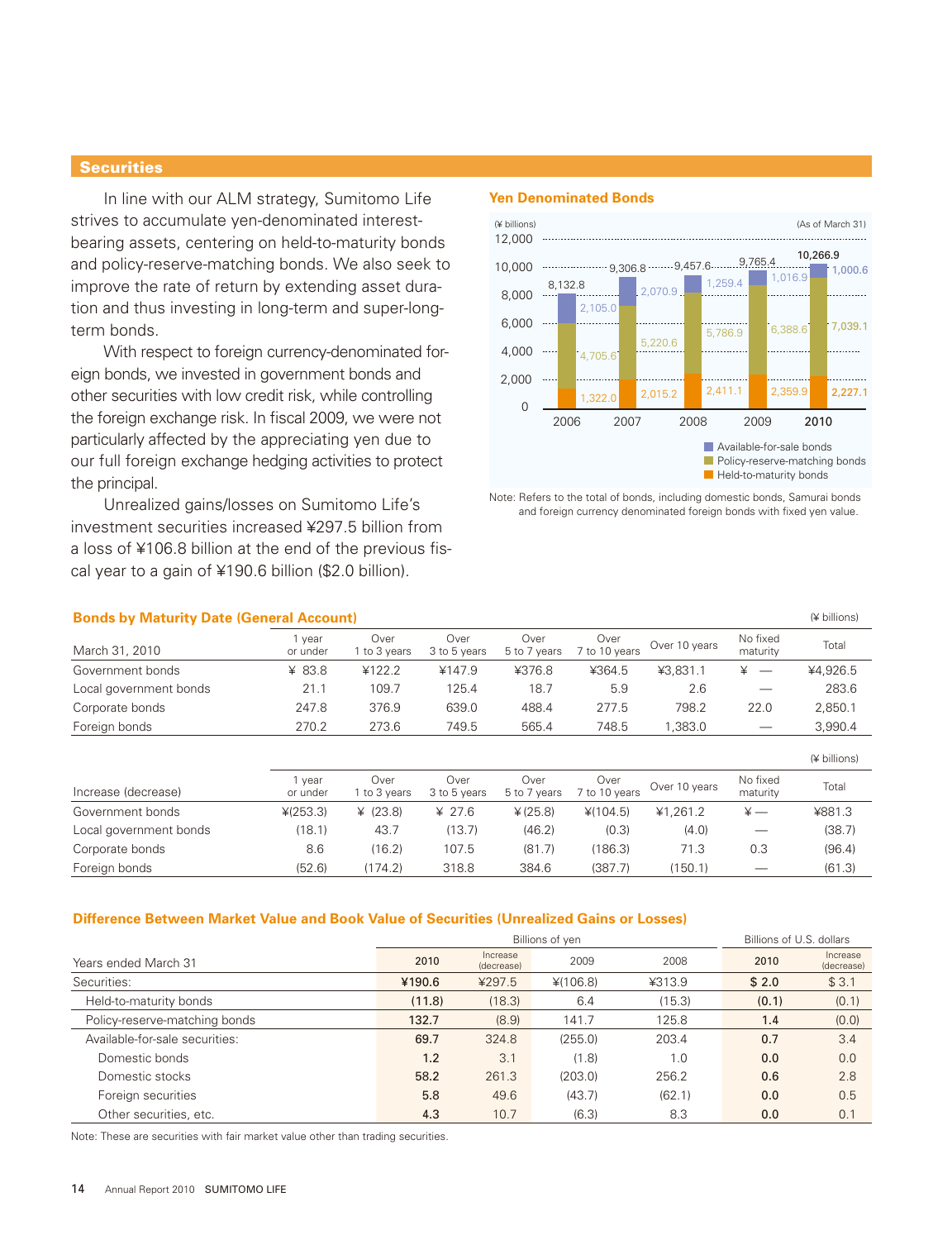### Sales Network

Sumitomo Life is seeking to diversify its sales channels. In addition to our own sales personnel, we also promote sales via banks and the Japan Post Group, as well as by developing insurance outlets in shopping malls to meet changing customer needs.

#### Sales Personnel

 Sumitomo Life has one of Japan's largest nationwide sales networks, encompassing 73 branch offices, 1,782 district offices, and around 35,000 full-time sales personnel. One of our most valuable assets, which we are effectively utilizing, is our customer base, with around 11 million policies in force covering 7 million current policyholders.

 With respect to the performance evaluation of our sales personnel, we put an emphasis on the persistency rate of insurance policies and personnel retention rates to enhance our service quality to policyholders. We are the first major Japanese life

### insurer to change from recruiting sales personnel on a monthly basis to a quarterly basis. This policy enables us not only to recruit highly qualified candidates but also to train them in groups that are recruited in the same quarter. In addition, we are currently introducing different sales organizations and service methods to suit the different characteristics of each marketing area.

 As a result, we continue to improve our 13th month and 25th month persistency rates. In addition, the number of sales personnel and their average years of career duration continued to increase.

#### **Bancassurance**

 Sumitomo Life also sells its products via a domestic network of more than 300 banks and financial institutions, the largest bancassurance network of any domestic life insurer. We have sold in excess of 600,000 policies in the seven and onehalf years since we began selling insurance via banks in October 2002.

 Notably, in fiscal 2009, we succeeded in shifting the primary bancassurance product from variable annuities to more profitable single-premium whole-life insurance. In the second half of fiscal 2009, we achieved a dominant 60% market share of the bancassurance sales of single-premium whole-life insurance.

 To maintain the leading position in bancassurance sales, we will continue to develop innovative products and strengthen our support of the financial institution sales channel.

#### Sales via Japan Post Group

 With regard to insurance sales via the Japan Post Group, which was privatized in October 2007, we made concerted efforts to establish a sales support framework to utilize this potentially powerful distribution channel. The Japan Post Network Company has 24,000 branches and 111,200 employees, while the Japan Post Insurance Company has

80 branches and 6,200 employees. From June 2008, Japan Post Insurance commenced the sale of our term life insurance products for corporate owners, and from October 2008, Japan Post Network started selling our medical insurance products. Great expectations are held for the future growth of this sales channel.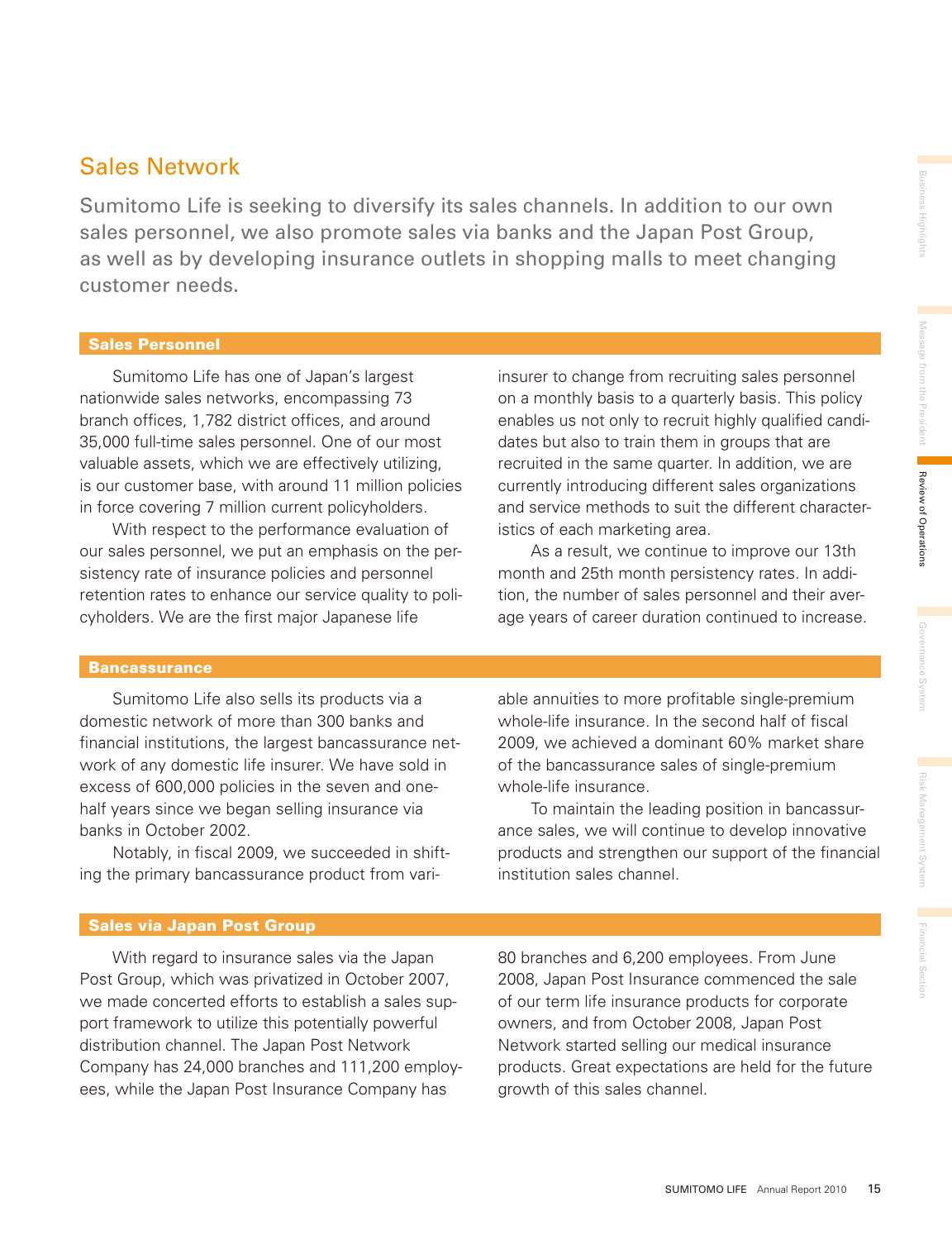#### Other Sales Channels

 Over the past few years, an increasing number of customers prefer to first compare and then choose their life insurance products. Given the evolution of needs such as these, insurance outlets in shopping malls are increasing across the country. Sumitomo Life is involved in this as well by opening insurance outlets through its subsidiary, Izumi Life Designers Co., Ltd. Based on the knowledge and experience gained through this emerging sales channel, Sumitomo Life established Medicare Life Insurance Co., Ltd. as a separate life insurance company in April 2010.

#### Establishment of Medicare Life Insurance Co., Ltd.

 In line with diversifying customer needs for life insurance products, an increasing number of customers have a preference for "wanting to compare and choose products that suit personal needs" by going through insurance outlets in shopping malls, Internet sites, mail-order and other new sales channels.

 With the objective of providing simple and affordable products that precisely meet the changing needs of these customers in a timely manner, we established Medicare Life Insurance Co., Ltd. as a separate life insurance company in April 2010. Sumitomo Life, in tandem with Medicare Life, will respond to diversifying customer needs by promoting a multi-product strategy.

#### Strengthened Alliance with Mitsui Sumitomo Insurance Company

 From the perspective of covering a variety of risks that exist in our customers' lives, Sumitomo Life is also active in cross-selling a broad range of non-life insurance products. Previously, we had been selling non-life insurance products underwritten by our subsidiary, Sumi-Sei General Insurance Company.

 To promote cross-sales even further, we decided to dissolve Sumi-Sei General Insurance and started to sell non-life insurance products underwritten by Mitsui Sumitomo Insurance Company from October 2009 through our sales personnel. By selling Mitsui Sumitomo Insurance's highly competitive non-life products, fiscal 2009 second-half sales of non-life insurance increased, and cross-selling by our sales personnel is moving forward.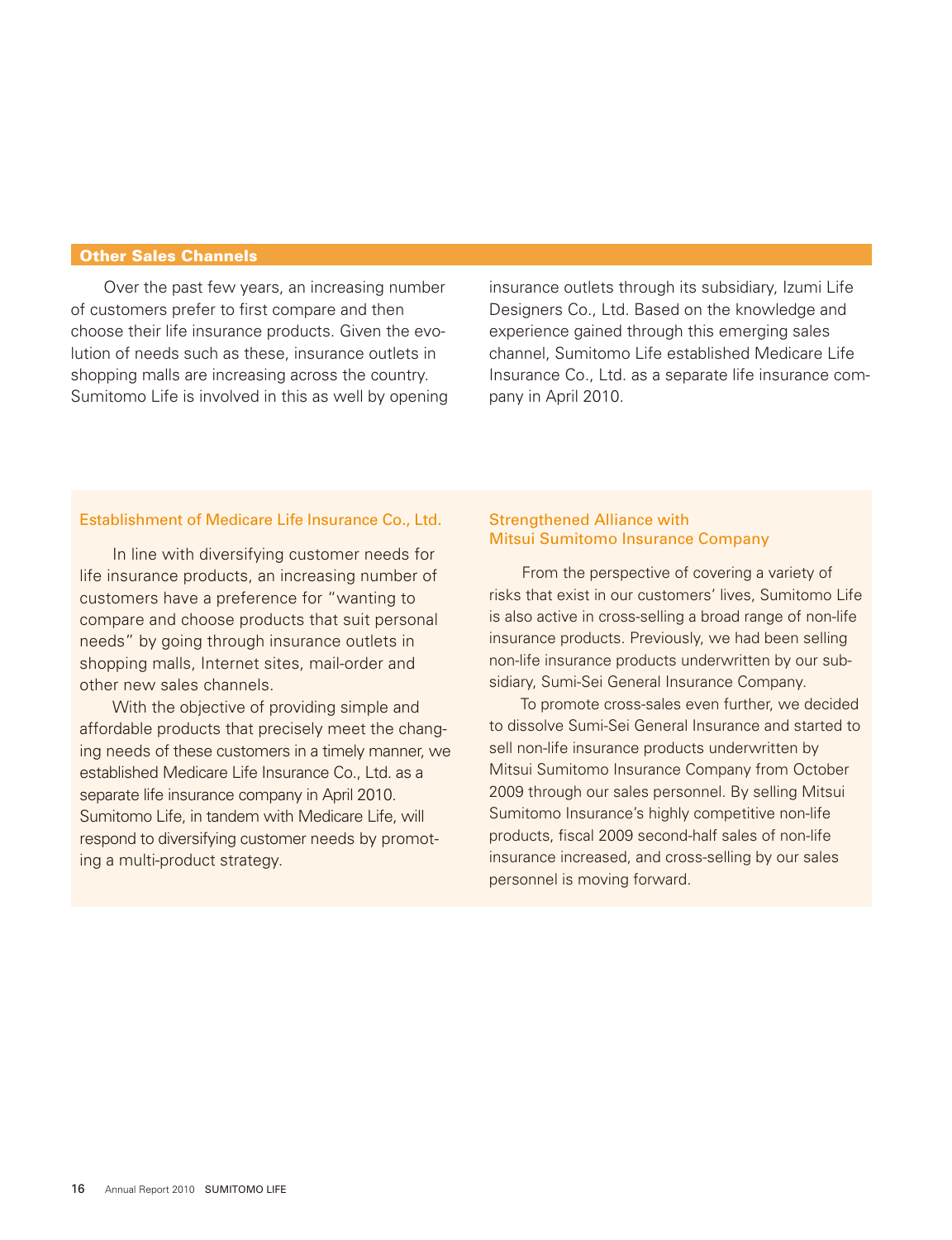Review of Operations

### Overseas Operations

#### Asia

 Encouraged by signs of an expanding insurance market in China, in November 2005 Sumitomo Life established PICC Life Insurance Company in partnership with PICC Holding Company, which owns PICC Property & Casualty Co., Ltd., the largest nonlife insurance company in China. As of March 31, 2009, PICC Life Insurance had opened offices in 31 provinces and autonomous regions.

 PICC Life Insurance's operations are expanding as it develops its sales network through banking channels and, as of December 31, 2009, its approximately 151,000 insurance agents. Premium income in the year ended December 2009 totaled ¥710.5 billion (\$7.6 billion), placing the company in

sixth position among China's 59 life insurance companies, with 6.4% of the market share in China, and achieving profitability in just the fourth year since its establishment.

 In October 2009, Sumitomo Life and Vietnam Bank for Agriculture and Rural Development (Agribank), Vietnam's largest state-owned commercial bank, signed a memorandum of understanding to collaborate to provide life insurance services in Vietnam. We will move ahead with preparations to develop a life insurance business that effectively capitalizes Sumitomo Life's expertise and Agribank's high brand recognition and broad customer base.

#### North America

 Sumitomo Life has a wholly owned U.S. subsidiary, Sumitomo Life Insurance Agency America, Inc. (SLIA), which has been accommodating the needs of Japanese companies with operations in the region since 1986. SLIA provides high-quality brokerage and consulting services for employee benefits

in a broad range of areas, including corporate health insurance. At present, it has offices in New York, Los Angeles, Atlanta, Chicago, Kentucky and South Carolina, acting as one of the largest Japanese brokers of employee benefits in the United States.

#### Representative Offices

#### **North America**

Since opening a representative office in New York in 1972, Sumitomo Life has pursued a range of activities in the region. Seeking to advance our operations globally in the future, our New York office now gathers a diversity of information about the U.S. financial, securities and insurance businesses, which it conveys to the management and key departments in our head office in Japan.

#### **Europe**

Sumitomo Life opened a representative office in London in 1980 and has conducted various initiatives ever since. With a view to developing operations globally, our London office gathers a wide

range of information about the financial, securities and insurance businesses in Europe, which it conveys to management and key departments in Japan.

 The London Representative Office also provides support to the head office investment and loan division by providing credit information and maintaining contacts with borrowers to gain an accurate grasp of the credit risk profile of existing loan customers in Europe.

#### **Asia**

Sumitomo Life opened a representative office in Beijing in 1991 and gathers information on local financial and insurance businesses.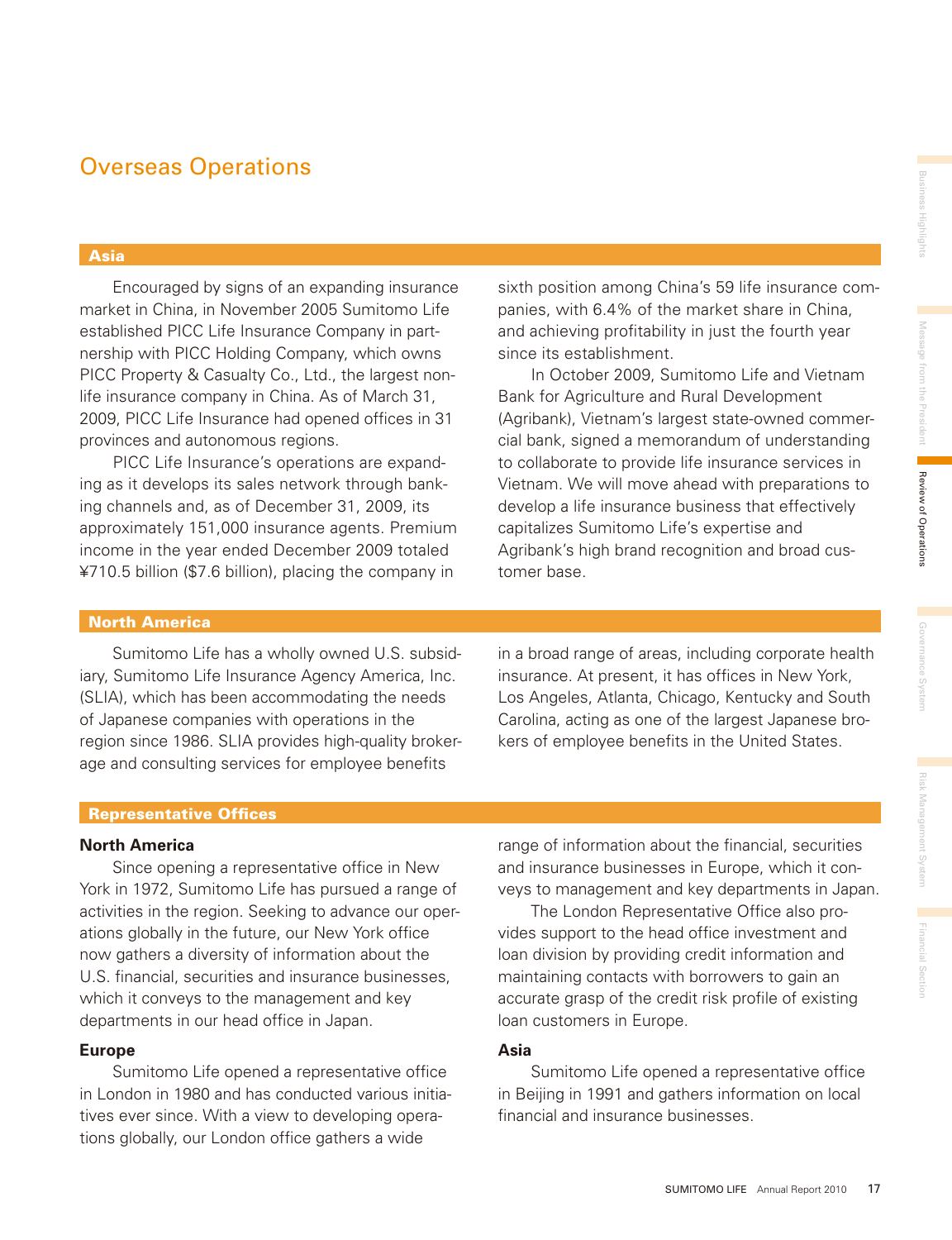#### Mutual Company Framework

 As Sumitomo Life is a mutual insurance company, each policyholder has rights similar to those of a company shareholder. At the annual Board of Policyholders' Representatives meeting (equivalent to the general shareholders' meeting of a stock company), decisions are made on important matters, including

the appropriation of the Company's net surplus, changes to the articles of incorporation, and the appointment of directors and auditors. Also, at the Board of Councillors meetings, which are attended by elected policyholders and academic experts, important business and advisory issues are discussed.

#### Corporate Governance

 Sumitomo Life's corporate governance framework is coordinated to improve management transparency and to clarify the division of roles between management oversight and business execution. In order for this framework to function properly, Sumitomo Life has adopted several management structures. The Board of Corporate Auditors, an independent organ, audits the activities of directors who are well versed in the insurance industry. We have also adopted an Executive Officer System in order to separate the decision-making and oversight functions from the business execution function. To ensure the transparency of management, we have appointed three external directors: a corporate executive, a lawyer and a certified public accountant. The Corporate Governance Committee, headed by one of the external directors, adopts an outside perspective in its deliberation of issues related to the appointment of directors and executive officers, remuneration for executive officers, and the enhancement of the system of internal controls.

#### **Compliance**

 Fulfilling our responsibility to contribute to social and public welfare through life insurance operations, we conduct our business with integrity according to our Management Policy and the Sumitomo Life Group Code of Conduct, which together embody our basic management philosophy. To clarify our basic policy on compliance, we formulated a set of Legal and Compliance Rules and have been setting up systems accordingly.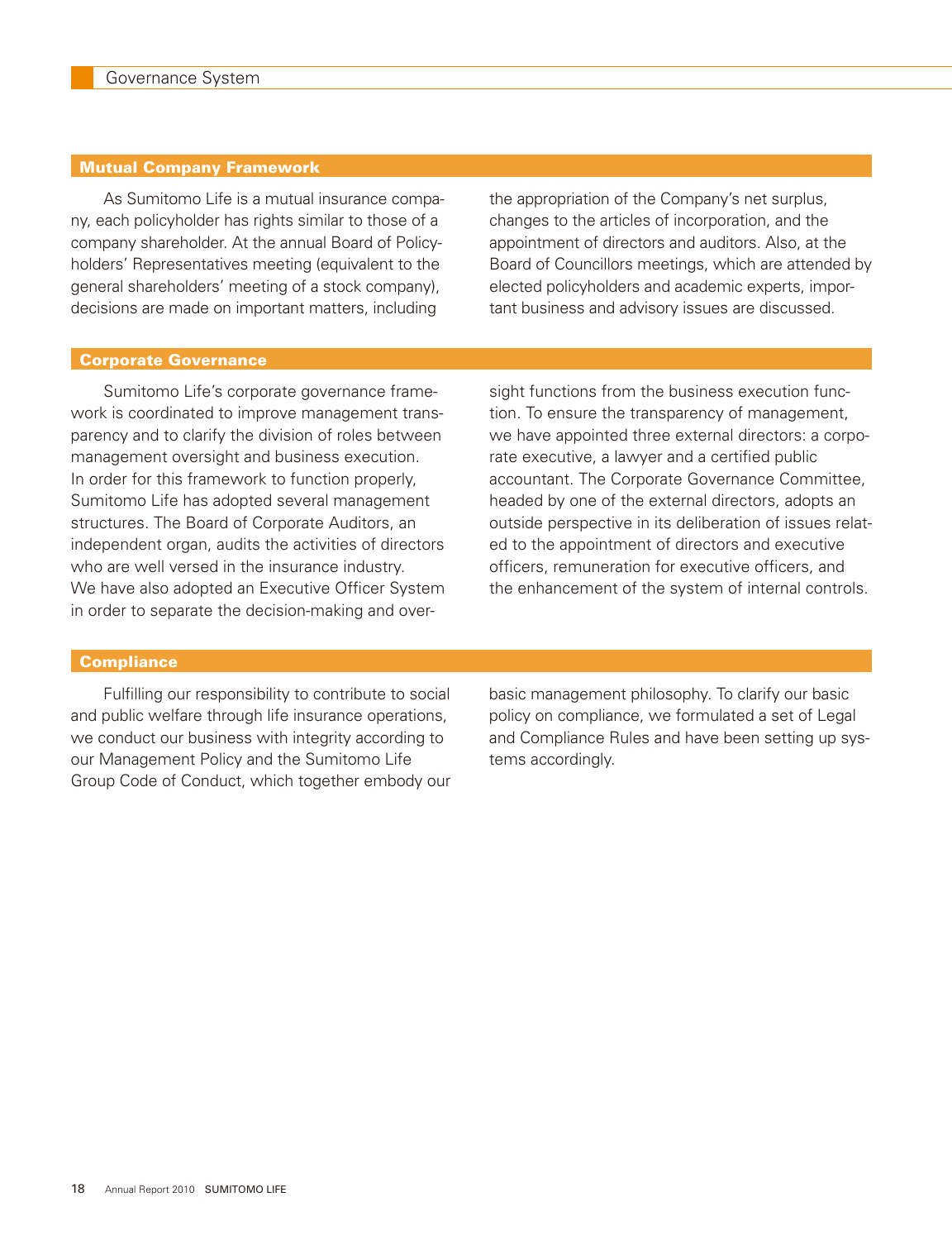#### CSR Vision

 In 1952, Sumitomo Life formulated a Management Policy which included its commitment to "contributing to the furtherance of social and public welfare." We have since then clarified our commitment, setting out to "help create an affluent, content and longlived society through effective management and the development of insurance services."

 Fulfilling our social responsibilities is our fundamental guiding principle, and on this basis, we will strive to win the trust of all our stakeholders customers, business partners, employees, those in the local and international communities, and all who care for the global environment.

#### Social Contribution Activities

 Sumitomo Life regards contribution to society as one of its most important management priorities. To this end, we promote a variety of social welfare and cultural support initiatives. With respect to social welfare activities, we provide various means of support to address Japan's declining population, a major issue for the nation. We also provide support for people suffering from cancer, which causes a third of all deaths in Japan. Since fiscal 2007, Sumitomo Life has supported the Pink Ribbon Campaign, which provides assistance to those with breast cancer—a disease that afflicts approximately one in every 20 women in Japan today. Our sales personnel throughout Japan support the campaign and promote breast cancer screening to customers.

 Back in 1960, we established two organizations—the Sumitomo Life Social Welfare Business Foundation and the Sumitomo Life Health

Foundation—to help foster social welfare and improve the health of citizens. Today, continuing in this tradition, Sumitomo Life participates in the Sumitomo Foundation, set up by 20 members of the Sumitomo Group to promote a diverse array of initiatives that contribute to society. Another important initiative is providing care for dementia patients, whose numbers are increasing as the population ages.

 Regarding cultural support activities, since 1986 we have hosted regular charity concerts throughout Japan, raising funds for welfare facilities. To date, we have held 896 such concerts, attracting more than 1,110,000 people. Since 1977, Sumitomo Life has organized an international children's drawing contest, and the winning works have been exhibited at the Louvre Museum every year since 2000.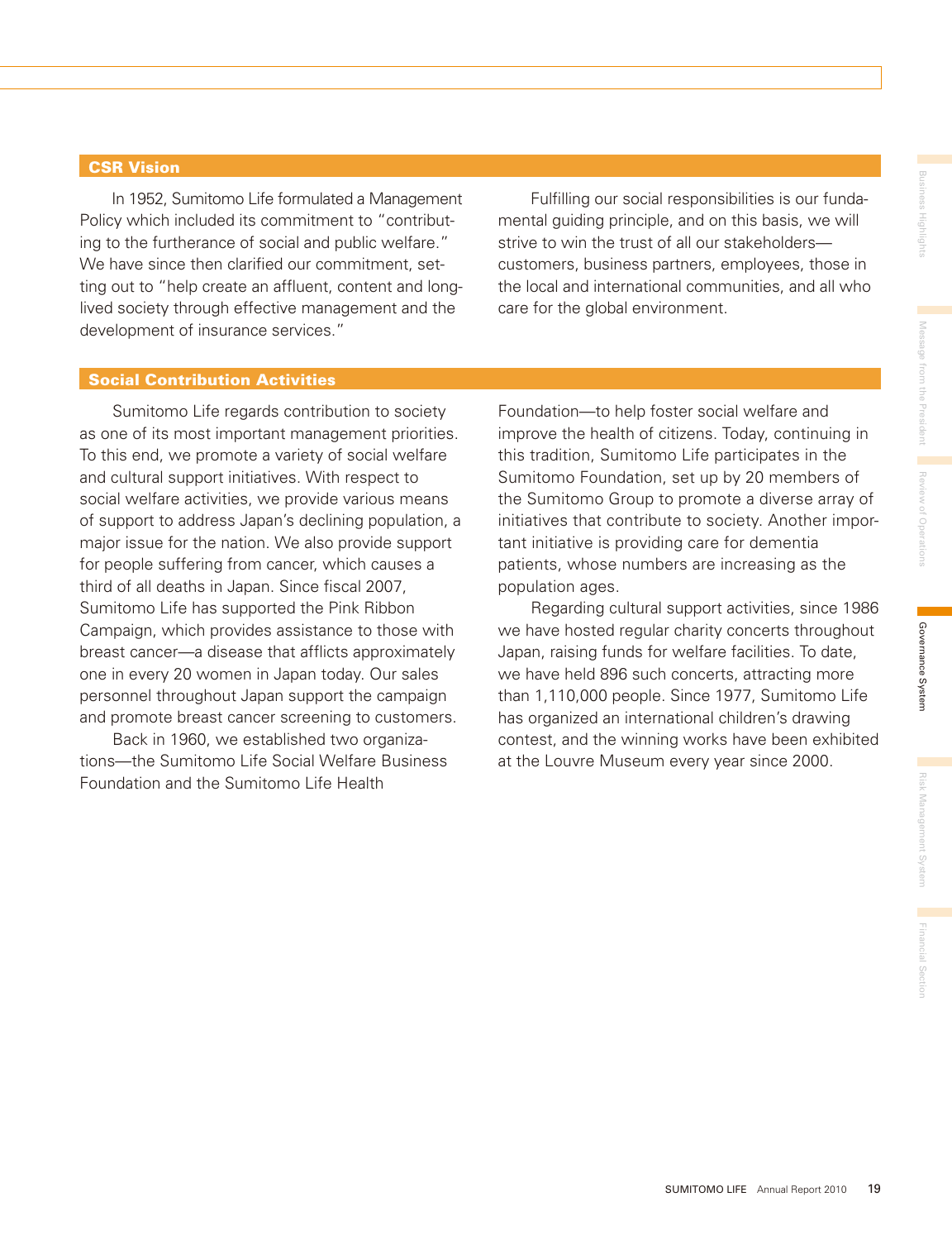#### Basic Approach

 Sumitomo Life actively manages risks by identifying and analyzing them in order to ensure a healthy financial foundation and reliable, appropriate payments of insurance benefits to policyholders.

 Specifically, we have established management frameworks for each category of risk and strive to improve and advance risk management governance.

#### Risk Management Policies and Rules

 The basic risk management rules, determined by the Board of Directors, establish company-wide risk management governance, define risks and lay out the basic approach to risk management. Other rules have also been established for each of the risk categories defined in the risk management rules in order to clarify risk management procedures.

#### Risk Management Governance

 Sumitomo Life has a Corporate Risk Management Department and other risk management departments, which manage the various risks associated with the life insurance business according to the basic policies on risk management established by the Board of Directors. The Risk Management Committee was established to advise the Executive Management

Committee to ensure that systems are in place for properly monitoring risk and that inter-departmental risk management issues are addressed. The effectiveness of risk management is monitored through internal audits conducted by the Internal Audit Department and external audits carried out by corporate auditors and independent auditors.

#### Integrated Risk Management

 With products and distribution channels diversifying and changes taking place in the operating environment, Sumitomo Life calculates the overall risk exposure by measuring risk levels for market risk, credit risk, real estate investment risk, underwriting

risk and operational risk using a unified method, while taking into account diversification benefits. Integrated risk is then compared to the risk buffer to help us efficiently manage the potential impact of various risks.

#### ALM System

 ALM refers to the comprehensive management of assets and liabilities. Sumitomo Life analyzes and estimates the cash flow for each type of insurance. Where necessary, we make changes to the asset portfolio, sales policies and premium rates for insurance products after taking account of assets, market conditions, asset management risk, liquidity risk, underwriting risk, as well as other risks.

 We established the ALM Committee as an advisory organ of the Executive Management Committee to discuss strategy and important issues related to ALM.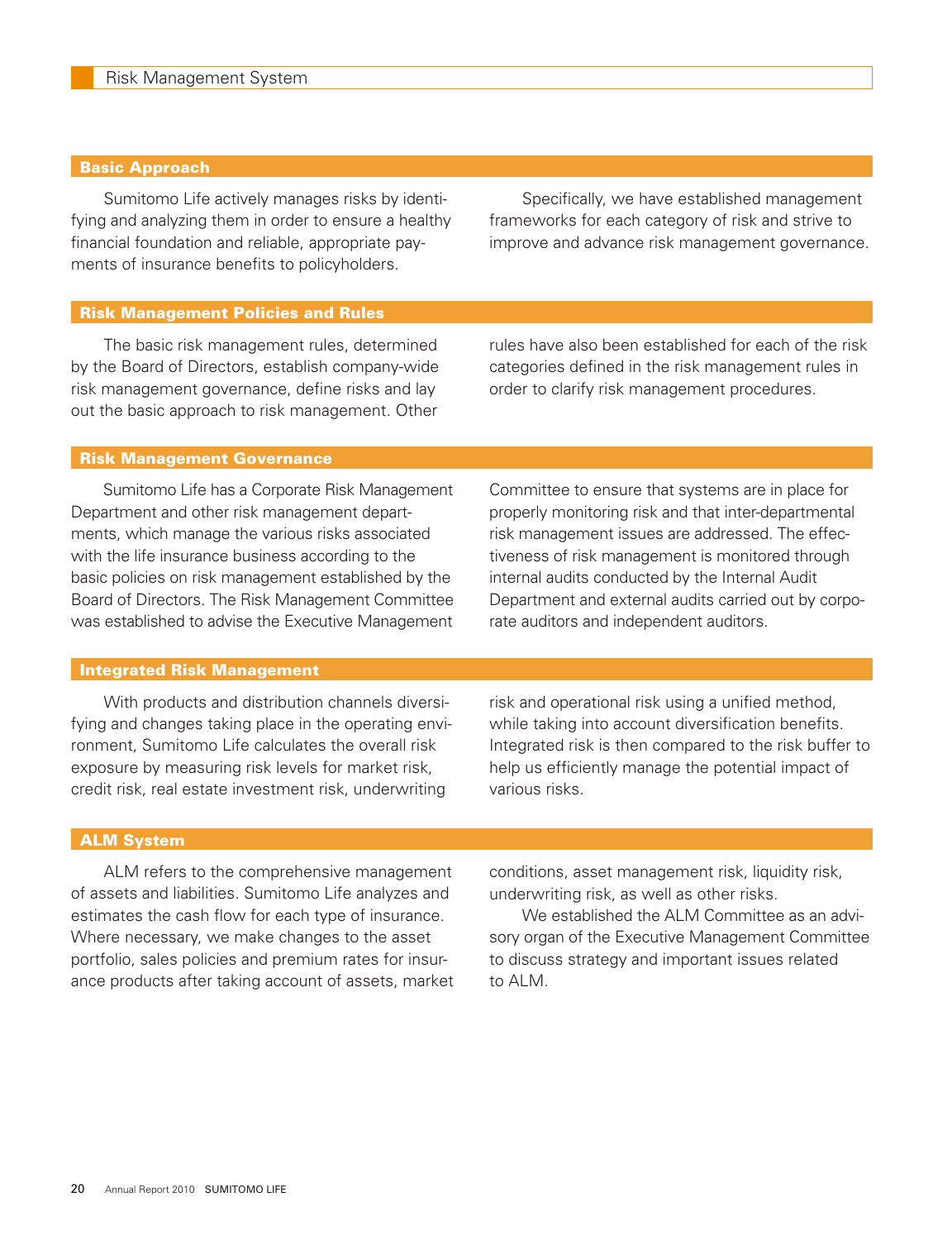

#### **Contents**

| <b>Consolidated Financial Statements</b>                | 22 |
|---------------------------------------------------------|----|
| <b>Consolidated Balance Sheets</b>                      | 22 |
| Consolidated Statements of Income                       | 24 |
| Consolidated Statements of Changes in Net Assets        | 26 |
| <b>Consolidated Statements of Cash Flows</b>            | 28 |
| Non-Consolidated Financial Statements                   | 30 |
| Non-Consolidated Balance Sheets                         | 30 |
| Non-Consolidated Statements of Income                   | 32 |
| Non-Consolidated Statements of Changes in Net Assets 34 |    |
| Non-Consolidated Statements of Surplus                  | 37 |

Notes: 1. The Financial Section is an English translation of audited financial statements prepared to conform with Japanese accounting standards.

- 2. Notes to Consolidated and Non-Consolidated Financial Statements are not provided in the Financial Section of this Report's English Edition.
	- 3. U.S. dollar amounts are converted, solely for convenience, at ¥93.04 = U.S. \$1.00, the rate prevailing on March 31, 2010.

4. Amounts of less than one million yen or less than one million dollars have been omitted.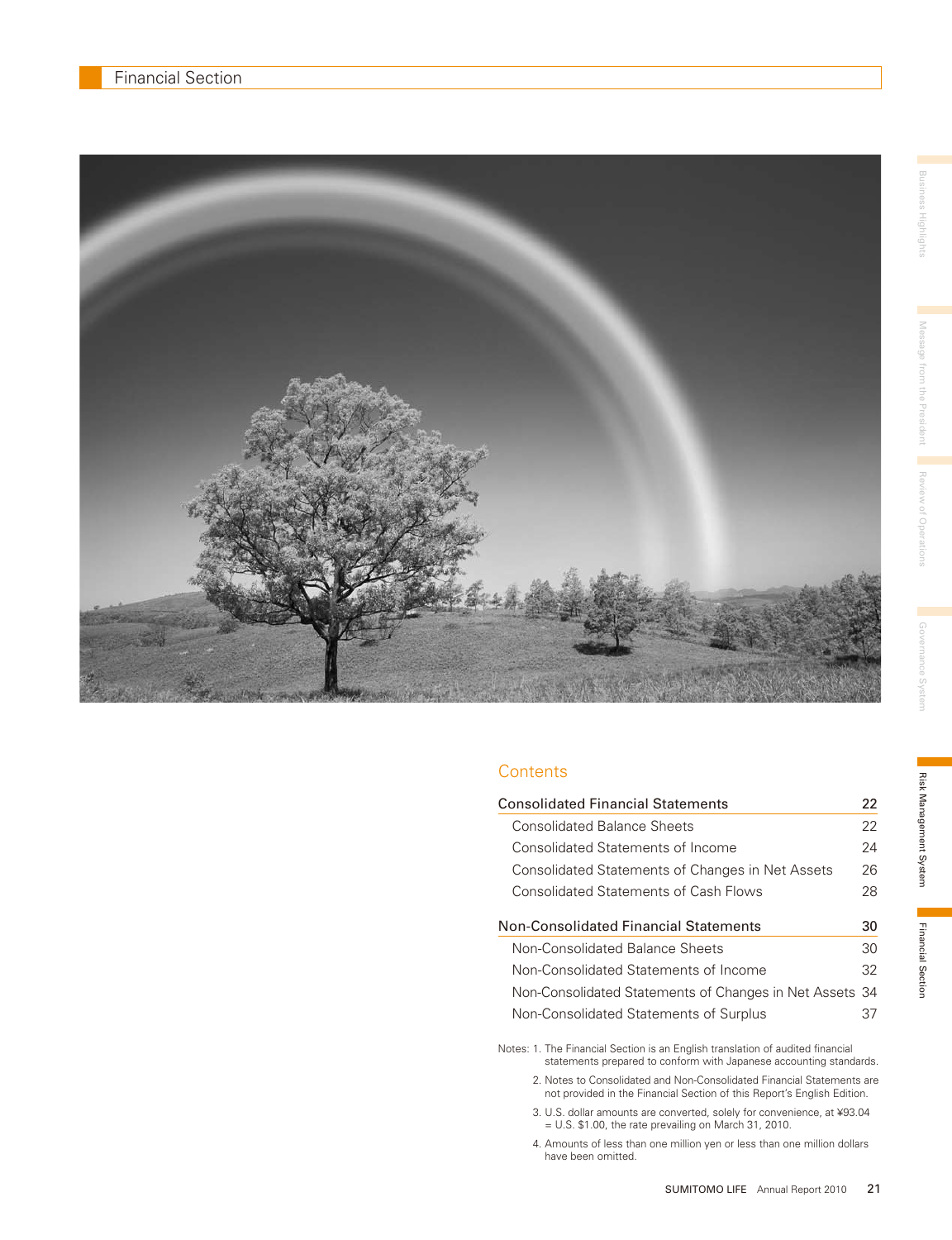|                                                       |              | Millions of yen |              | Millions of<br>U.S. dollars |
|-------------------------------------------------------|--------------|-----------------|--------------|-----------------------------|
| At March 31, 2010, 2009 and 2008                      | 2010         | 2009            | 2008         | 2010                        |
| <b>Assets</b>                                         |              |                 |              |                             |
| Cash and deposits                                     | 106,117<br>¥ | 109,071<br>¥    | 225,247<br>¥ | \$<br>1,140                 |
| Call loans                                            | 252,500      | 379,300         | 543,800      | 2,713                       |
| Monetary claims bought                                | 462,598      | 437,022         | 880,103      | 4,972                       |
| <b>Securities</b>                                     | 17,148,392   | 15,826,995      | 16,059,439   | 184,312                     |
| Loans                                                 | 3,443,939    | 3,869,240       | 4,058,009    | 37,015                      |
| Tangible fixed assets:                                |              |                 |              |                             |
| Land                                                  | 553,081      | 554,985         |              | 5,944                       |
| <b>Buildings</b>                                      | 424,399      | 440,609         |              | 4,561                       |
| Leased assets                                         | 427          |                 |              | 4                           |
| Construction in progress                              | 471          | 2,040           |              | 5                           |
| Other tangible fixed assets                           | 8,753        | 10,742          |              | 94                          |
| Total tangible fixed assets                           | 987,134      | 1,008,377       | 1,018,869    | 10,609                      |
|                                                       |              |                 |              |                             |
| Intangible fixed assets:                              |              |                 |              |                             |
| Software                                              | 13,599       | 15,497          |              | 146                         |
| Other intangible fixed assets                         | 11,784       | 17,125          |              | 126                         |
| Total intangible fixed assets                         | 25,384       | 32,623          | 34,791       | 272                         |
|                                                       |              |                 |              |                             |
| Due from insurance agencies                           | 29           | 179             | 185          | $\mathbf{0}$                |
| Due from reinsurers                                   | 407          | 422             | 295          | $\overline{4}$              |
| Other assets                                          | 347,063      | 561,025         | 295,384      | 3,730                       |
| Deferred tax assets                                   | 306,070      | 444,048         | 325,141      | 3,289                       |
| Customers' liabilities for acceptances and guarantees | 440          | 440             | 400          | 4                           |
| Allowance for possible loan losses                    | (7, 924)     | (2, 234)        | (1,587)      | (85)                        |
|                                                       |              |                 |              |                             |
|                                                       |              |                 |              |                             |
| <b>Total assets</b>                                   | ¥23,072,153  | ¥22,666,512     | ¥23,440,081  | \$247,981                   |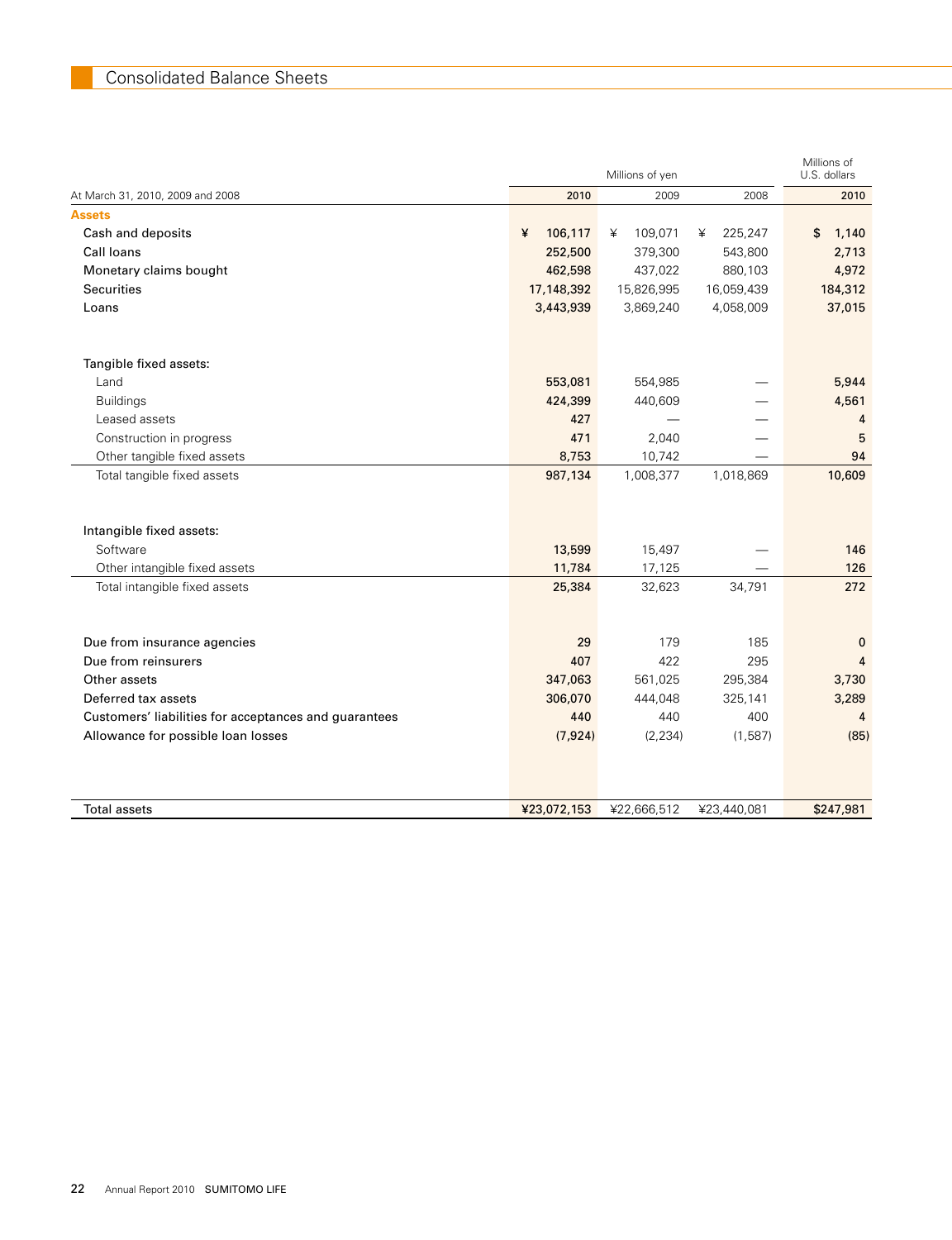|                                                                          |                | Millions of yen |              | Millions of<br>U.S. dollars |
|--------------------------------------------------------------------------|----------------|-----------------|--------------|-----------------------------|
|                                                                          | 2010           | 2009            | 2008         | 2010                        |
| <b>Liabilities</b>                                                       |                |                 |              |                             |
| Policy reserves:                                                         |                |                 |              |                             |
| Reserves for outstanding claims                                          | 119,744<br>¥   | 123,949<br>¥    | 141,989<br>¥ | 1,287<br>\$                 |
| Policy reserves                                                          | 20,404,323     | 19,325,869      | 19,709,685   | 219,307                     |
| Policyholders' dividend reserves                                         | 336,273        | 367,459         | 398,782      | 3,614                       |
| Total policy reserves                                                    | 20,860,341     | 19,817,278      | 20,250,457   | 224,208                     |
| Due to reinsurers                                                        | 343            | 757             | 757          | 3                           |
| <b>Other liabilities:</b>                                                |                |                 |              |                             |
| Deposits received under securities lending transactions                  | 628,242        | 1,391,342       | 1,541,069    | 6,752                       |
| Other                                                                    | 674,604        | 843,523         | 733,672      | 7,250                       |
| Total other liabilities                                                  | 1,302,846      | 2,234,866       | 2,274,742    | 14,003                      |
| Accrued retirement benefits                                              | 22,209         | 14,783          | 10,282       | 238                         |
| Reserve for directors' and corporate auditors' retirement benefits       | 20             | 39              | 34           | $\mathbf{0}$                |
| Reserve for price fluctuations                                           | 142,961        | 123,546         | 183,430      | 1,536                       |
| Deferred tax liabilities on revaluation of land                          | 38,327         | 39,182          | 39,763       | 411                         |
| Acceptances and guarantees                                               | 440            | 440             | 400          | 4                           |
| <b>Total liabilities</b>                                                 | 22,367,490     | 22,230,893      | 22,759,868   | 240,407                     |
|                                                                          |                |                 |              |                             |
| <b>Net assets</b>                                                        |                |                 |              |                             |
| Funds, reserve and surplus:                                              |                |                 |              |                             |
| Foundation funds                                                         | 199,000        | 199,000         | 199,000      | 2,138                       |
| Accumulated redeemed foundation funds                                    | 170,000        | 170,000         | 170,000      | 1,827                       |
| Reserve for revaluation                                                  | $\overline{2}$ | $\overline{2}$  | 2            | $\mathbf{0}$                |
| Surplus                                                                  | 404,345        | 352,354         | 303,433      | 4,345                       |
| Total funds, reserve and surplus                                         | 773,347        | 721,356         | 672,436      | 8,311                       |
| Unrealized gains/losses, revaluation reserve and adjustments:            |                |                 |              |                             |
| Unrealized gains (losses) on available-for-sale securities, net of taxes | 44,901         | (162, 188)      | 130,401      | 482                         |
| Deferred unrealized gains on hedging instruments                         | 243            | 151             | 23           | $\mathcal{P}$               |
| Revaluation reserve for land, net of taxes                               | (113, 537)     | (123, 398)      | (122, 555)   | (1, 220)                    |
| Foreign currency translation adjustments                                 | (292)          | (302)           | (93)         | (3)                         |
| Total unrealized gains/losses, revaluation reserve and adjustments       | (68, 684)      | (285, 737)      | 7,776        | (738)                       |
| Total net assets                                                         | 704,663        | 435,619         | 680,212      | 7,573                       |
| Total liabilities and net assets                                         | ¥23,072,153    | ¥22,666,512     | ¥23,440,081  | \$247,981                   |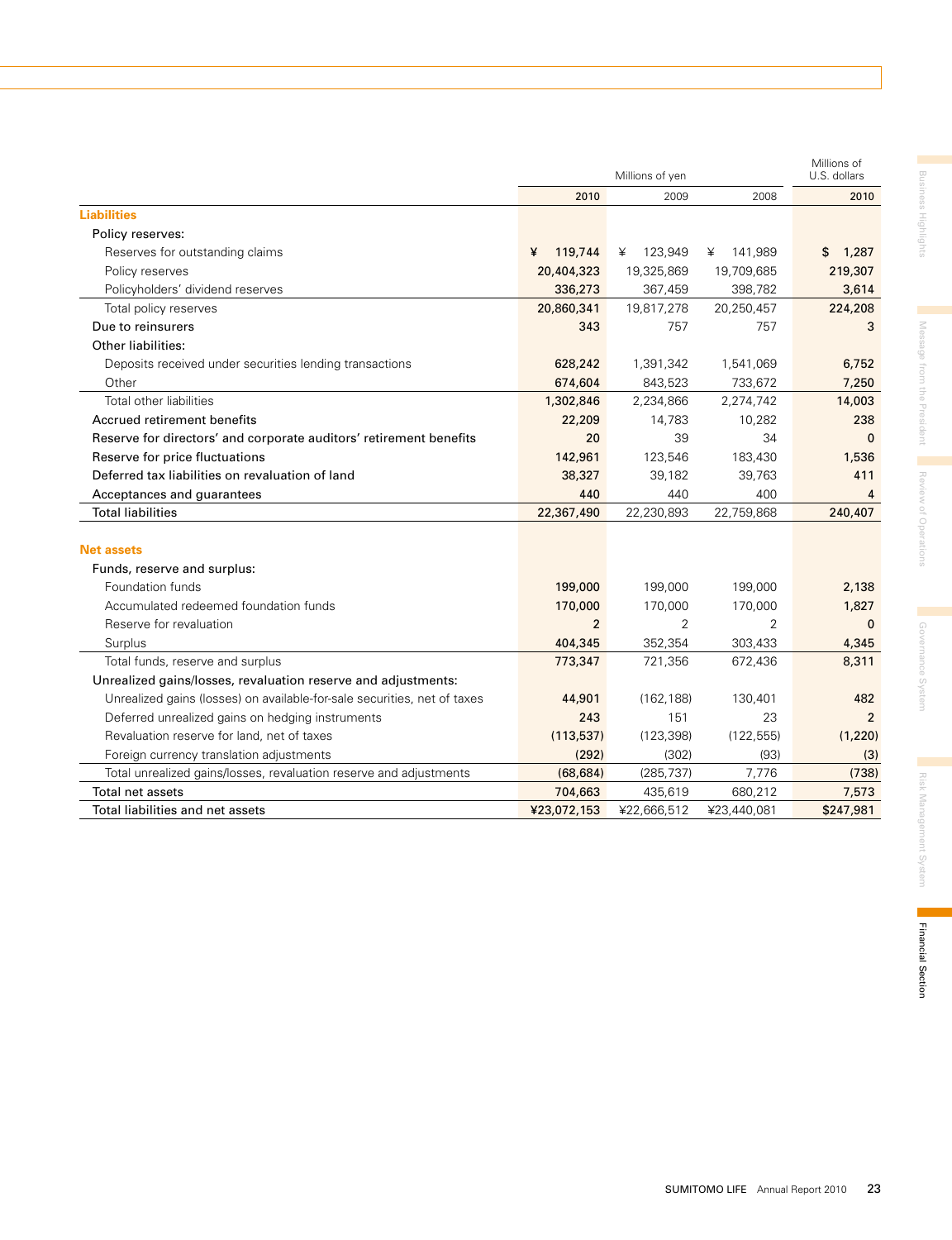|                                                            |            | Millions of yen |            | Millions of<br>U.S. dollars |
|------------------------------------------------------------|------------|-----------------|------------|-----------------------------|
| Years ended March 31, 2010, 2009 and 2008                  | 2010       | 2009            | 2008       | 2010                        |
| <b>Ordinary income</b>                                     |            |                 |            |                             |
| Insurance premiums and other                               | ¥3,092,641 | ¥2,570,786      | ¥2,586,098 | \$33,239                    |
| Investment income:                                         |            |                 |            |                             |
| Interest and dividend income                               | 479,119    | 473,782         | 481,177    | 5,149                       |
| Gains on trading securities                                |            | 488             | 65         |                             |
| Gains on sales of securities                               | 26,885     | 42,667          | 38,926     | 288                         |
| Gains on redemption of securities                          |            | 3,889           |            |                             |
| Foreign exchange gains                                     |            | 1,877           |            |                             |
| Other                                                      | 474        | 294             | 452        | 5                           |
| Gains on assets in separate accounts                       | 333,517    |                 |            | 3,584                       |
| Total investment income                                    | 839,996    | 522,999         | 520,622    | 9,028                       |
| Other ordinary income                                      | 132,304    | 553,732         | 233,204    | 1,422                       |
| Total ordinary income                                      | 4,064,942  | 3,647,518       | 3,339,925  | 43,690                      |
|                                                            |            |                 |            |                             |
| <b>Ordinary expenses</b>                                   |            |                 |            |                             |
| Benefits and other payment:                                |            |                 |            |                             |
| Claims paid                                                | 681,629    | 759,598         | 731,565    | 7,326                       |
| Annuities paid                                             | 287,000    | 271,209         | 251,718    | 3,084                       |
| Benefits paid                                              | 436,735    | 437,134         | 450,688    | 4,694                       |
| Surrenders                                                 | 511,081    | 536,196         | 567,865    | 5,493                       |
| Other                                                      | 109,993    | 157,236         | 164,349    | 1,182                       |
| Total benefits and other payment                           | 2,026,441  | 2,161,375       | 2,166,188  | 21,780                      |
| Provision for policy reserves and other reserves:          |            |                 |            |                             |
| Provision for reserves for outstanding claims              |            |                 | 964        |                             |
| Provision for policy reserves                              | 1,078,454  |                 |            | 11,591                      |
| Provision for interest on policyholders' dividend reserves | 1,049      | 1,898           | 1,407      | 11                          |
| Total provision for policy reserves and other reserves     | 1,079,503  | 1,898           | 2,371      | 11,602                      |
| Investment expenses:                                       |            |                 |            |                             |
| Interest expenses                                          | 14,168     | 16,690          | 14,985     | 152                         |
| Losses on trading securities                               | 415        |                 |            | 4                           |
| Losses on sales of securities                              | 59,624     | 118,989         | 32,024     | 640                         |
| Losses on devaluation of securities                        | 44,461     | 127,983         | 5,893      | 477                         |
| Losses on derivatives                                      | 64,796     | 50,552          | 53,573     | 696                         |
| Foreign exchange losses                                    | 906        |                 | 880        | 9                           |
| Provision for allowance for possible loan losses           | 6,784      | 20,572          |            | 72                          |
| Write-off of loans                                         |            |                 | 35         |                             |
| Depreciation of real estate for investment                 | 18,452     | 18,768          | 19,622     | 198                         |
| Other expenses                                             | 23,424     | 22,471          | 20,453     | 251                         |
| Losses on assets in separate accounts                      |            | 398,953         | 292,986    |                             |
| Total investment expenses                                  | 233,034    | 774,983         | 440,456    | 2,504                       |
| Operating expenses                                         | 387,781    | 375,126         | 382,844    | 4,167                       |
| Other ordinary expenses                                    | 178,395    | 229,935         | 236,177    | 1,917                       |
| Total ordinary expenses                                    | 3,905,155  | 3,543,319       | 3,228,038  | 41,972                      |
| Ordinary profit                                            | ¥ 159,787  | ¥ 104,198       | ¥ 111,887  | \$1,717                     |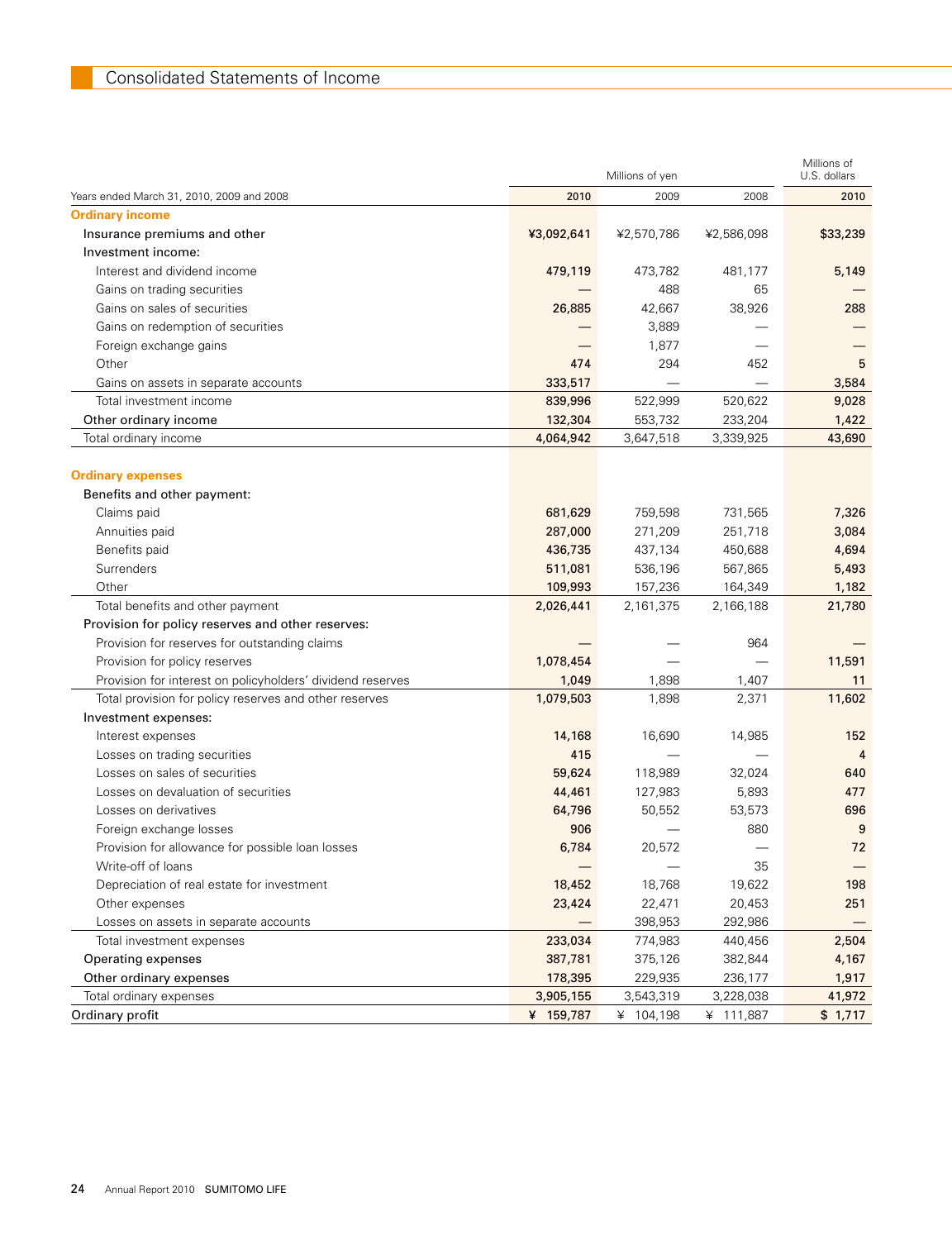|                                                                 |            | Millions of yen |             | Millions of<br>U.S. dollars |
|-----------------------------------------------------------------|------------|-----------------|-------------|-----------------------------|
|                                                                 | 2010       | 2009            | 2008        | 2010                        |
| <b>Extraordinary gains</b>                                      |            |                 |             |                             |
| Gains on disposal of fixed assets, etc.                         | 1,129<br>¥ | 1.669<br>¥      | 20,998<br>¥ | \$<br>12                    |
| Reversal of reserve for price fluctuations                      |            | 59,884          |             |                             |
| Reversal of allowance for possible loan losses                  |            |                 | 3,491       |                             |
| Gains on contribution of securities to retirement benefit trust |            |                 | 3,291       |                             |
| Total extraordinary gains                                       | 1,129      | 61,553          | 27,781      | 12                          |
| <b>Extraordinary losses</b>                                     |            |                 |             |                             |
| Losses on disposal of fixed assets, etc.                        | 2,988      | 1,430           | 11,695      | 32                          |
| Impairment losses on fixed assets                               | 4,399      | 11,299          | 2,783       | 47                          |
| Provision for reserve for price fluctuations                    | 19,415     |                 | 8,934       | 208                         |
| Advanced depreciation for real estate                           | 100        | 56              | 166         |                             |
| Payment to social responsibility reserve                        | 657        | 670             | 602         | $\overline{7}$              |
| Other extraordinary losses                                      |            | 781             |             |                             |
| Total extraordinary losses                                      | 27,560     | 14,238          | 24,182      | 296                         |
| Surplus before income taxes and minority interests              | 133,355    | 151,513         | 115,485     | 1,433                       |
| Income taxes:                                                   |            |                 |             |                             |
| Current                                                         | 1,638      | 1,178           | 47,629      | 17                          |
| Deferred                                                        | 19,842     | 46,089          | (25, 423)   | 213                         |
| Total income taxes                                              | 21,481     | 47,268          |             | 230                         |
| <b>Minority interests</b>                                       |            |                 | (0)         |                             |
| Net surplus for the year                                        | ¥ 111,874  | ¥ 104,244       | ¥<br>93,280 | \$1,202                     |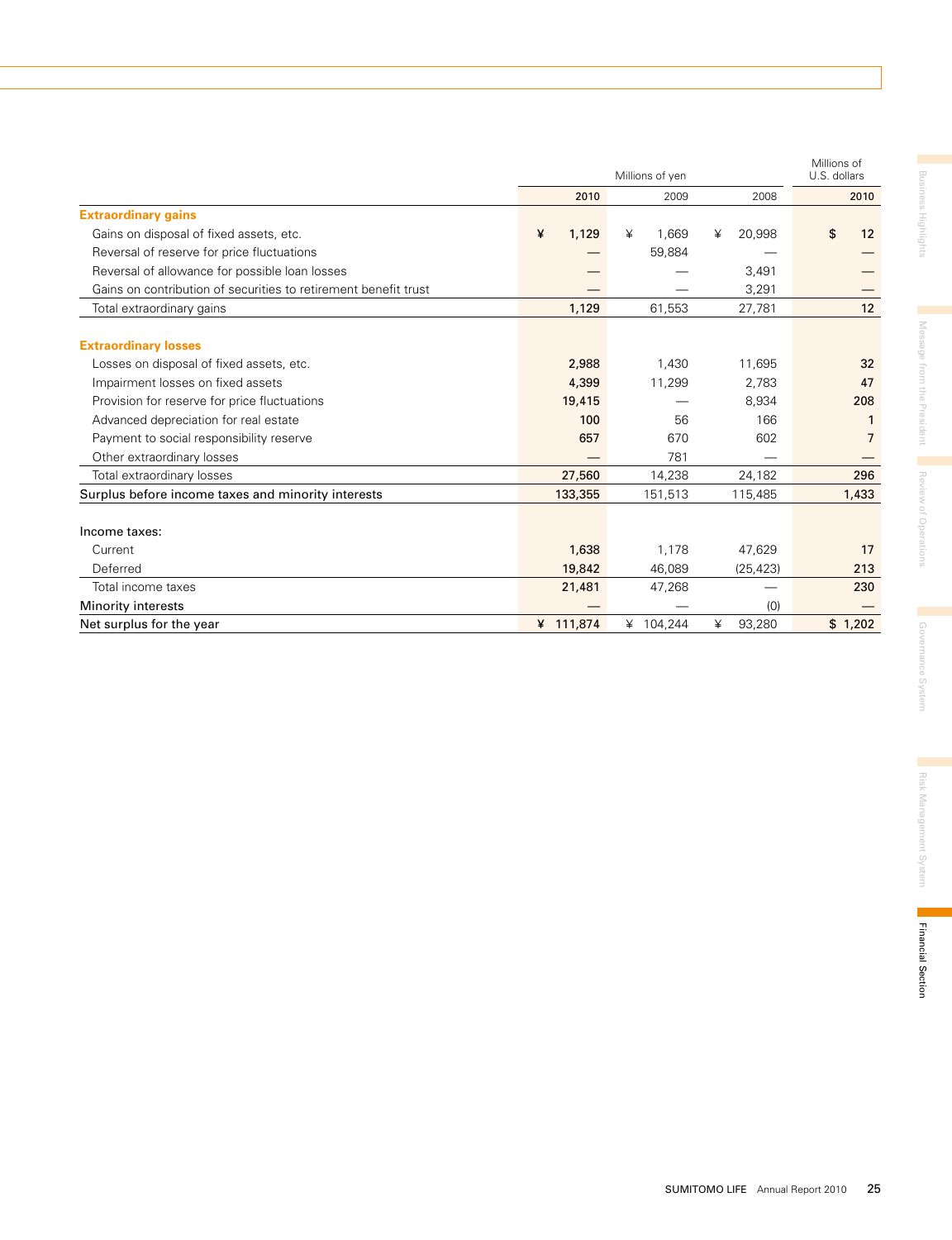|                                                                                                                 |                | Millions of yen |                | Millions of<br>U.S. dollars |
|-----------------------------------------------------------------------------------------------------------------|----------------|-----------------|----------------|-----------------------------|
| Years ended March 31, 2010, 2009 and 2008                                                                       | 2010           | 2009            | 2008           | 2010                        |
| <b>Funds, reserve and surplus</b>                                                                               |                |                 |                |                             |
| <b>Foundation funds</b>                                                                                         |                |                 |                |                             |
| Balance at the end of previous fiscal year                                                                      | ¥199,000       | ¥199,000        | ¥149,000       | \$2,138                     |
| Changes during the current fiscal year:                                                                         |                |                 |                |                             |
| Financing of additional foundation funds                                                                        |                |                 | 50,000         |                             |
| Total changes in current fiscal year                                                                            |                |                 | 50,000         |                             |
| Balance at the end of current fiscal year                                                                       | 199,000        | 199,000         | 199,000        | 2,138                       |
| Accumulated redeemed foundation funds                                                                           |                |                 |                |                             |
| Balance at the end of previous fiscal year                                                                      | 170,000        | 170,000         | 170,000        | 1,827                       |
| Changes during the current fiscal year                                                                          |                |                 |                |                             |
| Balance at the end of current fiscal year                                                                       | 170,000        | 170,000         | 170,000        | 1,827                       |
| Reserve for revaluation                                                                                         |                |                 |                |                             |
| Balance at the end of previous fiscal year                                                                      | $\overline{2}$ | 2               | $\overline{2}$ | $\mathbf{0}$                |
| Changes during the current fiscal year                                                                          |                |                 |                |                             |
| Balance at the end of current fiscal year                                                                       | $\overline{2}$ | $\overline{2}$  | $\overline{2}$ | $\mathbf 0$                 |
| Surplus                                                                                                         |                |                 |                |                             |
| Balance at the end of previous fiscal year                                                                      | 352,354        | 303,433         | 270,170        | 3,787                       |
| Changes during the current fiscal year:                                                                         |                |                 |                |                             |
| Provision for policyholders' dividend reserves                                                                  | (44, 758)      | (51, 043)       | (50, 588)      | (481)                       |
| Payment of interest on foundation funds                                                                         | (5, 263)       | (5, 123)        | (3,686)        | (56)                        |
| Net surplus for the year                                                                                        | 111,874        | 104,244         | 93,280         | 1,202                       |
| Decrease due to exclusion of subsidiaries from scope of consolidation<br>Increase due to exclusion of companies |                |                 | (4,923)        |                             |
| accounted for under equity method                                                                               |                |                 | 682            |                             |
| Reversal of revaluation reserve for land                                                                        | (9,860)        | 842             | (1, 501)       | (105)                       |
| Total changes in current fiscal year                                                                            | 51,991         | 48,920          | 33,262         | 558                         |
| Balance at the end of current fiscal year                                                                       | 404,345        | 352,354         | 303,433        | 4,345                       |
| Total funds, reserve and surplus                                                                                |                |                 |                |                             |
| Balance at the end of previous fiscal year                                                                      | 721,356        | 672,436         | 589,173        | 7,753                       |
| Changes during the current fiscal year:                                                                         |                |                 |                |                             |
| Financing of additional foundation funds                                                                        |                |                 | 50,000         |                             |
| Provision for policyholders' dividend reserves                                                                  | (44, 758)      | (51, 043)       | (50, 588)      | (481)                       |
| Payment of interest on foundation funds                                                                         | (5,263)        | (5, 123)        | (3,686)        | (56)                        |
| Net surplus for the year                                                                                        | 111,874        | 104,244         | 93,280         | 1,202                       |
| Decrease due to exclusion of subsidiaries from scope of consolidation                                           |                |                 | (4,923)        |                             |
| Increase due to exclusion of companies                                                                          |                |                 |                |                             |
| accounted for under equity method                                                                               |                |                 | 682            |                             |
| Reversal of revaluation reserve for land                                                                        | (9,860)        | 842             | (1,501)        | (105)                       |
| Total changes in current fiscal year                                                                            | 51,991         | 48,920          | 83,262         | 558                         |
| Balance at the end of current fiscal year                                                                       | ¥773,347       | ¥721,356        | ¥672,436       | \$8,311                     |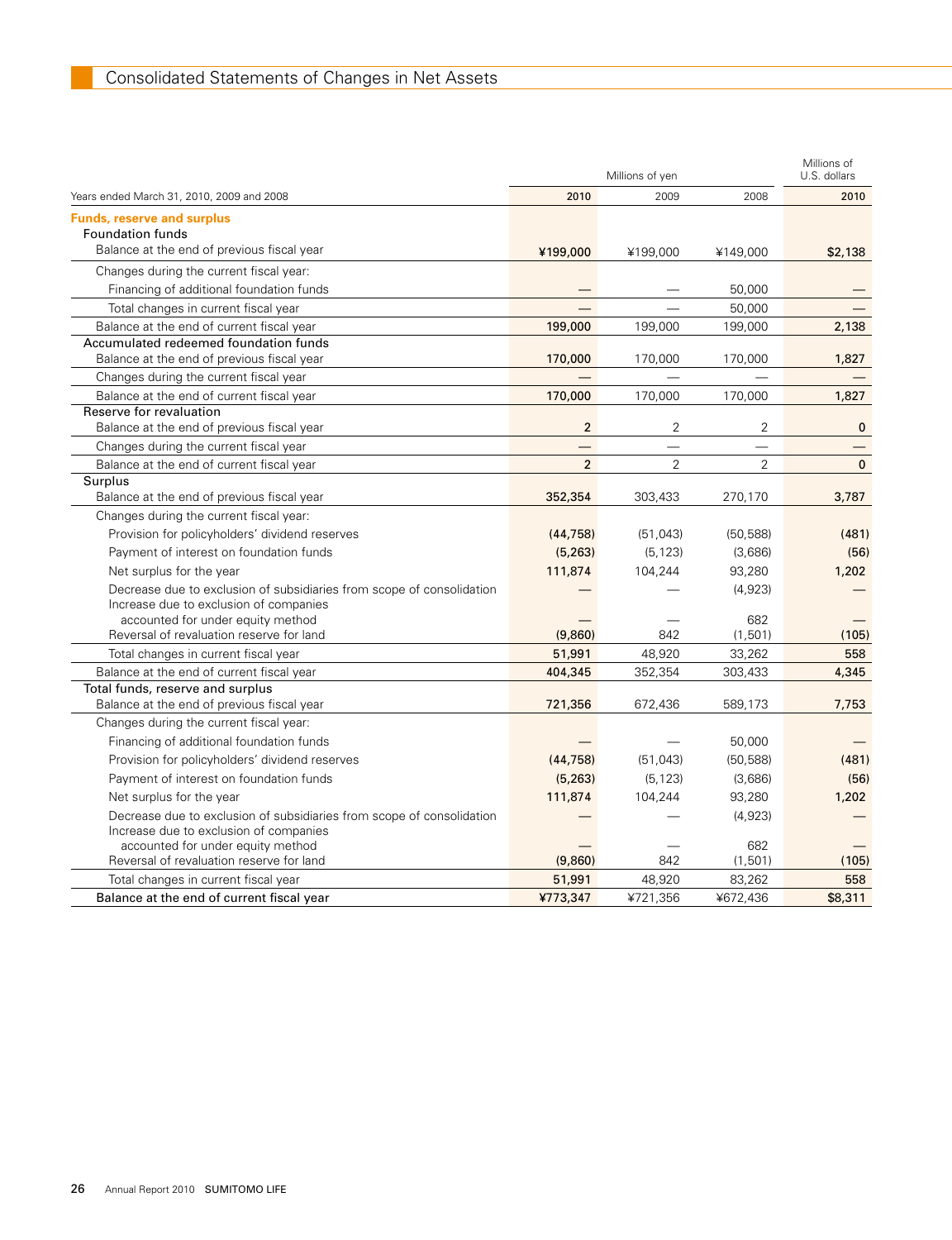|                                                                                                                                          |            | Millions of yen |            | Millions of<br>U.S. dollars |
|------------------------------------------------------------------------------------------------------------------------------------------|------------|-----------------|------------|-----------------------------|
|                                                                                                                                          | 2010       | 2009            | 2008       | 2010                        |
| Unrealized gains/losses, revaluation reserve and adjustments<br>Unrealized gains (losses) on available-for-sale securities, net of taxes |            |                 |            |                             |
| Balance at the end of previous fiscal year                                                                                               | (162, 188) | ¥130,401        | ¥ 592,236  | \$(1,743)                   |
| Changes during the current fiscal year                                                                                                   | 207,090    | (292, 590)      | (461, 834) | 2,225                       |
| Balance at the end of current fiscal year                                                                                                | 44,901     | (162, 188)      | 130,401    | 482                         |
| Deferred unrealized gains (losses) on hedging instruments                                                                                |            |                 |            |                             |
| Balance at the end of previous fiscal year                                                                                               | 151        | 23              | (25)       | $\mathbf{1}$                |
| Changes during the current fiscal year                                                                                                   | 92         | 128             | 49         | $\mathbf{0}$                |
| Balance at the end of current fiscal year                                                                                                | 243        | 151             | 23         | $\overline{2}$              |
| Revaluation reserve for land, net of taxes                                                                                               |            |                 |            |                             |
| Balance at the end of previous fiscal year                                                                                               | (123, 398) | (122, 555)      | (123, 893) | (1,326)                     |
| Changes during the current fiscal year                                                                                                   | 9,860      | (842)           | 1,338      | 105                         |
| Balance at the end of current fiscal year                                                                                                | (113, 537) | (123, 398)      | (122, 555) | (1,220)                     |
| Foreign currency translation adjustments                                                                                                 |            |                 |            |                             |
| Balance at the end of previous fiscal year                                                                                               | (302)      | (93)            | (5, 253)   | (3)                         |
| Changes during the current fiscal year                                                                                                   | 10         | (209)           | 5,159      | $\mathbf 0$                 |
| Balance at the end of current fiscal year                                                                                                | (292)      | (302)           | (93)       | (3)                         |
| Total unrealized gains/losses, revaluation reserve and adjustments                                                                       |            |                 |            |                             |
| Balance at the end of previous fiscal year                                                                                               | (285, 737) | 7,776           | 463,063    | (3,071)                     |
| Changes during the current fiscal year                                                                                                   | 217,053    | (293, 514)      | (455, 287) | 2,332                       |
| Balance at the end of current fiscal year                                                                                                | (68, 684)  | (285, 737)      | 7,776      | (738)                       |
| <b>Minority interests</b><br>Balance at the end of previous fiscal year                                                                  |            |                 | 35         |                             |
| Changes during the current fiscal year                                                                                                   |            |                 | (35)       |                             |
| Balance at the end of current fiscal year                                                                                                |            |                 |            |                             |
| <b>Total net assets</b>                                                                                                                  |            |                 |            |                             |
| Balance at the end of previous fiscal year                                                                                               | 435,619    | 680,212         | 1,052,272  | 4,682                       |
| Changes during the current fiscal year:                                                                                                  |            |                 |            |                             |
| Financing of additional foundation funds                                                                                                 |            |                 | 50,000     |                             |
| Provision for policyholders' dividend reserves                                                                                           | (44, 758)  | (51, 043)       | (50, 588)  | (481)                       |
| Payment of interest on foundation funds                                                                                                  | (5,263)    | (5, 123)        | (3,686)    | (56)                        |
| Net surplus for the year                                                                                                                 | 111,874    | 104,244         | 93,280     | 1,202                       |
| Decrease due to exclusion of subsidiaries from scope of consolidation                                                                    |            |                 | (4,923)    |                             |
| Increase due to exclusion of companies accounted for under equity method                                                                 |            |                 | 682        |                             |
| Reversal of revaluation reserve for land                                                                                                 | (9,860)    | 842             | (1, 501)   | (105)                       |
| Other changes during the current fiscal year                                                                                             | 217,053    | (293, 514)      | (455, 323) | 2,332                       |
| Total changes in current fiscal year                                                                                                     | 269,044    | (244, 593)      | (372,060)  | 2,891                       |
| Balance at the end of current fiscal year                                                                                                | ¥704,663   | ¥435,619        | ¥ 680,212  | \$7,573                     |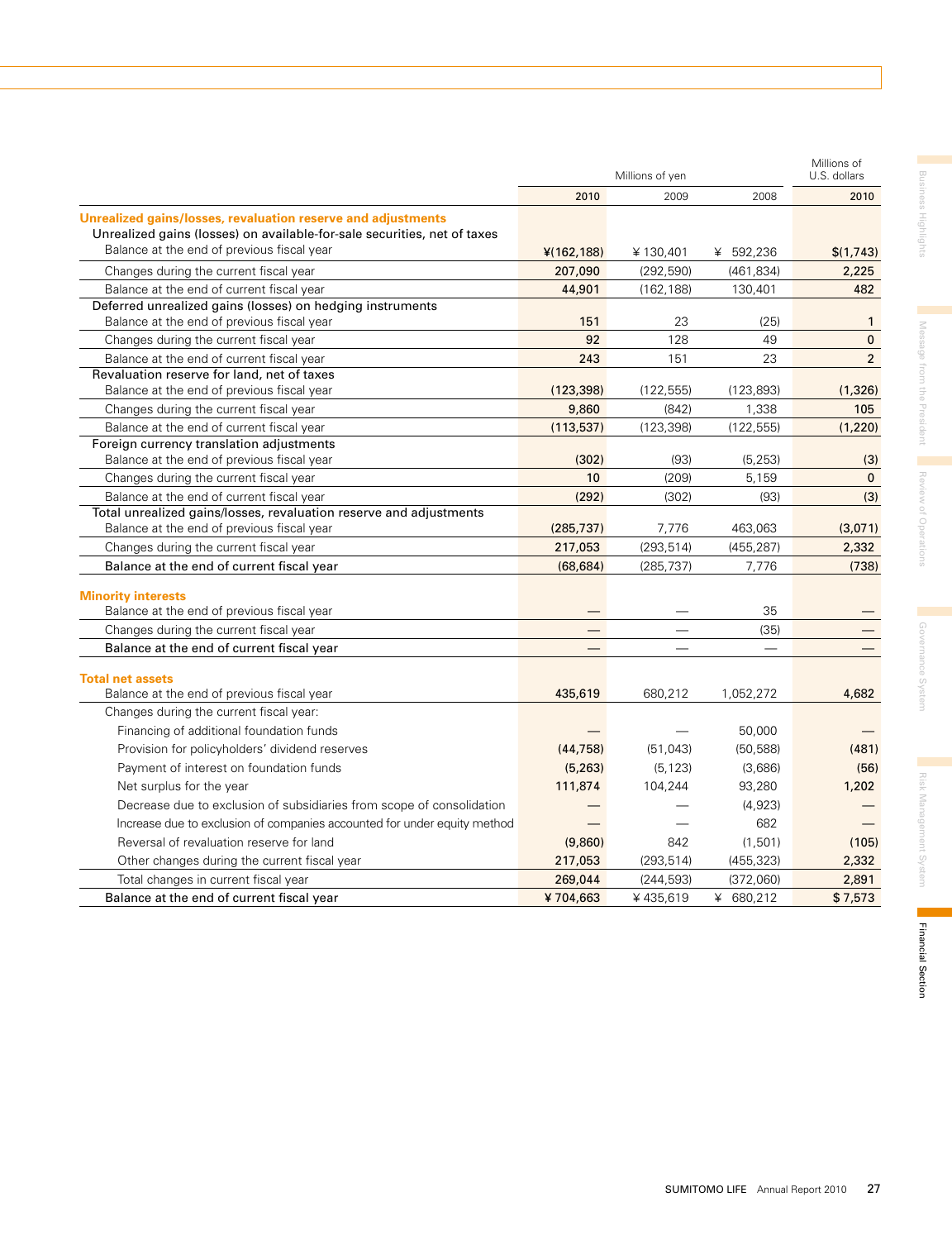|   |                                                                                                            |            | Millions of yen |            | Millions of<br>U.S. dollars |
|---|------------------------------------------------------------------------------------------------------------|------------|-----------------|------------|-----------------------------|
|   | Years ended March 31, 2010, 2009 and 2008                                                                  | 2010       | 2009            | 2008       | 2010                        |
| L | <b>Cash flows from operating activities:</b>                                                               |            |                 |            |                             |
|   | Surplus before income taxes and minority interests                                                         | ¥ 133,355  | ¥151,513        | ¥115,485   | \$1,433                     |
|   | Depreciation of real estate for investment                                                                 | 18,452     | 18,768          | 19,622     | 198                         |
|   | Depreciation                                                                                               | 15,407     | 16,007          | 16,206     | 165                         |
|   | Impairment losses on fixed assets                                                                          | 4,399      | 11,299          | 2,783      | 47                          |
|   | Amortization of goodwill                                                                                   |            | (8)             |            |                             |
|   | Gains on contribution of securities to retirement benefit trust                                            |            |                 | (3, 291)   |                             |
|   | Increase (decrease) in reserves for outstanding claims                                                     | (4,205)    | (18,039)        | 964        | (45)                        |
|   | Increase (decrease) in policy reserves                                                                     | 1,078,454  | (383, 816)      | (80, 313)  | 11,591                      |
|   | Provision for interest on policyholders' dividend reserves                                                 | 1,049      | 1,898           | 1,407      | 11                          |
|   | Increase (decrease) in allowance for possible loan losses                                                  | 5,690      | 647             | (3, 220)   | 61                          |
|   | Increase (decrease) in accrued retirement benefits                                                         | 7,426      | 4,500           | (3, 351)   | 79                          |
|   | Increase (decrease) in reserve for price fluctuations                                                      | 19,415     | (59, 884)       | 8,934      | 208                         |
|   | Interest and dividend income                                                                               | (479, 119) | (473, 782)      | (481, 177) | (5, 149)                    |
|   | Losses (gains) on securities                                                                               | (212, 306) | 627,312         | 345,358    | (2, 281)                    |
|   | Interest expenses                                                                                          | 14,168     | 16,690          | 14,985     | 152                         |
|   | Losses (gains) on foreign exchange transactions                                                            | 904        | (1, 877)        | 1,093      | 9                           |
|   | Losses (gains) on tangible fixed assets                                                                    | 2,274      | (90)            | (10, 985)  | 24                          |
|   | Equity in losses (earnings) of affiliates                                                                  | (1, 334)   | 363             | (2, 214)   | (14)                        |
|   | Decrease in due from insurance agencies                                                                    | 150        | 5               | 6          | 1                           |
|   | Decrease (increase) in due from reinsurers<br>Decrease (increase) in other assets                          | 14         | (127)           | 146        | $\mathbf{0}$                |
|   | (excluding assets for investing and financing activities)                                                  | 173,369    | (119, 208)      | (2,490)    | 1,863                       |
|   | Increase (decrease) due to reinsurers                                                                      | (414)      | 0               | (141)      | (4)                         |
|   | Increase (decrease) in other liabilities<br>(excluding liabilities for investing and financing activities) | (101, 247) | 134,607         | (8, 197)   | (1,088)                     |
|   | Other, net                                                                                                 | (57, 435)  | 63,124          | (45, 419)  | (617)                       |
|   | Subtotal                                                                                                   | 618,468    | (10,093)        | (113, 810) | 6,647                       |
|   | Interest and dividends received                                                                            | 531,847    | 538,339         | 548,065    | 5,716                       |
|   | Interest paid                                                                                              | (16, 110)  | (17, 175)       | (13,902)   | (173)                       |
|   | Policyholders' dividends paid                                                                              | (76, 994)  | (84, 265)       | (95, 861)  | (827)                       |
|   | Other, net                                                                                                 | (657)      | (670)           | (602)      | (7)                         |
|   | Income taxes refund (paid)                                                                                 | 15,981     | (26, 246)       | (91, 316)  | 171                         |
|   | Net cash provided by operating activities (I)                                                              | ¥1,072,536 | ¥399,887        | ¥232,571   | \$11,527                    |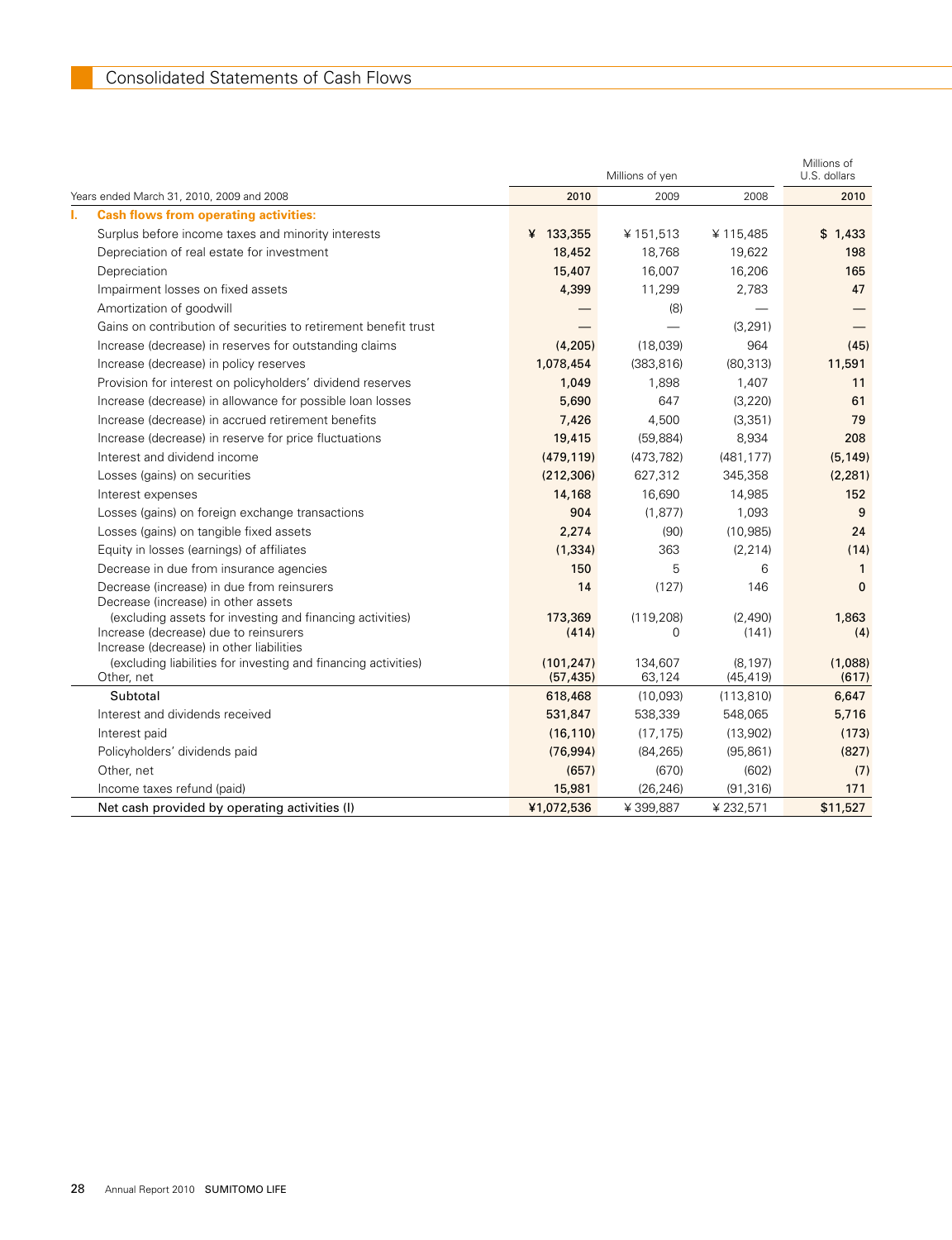|                                                                                                             |               | Millions of yen |               | Millions of<br>U.S. dollars |
|-------------------------------------------------------------------------------------------------------------|---------------|-----------------|---------------|-----------------------------|
|                                                                                                             | 2010          | 2009            | 2008          | 2010                        |
| Ш.<br><b>Cash flows from investing activities:</b>                                                          |               |                 |               |                             |
| Net decrease (increase) in deposits                                                                         | ¥<br>(12.204) | ¥ 124.968       | (86.745)<br>¥ | \$<br>(131)                 |
| Purchases of monetary claims bought                                                                         | (185, 745)    | (753, 113)      | (2,365,917)   | (1,996)                     |
| Proceeds from sales and redemption of monetary claims bought                                                | 164,833       | 1,196,247       | 2,319,212     | 1,771                       |
| Purchases of securities                                                                                     | (5,064,671)   | (8,577,418)     | (8,024,942)   | (54, 435)                   |
| Proceeds from sales and redemption of securities                                                            | 4,298,817     | 7,391,302       | 7,097,223     | 46,203                      |
| Loans made                                                                                                  | (240, 515)    | (452, 643)      | (510,068)     | (2,585)                     |
| Proceeds from collection of loans                                                                           | 640,748       | 599,128         | 615,372       | 6,886                       |
| Other, net                                                                                                  | (637, 203)    | 16,654          | 698,531       | (6, 848)                    |
| Subtotal (Ila)                                                                                              | (1,035,941)   | (454, 872)      | (257, 333)    | (11, 134)                   |
| $[ +  a ]$                                                                                                  | [36, 594]     | [(54, 985)]     | [(24, 761)]   | [393]                       |
| Purchases of tangible fixed assets                                                                          | (13, 125)     | (30, 378)       | (20, 570)     | (141)                       |
| Proceeds from sales of tangible fixed assets                                                                | 8,246         | 4.035           | 71,872        | 88                          |
| Purchases of investments in subsidiaries resulting in change in<br>scope of consolidation                   |               | (1,550)         |               |                             |
| Other, net                                                                                                  | (4,078)       | (4,657)         | (13, 819)     | (43)                        |
| Net cash used in investing activities                                                                       | (1,044,898)   | (487, 423)      | (219, 849)    | (11, 230)                   |
| <b>Cash flows from financing activities:</b><br>III.                                                        |               |                 |               |                             |
| Proceeds from issuance of debt                                                                              | 102,500       | 100,040         | 11,190        | 1,101                       |
| Repayment of debt                                                                                           | (140, 040)    |                 | (61, 190)     | (1,505)                     |
| Increase in foundation funds                                                                                |               |                 | 50,000        |                             |
| Payment of interest on foundation funds                                                                     | (5, 263)      | (5, 123)        | (3,686)       | (56)                        |
| Net cash provided by (used in) financing activities                                                         | (42, 803)     | 94,917          | (3,686)       | (460)                       |
| IV.<br>Effect of foreign exchange rate changes on cash                                                      |               |                 |               |                             |
| and cash equivalents                                                                                        | (1)           | (4)             | 9             | (0)                         |
| Net increase (decrease) in cash and cash equivalents<br>V.                                                  | (15, 168)     | 7,377           | 9,044         | (163)                       |
| Cash and cash equivalents at the beginning of the year<br>VI.                                               | 60,174        | 52,797          | 48,983        | 646                         |
| VII. Decrease in cash and cash equivalents due to exclusion of<br>subsidiaries from the consolidation scope |               |                 | (5, 230)      |                             |
| VIII. Cash and cash equivalents at the end of the year                                                      | ¥<br>45,006   | ¥<br>60,174     | ¥<br>52,797   | \$<br>483                   |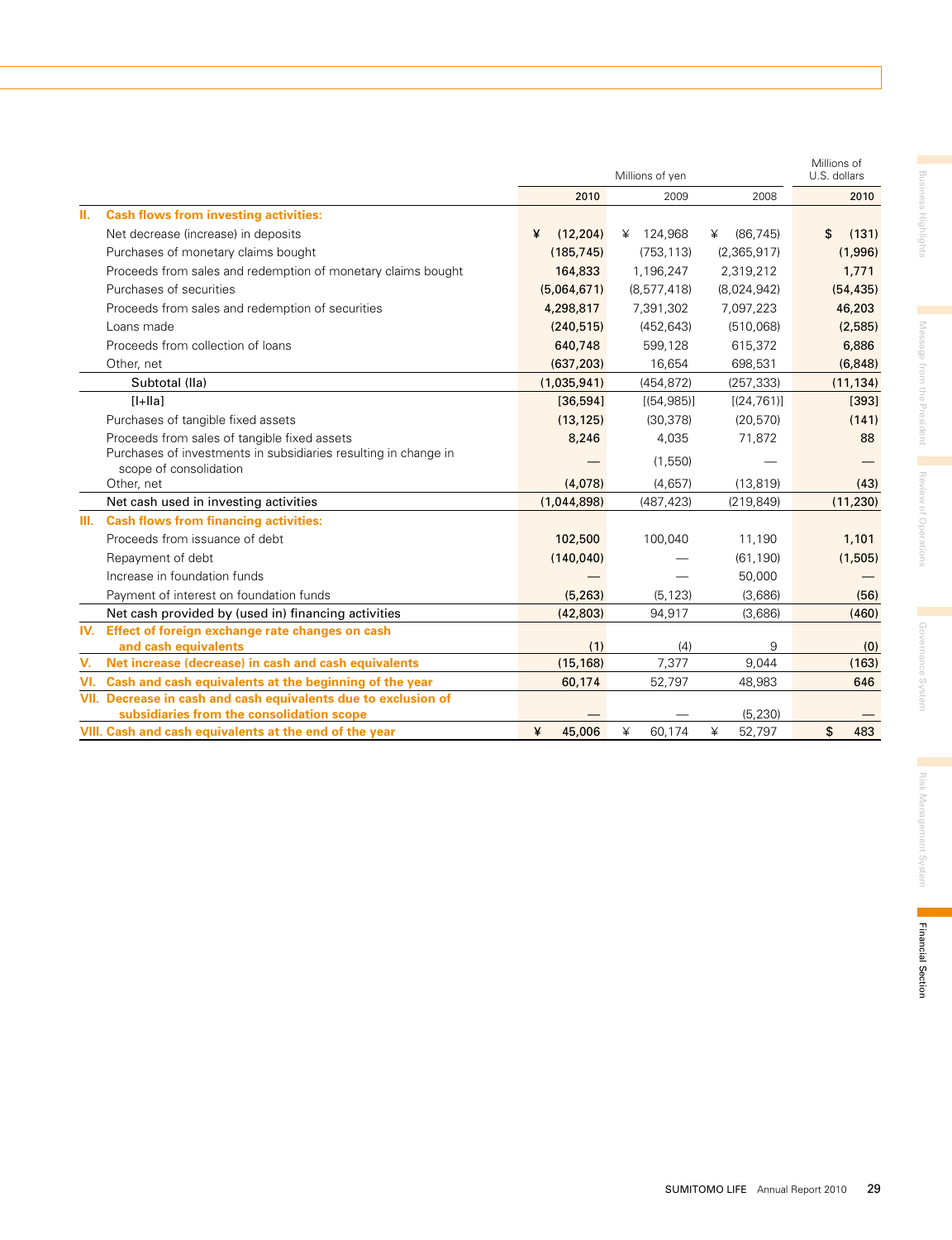|                                                       |             |          | Millions of yen |             | Millions of<br>U.S. dollars |
|-------------------------------------------------------|-------------|----------|-----------------|-------------|-----------------------------|
| At March 31, 2010, 2009 and 2008                      |             | 2010     | 2009            | 2008        | 2010                        |
| <b>Assets</b>                                         |             |          |                 |             |                             |
| Cash and deposits:                                    |             |          |                 |             |                             |
| Cash                                                  | ¥           | 809      | ¥<br>889        | 868<br>¥    | \$<br>8                     |
| Bank deposits                                         |             | 92,832   | 96,389          | 215,719     | 997                         |
| Total cash and deposits                               |             | 93,641   | 97,279          | 216,587     | 1,006                       |
| Call Ioans                                            |             | 252,500  | 379,300         | 543,800     | 2,713                       |
| Monetary claims bought                                |             | 462,598  | 437,022         | 880.103     | 4,972                       |
| Securities:                                           |             |          |                 |             |                             |
| Government bonds                                      | 5,835,507   |          | 5,026,388       | 4,506,783   | 62,720                      |
| Local government bonds                                |             | 319,797  | 327,039         | 457,210     | 3,437                       |
| Corporate bonds                                       | 3,057,497   |          | 3,048,759       | 2,959,888   | 32,862                      |
| <b>Stocks</b>                                         | 1,964,122   |          | 1,721,766       | 2,329,665   | 21,110                      |
| Foreign securities                                    | 5,139,021   |          | 5,376,798       | 5,615,437   | 55,234                      |
| Other securities                                      |             | 800,965  | 292,058         | 155,752     | 8,608                       |
| Total securities                                      | 17,116,912  |          | 15,792,810      | 16,024,737  | 183,973                     |
| Loans:                                                |             |          |                 |             |                             |
| Policy loans                                          |             | 390,623  | 414,280         | 436,673     | 4,198                       |
| Ordinary loans                                        | 3,053,263   |          | 3,454,896       | 3,621,265   | 32,816                      |
| Total loans                                           | 3,443,887   |          | 3,869,177       | 4,057,938   | 37,015                      |
| Tangible fixed assets:                                |             |          |                 |             |                             |
| Land                                                  |             | 553,052  | 554,956         | 550,921     | 5,944                       |
| <b>Buildings</b>                                      |             | 424,219  | 440,426         | 453,694     | 4,559                       |
| Leased assets                                         |             | 427      |                 |             | 4                           |
| Construction in progress                              |             | 470      | 2,040           | 2,301       | 5                           |
| Other tangible fixed assets                           |             | 8,635    | 10,601          | 11,541      | 92                          |
| Total tangible fixed assets                           | 986,806     |          | 1,008,026       | 1,018,458   | 10,606                      |
| Intangible fixed assets:                              |             |          |                 |             |                             |
| Software                                              |             | 13,749   | 15,062          | 17,464      | 147                         |
| Other intangible fixed assets                         |             | 11,730   | 16,979          | 15,949      | 126                         |
| Total intangible fixed assets                         |             | 25,480   | 32,041          | 33,414      | 273                         |
| Due from insurance agencies                           |             | 2        | 18              | 9           | $\mathbf 0$                 |
| Due from reinsurers                                   |             | 267      | 165             | 97          | $\overline{2}$              |
| Other assets:                                         |             |          |                 |             |                             |
| Accounts receivable                                   |             | 53,818   | 123,349         | 31,489      | 578                         |
| Prepaid expenses                                      |             | 81,732   | 101,620         | 80,005      | 878                         |
| Accrued income                                        |             | 94,955   | 94,098          | 102,625     | 1,020                       |
| Deposits                                              |             | 5,119    | 5,480           | 5,615       | 55                          |
| Differential account for futures trading              |             | 174      | 25,343          |             | $\mathbf{1}$                |
| Derivatives                                           |             | 67,869   | 157,378         | 37,896      | 729                         |
| Suspense payment                                      |             | 10,460   | 21,453          | 9,260       | 112                         |
| Other                                                 |             | 26,368   | 25,344          | 20,129      | 283                         |
| Total other assets                                    |             | 340,499  | 554,068         | 287,022     | 3,659                       |
| Deferred tax assets                                   |             | 303,203  | 441,632         | 321,582     | 3,258                       |
| Customers' liabilities for acceptances and guarantees |             | 440      | 440             | 400         | 4                           |
| Allowance for possible loan losses                    |             | (7, 923) | (2, 233)        | (1,584)     | (85)                        |
| <b>Total assets</b>                                   | ¥23,018,316 |          | ¥22,609,749     | ¥23,382,567 | \$247,402                   |

30 Annual Report 2010 SUMITOMO LIFE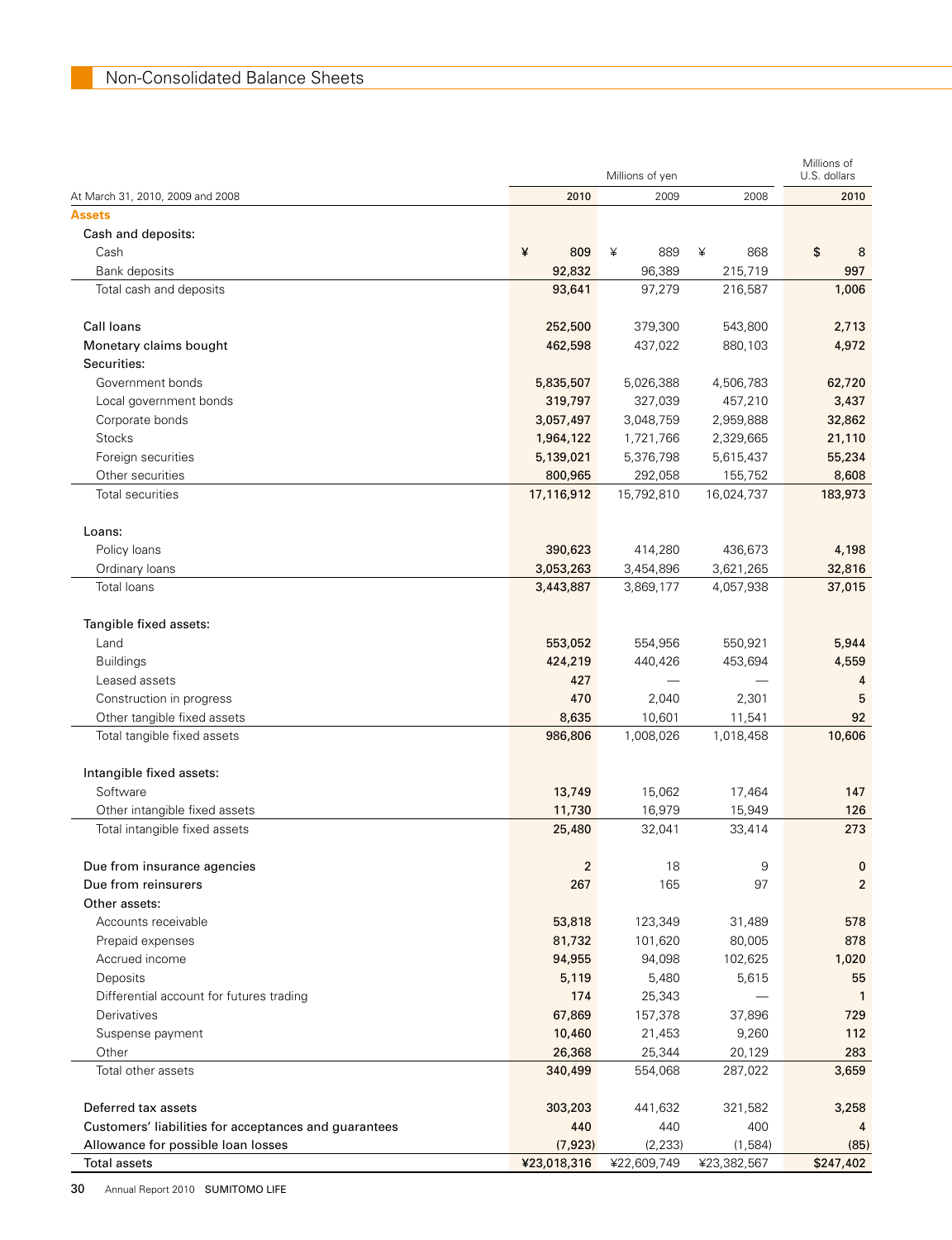|                                                                          |                | Millions of yen |              | Millions of<br>U.S. dollars |
|--------------------------------------------------------------------------|----------------|-----------------|--------------|-----------------------------|
|                                                                          | 2010           | 2009            | 2008         | 2010                        |
| <b>Liabilities</b>                                                       |                |                 |              |                             |
| Policy reserves:                                                         |                |                 |              |                             |
| Reserves for outstanding claims                                          | 109,386<br>¥   | 112,844<br>¥    | 130,629<br>¥ | \$<br>1,175                 |
| Policy reserves                                                          | 20,369,636     | 19,287,447      | 19,672,951   | 218,934                     |
| Policyholders' dividend reserves                                         | 336,273        | 367,459         | 398,782      | 3,614                       |
| Total policy reserves                                                    | 20,815,295     | 19,767,751      | 20,202,364   | 223,724                     |
| Due to reinsurers                                                        | 121            | 132             | 107          | $\mathbf{1}$                |
| Other liabilities:                                                       |                |                 |              |                             |
| Deposits received under securities lending transactions                  | 628,242        | 1,391,342       | 1,541,069    | 6,752                       |
| Long-term debt                                                           | 407,500        | 445,040         | 345,000      | 4,379                       |
| Income tax payable                                                       | 563            | 404             | 583          | 6                           |
| Accounts payable                                                         | 25,638         | 60,995          | 183,794      | 275                         |
| Accrued expenses                                                         | 41,857         | 40,905          | 38,634       | 449                         |
| Unearned income                                                          | 2,796          | 3,245           | 3,610        | 30                          |
| Deposits received                                                        | 50,966         | 50,212          | 50,579       | 547                         |
| Guarantee deposits received                                              | 53,234         | 55,796          | 55,965       | 572                         |
| Securities borrowed                                                      | 1,738          | 32              | 29           | 18                          |
| Derivatives                                                              | 28,786         | 91,497          | 46,696       | 309                         |
| Lease obligations                                                        | 447            |                 |              | 4                           |
| Suspense receipt                                                         | 5,724          | 5,245           | 3,096        | 61                          |
| Other                                                                    | 51,030         | 84,625          |              | 548                         |
| Total other liabilities                                                  | 1,298,525      | 2,229,342       | 2,269,060    | 13,956                      |
| Accrued retirement benefits                                              | 21,237         | 13,813          | 9,510        | 228                         |
| Reserve for price fluctuations                                           | 142,647        | 123,247         | 183,147      | 1,533                       |
| Deferred tax liabilities on revaluation of land                          | 38,327         | 39,182          | 39,763       | 411                         |
| Acceptances and guarantees                                               | 440            | 440             | 400          | 4                           |
| <b>Total liabilities</b>                                                 | 22,316,595     | 22,173,908      | 22,704,354   | 239,860                     |
|                                                                          |                |                 |              |                             |
| <b>Net assets</b>                                                        |                |                 |              |                             |
| Funds, reserve and surplus:                                              |                |                 |              |                             |
| Foundation funds                                                         | 199,000        | 199,000         | 199,000      | 2,138                       |
| Accumulated redeemed foundation funds                                    | 170,000        | 170,000         | 170,000      | 1,827                       |
| Reserve for revaluation                                                  | $\overline{2}$ | 2               | 2            | $\mathbf 0$                 |
| Surplus:                                                                 |                |                 |              |                             |
| Reserve for future losses                                                | 3,804          | 3,604           | 3,404        | 40                          |
| Other surplus:                                                           |                |                 |              |                             |
| Reserve for redemption of foundation funds                               | 131,500        | 99,500          | 67,500       | 1,413                       |
| Fund for price fluctuation allowance                                     | 165,000        | 140,000         | 140,000      | 1,773                       |
| Reserve for assisting social responsibility                              | 1,494          | 1,452           | 1,422        | 16                          |
| Other reserves                                                           | 223            | 223             | 223          | $\overline{2}$              |
| Unappropriated surplus                                                   | 99,412         | 107,922         | 89,066       | 1,068                       |
| Total other surplus                                                      | 397,631        | 349,097         | 298,213      | 4,273                       |
| Total surplus                                                            | 401,435        | 352,702         | 301,617      | 4,314                       |
| Total funds, reserve and surplus                                         | 770,438        | 721,704         | 670,620      | 8,280                       |
| Unrealized gains/losses, revaluation reserve and adjustments:            |                |                 |              |                             |
| Unrealized gains (losses) on available-for-sale securities, net of taxes | 44,576         | (162, 617)      | 130,124      | 479                         |
| Deferred unrealized gains on hedging instruments                         | 243            | 151             | 23           | $\overline{2}$              |
| Revaluation reserve for land, net of taxes                               | (113, 537)     | (123, 398)      | (122, 555)   | (1,220)                     |
| Total unrealized gains/losses, revaluation reserve and adjustments       | (68, 716)      | (285, 864)      | 7,592        | (738)                       |
| Total net assets                                                         | 701,721        | 435,840         | 678,212      | 7,542                       |
| Total liabilities and net assets                                         | ¥23,018,316    | ¥22,609,749     | ¥23,382,567  | \$247,402                   |

Review of Operations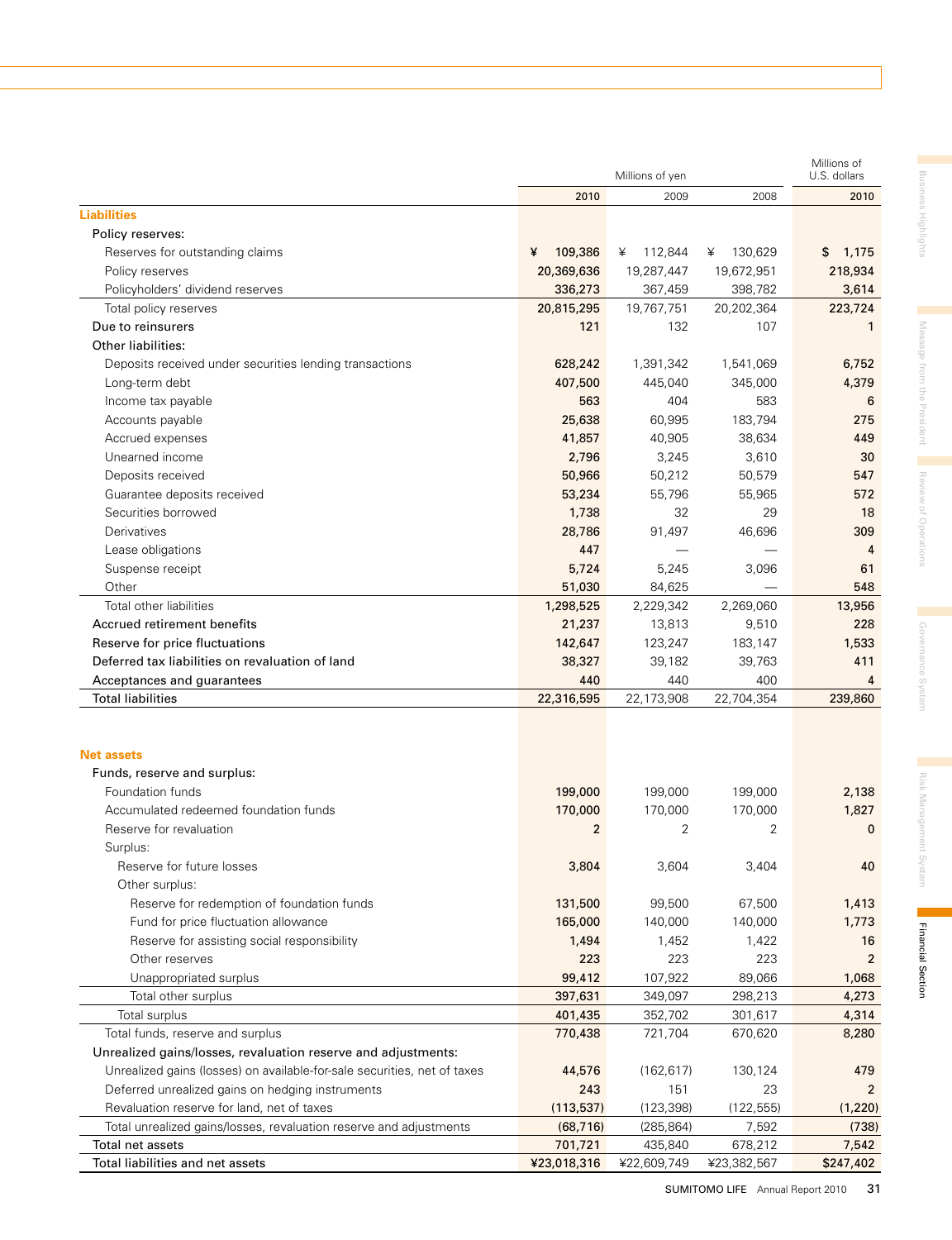|                                                            |            | Millions of yen |            | Millions of<br>U.S. dollars |
|------------------------------------------------------------|------------|-----------------|------------|-----------------------------|
| Years ended March 31, 2010, 2009 and 2008                  | 2010       | 2009            | 2008       | 2010                        |
| <b>Ordinary income</b>                                     |            |                 |            |                             |
| Insurance premiums and other:                              |            |                 |            |                             |
| Premium income                                             | ¥3,059,184 | ¥2,529,256      | ¥2,544,184 | \$32,880                    |
| Reinsurance income                                         | 555        | 644             | 635        | 5                           |
| Other income to policy reserves                            | 3,971      | 3,830           | 3,745      | 42                          |
| Total insurance premiums and other                         | 3,063,711  | 2,533,731       | 2,548,565  | 32,928                      |
| Investment income:                                         |            |                 |            |                             |
| Interest and dividend income:                              |            |                 |            |                             |
| Interest from deposits                                     | 43         | 390             | 662        | 0                           |
| Interest and dividends from securities                     | 329,580    | 315,650         | 315,333    | 3,542                       |
| Interest on loans                                          | 75,391     | 80,264          | 82,757     | 810                         |
| Income from real estate rental                             | 64,885     | 67,075          | 69,107     | 697                         |
| Other interest and dividends                               | 9,740      | 11,375          | 12,595     | 104                         |
| Total interest and dividend income                         | 479,641    | 474,755         | 480,456    | 5,155                       |
| Gains on trading securities                                |            | 488             | 65         |                             |
| Gains on sales of securities                               | 26,530     | 42,071          | 38,926     | 285                         |
| Gains on redemption of securities                          |            | 3,889           |            |                             |
| Foreign exchange gains                                     |            | 1,877           | 327        |                             |
| Other                                                      | 474        | 296             | 450        | 5                           |
| Gains on assets in separate accounts                       | 333,517    |                 |            | 3,584                       |
| Total investment income                                    | 840,162    | 523,378         | 520,225    | 9,030                       |
| Other ordinary income:                                     |            |                 |            |                             |
| Annuity supplementary contract premiums                    | 13,013     | 12,838          | 10,936     | 139                         |
| Benefits left to accumulate at interest                    | 97,433     | 120,856         | 109,973    | 1,047                       |
| Reversal of reserves for outstanding claims                | 3,457      | 17,785          |            | 37                          |
| Reversal of policy reserves                                |            | 385,504         | 80,794     |                             |
| Reversal of accrued retirement benefits                    |            | 1,275           | 11,498     |                             |
| Other                                                      | 8,271      | 9,472           | 7,819      | 88                          |
| Total other ordinary income                                | 122,176    | 547,732         | 221,022    | 1,313                       |
| Total ordinary income                                      | 4,026,050  | 3,604,842       | 3,289,813  | 43,272                      |
|                                                            |            |                 |            |                             |
| <b>Ordinary expenses</b>                                   |            |                 |            |                             |
| Benefits and other payment:                                |            |                 |            |                             |
| Claims paid                                                | 664,926    | 742,747         | 713,719    | 7,146                       |
| Annuities paid                                             | 287,000    | 271,209         | 251,718    | 3,084                       |
| Benefits paid                                              | 436,735    | 437,134         | 450,688    | 4,694                       |
| Surrenders                                                 | 510,052    | 535,163         | 566,399    | 5,482                       |
| Other refunds paid                                         | 105,841    | 151,952         | 158,831    | 1,137                       |
| Reinsurance premiums                                       | 878        | 914             | 896        | 9                           |
| Total benefits and other payment                           | 2,005,434  | 2,139,122       | 2,142,254  | 21,554                      |
| Provision for policy reserves and other reserves:          |            |                 |            |                             |
| Provision for reserves for outstanding claims              |            |                 | 492        |                             |
| Provision for policy reserves                              | 1,082,189  |                 |            | 11,631                      |
| Provision for interest on policyholders' dividend reserves | 1,049      | 1,898           | 1,407      | 11                          |
| Total provision for policy reserves and other reserves     | ¥1,083,238 | ¥<br>1,898      | ¥<br>1,899 | \$11,642                    |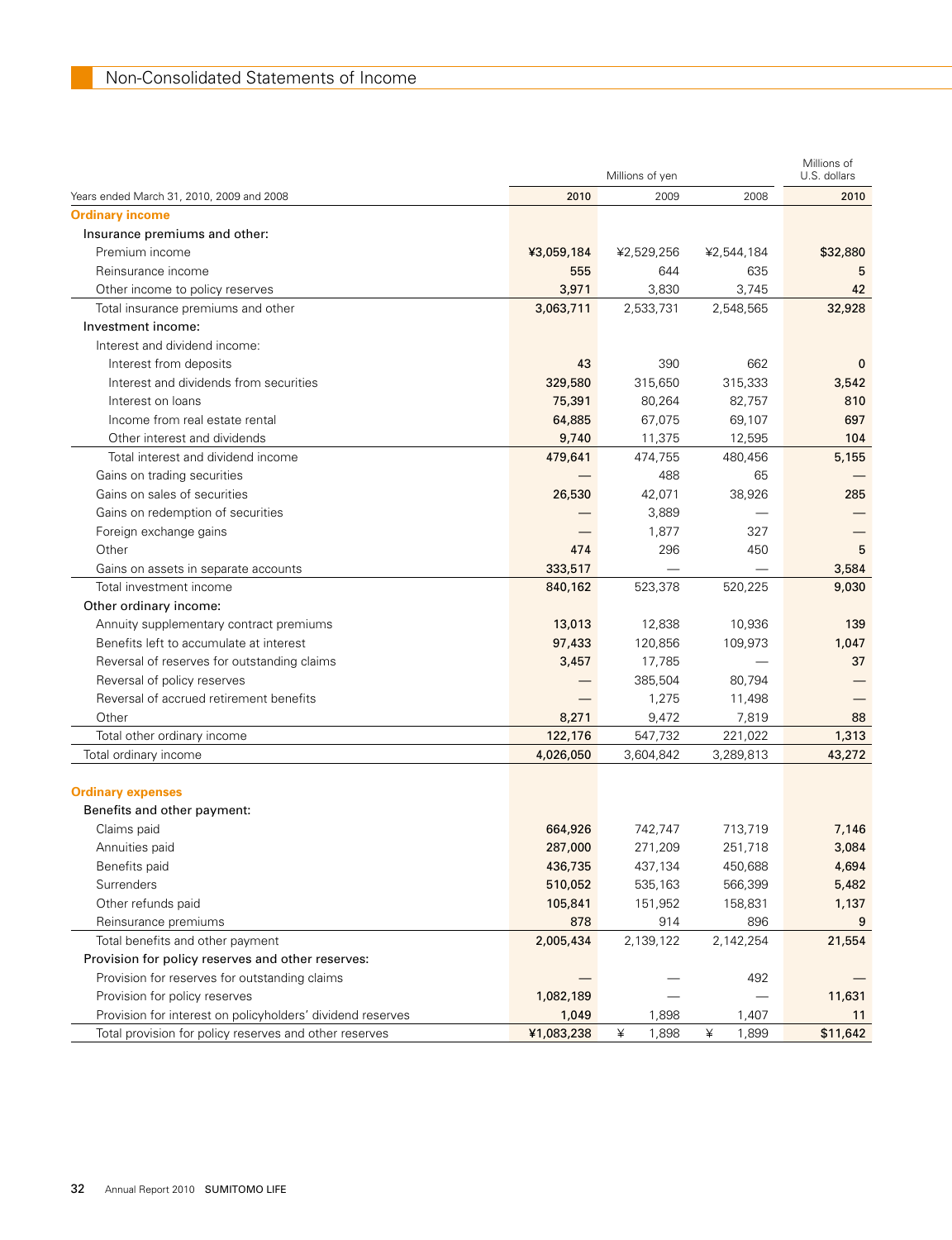| 2010<br>2009<br>2008<br>2010<br>Investment expenses:<br>16,690<br>\$<br>¥<br>14,168<br>¥<br>14,978<br>152<br>Interest expenses<br>¥<br>415<br>Losses on trading securities<br>$\overline{4}$<br>Losses on sales of securities<br>59,623<br>118,933<br>32,024<br>640<br>Losses on devaluation of securities<br>44,461<br>127,981<br>6,168<br>477<br>Losses on derivatives<br>64,796<br>50,552<br>53,573<br>696<br>906<br>Foreign exchange losses<br>9<br>Provision for allowance for possible loan losses<br>6,784<br>20,573<br>72<br>Depreciation of real estate for investment<br>18,452<br>18,768<br>19,437<br>198<br>23,528<br>22,567<br>20,286<br>252<br>Other expenses<br>398,953<br>292,986<br>Losses on assets in separate accounts<br>233,137<br>775,021<br>439,456<br>2,505<br>Total investment expenses |
|-------------------------------------------------------------------------------------------------------------------------------------------------------------------------------------------------------------------------------------------------------------------------------------------------------------------------------------------------------------------------------------------------------------------------------------------------------------------------------------------------------------------------------------------------------------------------------------------------------------------------------------------------------------------------------------------------------------------------------------------------------------------------------------------------------------------|
|                                                                                                                                                                                                                                                                                                                                                                                                                                                                                                                                                                                                                                                                                                                                                                                                                   |
|                                                                                                                                                                                                                                                                                                                                                                                                                                                                                                                                                                                                                                                                                                                                                                                                                   |
|                                                                                                                                                                                                                                                                                                                                                                                                                                                                                                                                                                                                                                                                                                                                                                                                                   |
|                                                                                                                                                                                                                                                                                                                                                                                                                                                                                                                                                                                                                                                                                                                                                                                                                   |
|                                                                                                                                                                                                                                                                                                                                                                                                                                                                                                                                                                                                                                                                                                                                                                                                                   |
|                                                                                                                                                                                                                                                                                                                                                                                                                                                                                                                                                                                                                                                                                                                                                                                                                   |
|                                                                                                                                                                                                                                                                                                                                                                                                                                                                                                                                                                                                                                                                                                                                                                                                                   |
|                                                                                                                                                                                                                                                                                                                                                                                                                                                                                                                                                                                                                                                                                                                                                                                                                   |
|                                                                                                                                                                                                                                                                                                                                                                                                                                                                                                                                                                                                                                                                                                                                                                                                                   |
|                                                                                                                                                                                                                                                                                                                                                                                                                                                                                                                                                                                                                                                                                                                                                                                                                   |
|                                                                                                                                                                                                                                                                                                                                                                                                                                                                                                                                                                                                                                                                                                                                                                                                                   |
|                                                                                                                                                                                                                                                                                                                                                                                                                                                                                                                                                                                                                                                                                                                                                                                                                   |
|                                                                                                                                                                                                                                                                                                                                                                                                                                                                                                                                                                                                                                                                                                                                                                                                                   |
| 381,546<br>367,716<br>372,198<br>4,100<br>Operating expenses                                                                                                                                                                                                                                                                                                                                                                                                                                                                                                                                                                                                                                                                                                                                                      |
| Other ordinary expenses:                                                                                                                                                                                                                                                                                                                                                                                                                                                                                                                                                                                                                                                                                                                                                                                          |
| Payment of benefits left to accumulate at interest<br>116,026<br>174,229<br>179,999<br>1,247                                                                                                                                                                                                                                                                                                                                                                                                                                                                                                                                                                                                                                                                                                                      |
| 23,015<br>Taxes<br>21,240<br>21,530<br>247                                                                                                                                                                                                                                                                                                                                                                                                                                                                                                                                                                                                                                                                                                                                                                        |
| Depreciation<br>14,961<br>15,457<br>15,886<br>160                                                                                                                                                                                                                                                                                                                                                                                                                                                                                                                                                                                                                                                                                                                                                                 |
| Provision for accrued retirement benefits<br>7,067<br>75                                                                                                                                                                                                                                                                                                                                                                                                                                                                                                                                                                                                                                                                                                                                                          |
| 5,837<br>6,416<br>7,381<br>62<br>Other                                                                                                                                                                                                                                                                                                                                                                                                                                                                                                                                                                                                                                                                                                                                                                            |
| Total other ordinary expenses<br>166,907<br>217,344<br>224,797<br>1,793                                                                                                                                                                                                                                                                                                                                                                                                                                                                                                                                                                                                                                                                                                                                           |
| 3,870,264<br>41,597<br>Total ordinary expenses<br>3,501,103<br>3,180,606                                                                                                                                                                                                                                                                                                                                                                                                                                                                                                                                                                                                                                                                                                                                          |
| Ordinary profit<br>155,786<br>103,738<br>109,207<br>1,674                                                                                                                                                                                                                                                                                                                                                                                                                                                                                                                                                                                                                                                                                                                                                         |
|                                                                                                                                                                                                                                                                                                                                                                                                                                                                                                                                                                                                                                                                                                                                                                                                                   |
| <b>Extraordinary gains</b>                                                                                                                                                                                                                                                                                                                                                                                                                                                                                                                                                                                                                                                                                                                                                                                        |
| Gains on disposal of fixed assets, etc.<br>1,128<br>12 <sup>2</sup><br>1,669<br>11,875                                                                                                                                                                                                                                                                                                                                                                                                                                                                                                                                                                                                                                                                                                                            |
| Reversal of allowance for price fluctuations<br>59,900                                                                                                                                                                                                                                                                                                                                                                                                                                                                                                                                                                                                                                                                                                                                                            |
| Reversal of allowance for possible loan losses<br>3,526                                                                                                                                                                                                                                                                                                                                                                                                                                                                                                                                                                                                                                                                                                                                                           |
| Gains on contribution of securities to retirement benefit trust<br>3,291                                                                                                                                                                                                                                                                                                                                                                                                                                                                                                                                                                                                                                                                                                                                          |
| 1,128<br>61,569<br>12<br>Total extraordinary gains<br>18,692                                                                                                                                                                                                                                                                                                                                                                                                                                                                                                                                                                                                                                                                                                                                                      |
|                                                                                                                                                                                                                                                                                                                                                                                                                                                                                                                                                                                                                                                                                                                                                                                                                   |
| <b>Extraordinary losses</b>                                                                                                                                                                                                                                                                                                                                                                                                                                                                                                                                                                                                                                                                                                                                                                                       |
| Losses on disposal of fixed assets, etc.<br>2,965<br>1,411<br>6,819<br>31                                                                                                                                                                                                                                                                                                                                                                                                                                                                                                                                                                                                                                                                                                                                         |
| Impairment losses on fixed assets<br>4,396<br>47<br>11,299<br>2,783                                                                                                                                                                                                                                                                                                                                                                                                                                                                                                                                                                                                                                                                                                                                               |
| Provision for reserve for price fluctuations<br>19,400<br>8,919<br>208                                                                                                                                                                                                                                                                                                                                                                                                                                                                                                                                                                                                                                                                                                                                            |
| Advanced depreciation for real estate<br>100<br>56<br>166<br>$\mathbf{1}$                                                                                                                                                                                                                                                                                                                                                                                                                                                                                                                                                                                                                                                                                                                                         |
| 670<br>657<br>602<br>Payment to social responsibility reserve<br>7                                                                                                                                                                                                                                                                                                                                                                                                                                                                                                                                                                                                                                                                                                                                                |
| 27,519<br>13,438<br>19,291<br>295<br>Total extraordinary losses                                                                                                                                                                                                                                                                                                                                                                                                                                                                                                                                                                                                                                                                                                                                                   |
| Surplus before income taxes<br>129,395<br>151,869<br>108,608<br>1,390                                                                                                                                                                                                                                                                                                                                                                                                                                                                                                                                                                                                                                                                                                                                             |
| Income taxes:                                                                                                                                                                                                                                                                                                                                                                                                                                                                                                                                                                                                                                                                                                                                                                                                     |
| 422<br>Current<br>564<br>43,912<br>6                                                                                                                                                                                                                                                                                                                                                                                                                                                                                                                                                                                                                                                                                                                                                                              |
| Deferred<br>20,214<br>45,037<br>(25, 268)<br>217                                                                                                                                                                                                                                                                                                                                                                                                                                                                                                                                                                                                                                                                                                                                                                  |
| 20,779<br>45,460<br>Total income taxes<br>223                                                                                                                                                                                                                                                                                                                                                                                                                                                                                                                                                                                                                                                                                                                                                                     |
| ¥ 108,616<br>89,965<br>\$1,167<br>Net surplus for the year<br>¥<br>106,408<br>¥                                                                                                                                                                                                                                                                                                                                                                                                                                                                                                                                                                                                                                                                                                                                   |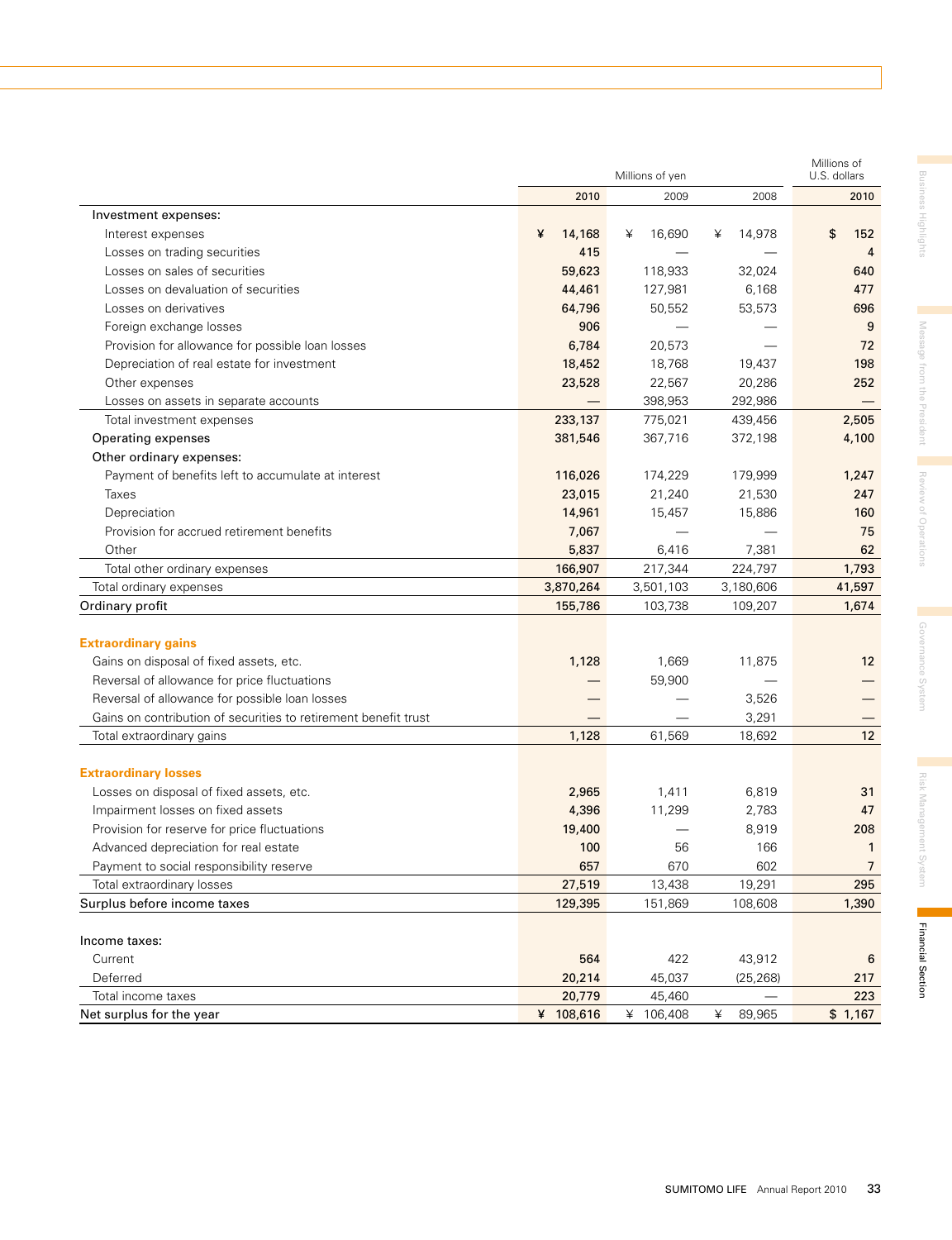|                                                                                   | Millions of yen |          |                | Millions of<br>U.S. dollars |  |
|-----------------------------------------------------------------------------------|-----------------|----------|----------------|-----------------------------|--|
| Years ended March 31, 2010, 2009 and 2008                                         | 2010            | 2009     | 2008           | 2010                        |  |
|                                                                                   |                 |          |                |                             |  |
| <b>Funds, reserve and surplus</b><br><b>Foundation funds</b>                      |                 |          |                |                             |  |
| Balance at the end of previous fiscal year                                        | ¥199,000        | ¥199,000 | ¥149,000       | \$2,138                     |  |
| Changes during the current fiscal year:                                           |                 |          |                |                             |  |
| Financing of additional foundation funds                                          |                 |          | 50,000         |                             |  |
| Total changes in current fiscal year                                              |                 |          | 50,000         |                             |  |
| Balance at the end of current fiscal year                                         | 199,000         | 199,000  | 199,000        | 2,138                       |  |
| Accumulated redeemed foundation funds                                             |                 |          |                |                             |  |
| Balance at the end of previous fiscal year                                        | 170,000         | 170,000  | 170,000        | 1,827                       |  |
| Changes during the current fiscal year                                            |                 |          |                |                             |  |
| Balance at the end of current fiscal year                                         | 170,000         | 170,000  | 170,000        | 1,827                       |  |
| Reserve for revaluation                                                           |                 |          |                |                             |  |
| Balance at the end of previous fiscal year                                        | $\overline{2}$  | 2        | 2              | $\bf{0}$                    |  |
| Changes during the current fiscal year                                            |                 |          |                |                             |  |
| Balance at the end of current fiscal year                                         | $\overline{2}$  | 2        | $\overline{2}$ | $\mathbf{0}$                |  |
| Surplus                                                                           |                 |          |                |                             |  |
| Reserve for future losses                                                         |                 |          |                |                             |  |
| Balance at the end of previous fiscal year                                        | 3,604           | 3,404    | 3,204          | 38                          |  |
| Changes during the current fiscal year:                                           |                 |          |                |                             |  |
| Additions to reserve for future losses                                            | 200             | 200      | 200            | $\overline{2}$              |  |
| Total changes in current fiscal year                                              | 200             | 200      | 200            | $\overline{2}$              |  |
| Balance at the end of current fiscal year                                         | 3,804           | 3.604    | 3,404          | 40                          |  |
| Other surplus                                                                     |                 |          |                |                             |  |
| Reserve for redemption of foundation funds                                        |                 |          |                |                             |  |
| Balance at the end of previous fiscal year                                        | 99,500          | 67,500   | 45,500         | 1,069                       |  |
| Changes during the current fiscal year:                                           |                 |          |                |                             |  |
| Additions to reserve for redemption of foundation funds                           | 32,000          | 32,000   | 22,000         | 343                         |  |
| Total changes in current fiscal year                                              | 32,000          | 32,000   | 22,000         | 343                         |  |
| Balance at the end of current fiscal year<br>Fund for price fluctuation allowance | 131,500         | 99,500   | 67,500         | 1,413                       |  |
| Balance at the end of previous fiscal year                                        | 140,000         | 140,000  | 140,000        | 1,504                       |  |
| Changes during the current fiscal year:                                           |                 |          |                |                             |  |
| Additions to fund for price fluctuation allowance                                 | 25,000          |          |                | 268                         |  |
| Total changes in current fiscal year                                              | 25,000          |          |                | 268                         |  |
| Balance at the end of current fiscal year                                         | 165,000         | 140,000  | 140,000        | 1,773                       |  |
| Reserve for assisting social responsibility                                       |                 |          |                |                             |  |
| Balance at the end of previous fiscal year                                        | 1,452           | 1,422    | 1,325          | 15                          |  |
| Changes during the current fiscal year:                                           |                 |          |                |                             |  |
| Additions to reserve for assisting social responsibility                          | 700             | 700      | 700            | $\overline{7}$              |  |
| Reversal of reserve for assisting social responsibility                           | (657)           | (670)    | (602)          | (7)                         |  |
| Total changes in current fiscal year                                              | 42              | 29       | 97             | $\mathbf{0}$                |  |
| Balance at the end of current fiscal year                                         | 1,494           | 1,452    | 1,422          | 16                          |  |
| Other reserves                                                                    |                 |          |                |                             |  |
| Balance at the end of previous fiscal year                                        | 223             | 223      | 223            | $\overline{2}$              |  |
| Changes during the current fiscal year                                            |                 |          |                |                             |  |
| Balance at the end of current fiscal year                                         | ¥<br>223        | ¥<br>223 | ¥<br>223       | $\overline{2}$<br>\$        |  |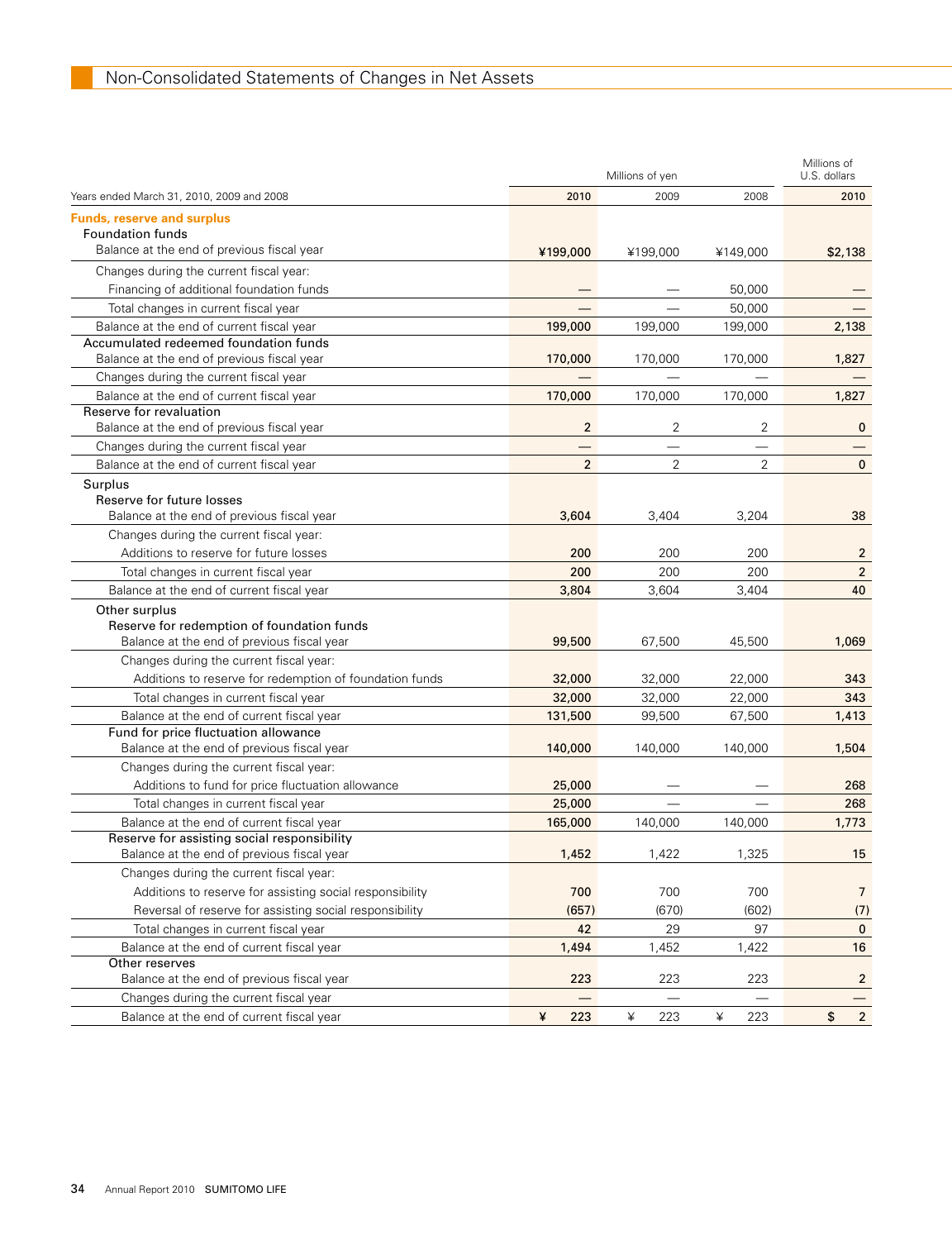|                                                                                |           | Millions of yen |           |                |
|--------------------------------------------------------------------------------|-----------|-----------------|-----------|----------------|
|                                                                                | 2010      | 2009            | 2008      | 2010           |
| Unappropriated surplus                                                         |           |                 |           |                |
| Balance at the end of previous fiscal year                                     | ¥107,922  | ¥ 89,066        | ¥ 77,175  | \$1,159        |
| Changes during the current fiscal year:                                        |           |                 |           |                |
| Provision for policyholders' dividend reserves                                 | (44, 758) | (51, 043)       | (50.588)  | (481)          |
| Additions to reserve for future losses                                         | (200)     | (200)           | (200)     | (2)            |
| Payment of interest on foundation funds                                        | (5, 263)  | (5, 123)        | (3,686)   | (56)           |
| Net surplus for the year                                                       | 108,616   | 106,408         | 89,965    | 1,167          |
| Additions to reserve for redemption of foundation funds                        | (32,000)  | (32,000)        | (22,000)  | (343)          |
| Additions to fund for price fluctuation allowance                              | (25,000)  |                 |           | (268)          |
| Additions to reserve for assisting social responsibility                       | (700)     | (700)           | (700)     | (7)            |
| Reversal of reserve for assisting social responsibility                        | 657       | 670             | 602       | $\overline{7}$ |
| Reversal of revaluation reserve for land                                       | (9,860)   | 842             | (1, 501)  | (105)          |
| Total changes in current fiscal year                                           | (8,509)   | 18,855          | 11,891    | (91)           |
| Balance at the end of current fiscal year                                      | 99,412    | 107,922         | 89,066    | 1,068          |
| Total surplus                                                                  |           |                 |           |                |
| Balance at the end of previous fiscal year                                     | 352,702   | 301,617         | 267,429   | 3,790          |
| Changes during the current fiscal year:                                        |           |                 |           |                |
| Provision for policyholders' dividend reserves                                 | (44, 758) | (51, 043)       | (50, 588) | (481)          |
| Additions to reserve for future losses                                         |           |                 |           |                |
| Payment of interest on foundation funds                                        | (5, 263)  | (5, 123)        | (3,686)   | (56)           |
| Net surplus for the year                                                       | 108,616   | 106,408         | 89,965    | 1,167          |
| Additions to reserve for redemption of foundation funds                        |           |                 |           |                |
| Additions to fund for price fluctuation allowance                              |           |                 |           |                |
| Additions to reserve for assisting social responsibility                       |           |                 |           |                |
| Reversal of reserve for assisting social responsibility                        |           |                 |           |                |
| Reversal of revaluation reserve for land                                       | (9,860)   | 842             | (1, 501)  | (105)          |
| Total changes in current fiscal year                                           | 48,733    | 51,084          | 34,188    | 523            |
| Balance at the end of current fiscal year                                      | 401,435   | 352,702         | 301,617   | 4,314          |
| Total funds, reserve and surplus<br>Balance at the end of previous fiscal year | 721,704   | 670,620         | 586,431   | 7,756          |
| Changes during the current fiscal year:                                        |           |                 |           |                |
| Financing of additional foundation funds                                       |           |                 | 50,000    |                |
| Provision for policyholders' dividend reserves                                 | (44, 758) | (51, 043)       | (50, 588) | (481)          |
| Additions to reserve for future losses                                         |           |                 |           |                |
| Payment of interest on foundation funds                                        | (5, 263)  | (5, 123)        | (3,686)   | (56)           |
| Net surplus for the year                                                       | 108,616   | 106,408         | 89,965    | 1,167          |
| Additions to reserve for redemption of foundation funds                        |           |                 |           |                |
| Additions to fund for price fluctuation allowance                              |           |                 |           |                |
| Additions to reserve for assisting social responsibility                       |           |                 |           |                |
| Reversal of reserve for assisting social responsibility                        |           |                 |           |                |
| Reversal of revaluation reserve for land                                       | (9,860)   | 842             | (1, 501)  | (105)          |
| Total changes in current fiscal year                                           | 48,733    | 51,084          | 84,188    | 523            |
| Balance at the end of current fiscal year                                      | ¥770,438  | ¥721,704        | ¥670,620  | \$8,280        |
|                                                                                |           |                 |           |                |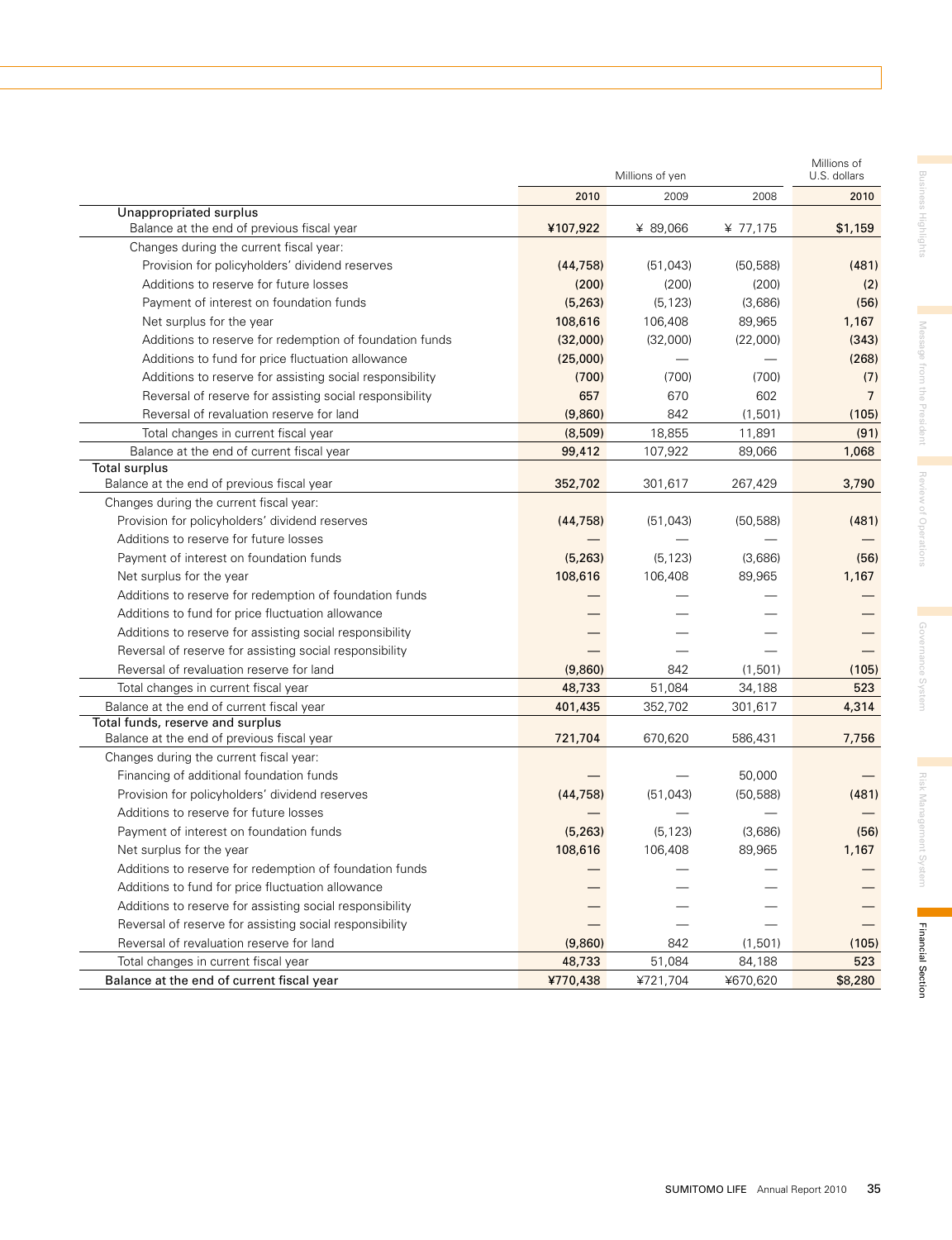|                                                                                                                                                                                        | Millions of yen |            |            | Millions of<br>U.S. dollars |  |
|----------------------------------------------------------------------------------------------------------------------------------------------------------------------------------------|-----------------|------------|------------|-----------------------------|--|
| Years ended March 31, 2010, 2009 and 2008                                                                                                                                              | 2010            | 2009       | 2008       | 2010                        |  |
| Unrealized gains/losses, revaluation reserve and adjustments<br>Unrealized gains (losses) on available-for-sale securities, net of taxes<br>Balance at the end of previous fiscal year | 4(162, 617)     | ¥130,124   | ¥591,936   | \$(1,747)                   |  |
| Changes during the current fiscal year                                                                                                                                                 | 207,194         | (292, 741) | (461, 812) | 2,226                       |  |
| Balance at the end of current fiscal year                                                                                                                                              | 44,576          | (162, 617) | 130,124    | 479                         |  |
| Deferred unrealized gains (losses) on hedging instruments                                                                                                                              |                 |            |            |                             |  |
| Balance at the end of previous fiscal year                                                                                                                                             | 151             | 23         | (25)       | $\mathbf{1}$                |  |
| Changes during the current fiscal year                                                                                                                                                 | 92              | 128        | 49         | $\mathbf{0}$                |  |
| Balance at the end of current fiscal year                                                                                                                                              | 243             | 151        | 23         | $\overline{2}$              |  |
| Revaluation reserve for land, net of taxes                                                                                                                                             |                 |            |            |                             |  |
| Balance at the end of previous fiscal year                                                                                                                                             | (123, 398)      | (122, 555) | (123, 893) | (1, 326)                    |  |
| Changes during the current fiscal year                                                                                                                                                 | 9,860           | (842)      | 1,338      | 105                         |  |
| Balance at the end of current fiscal year                                                                                                                                              | (113, 537)      | (123, 398) | (122, 555) | (1,220)                     |  |
| Total unrealized gains/losses, revaluation reserve and adjustments                                                                                                                     |                 |            |            |                             |  |
| Balance at the end of previous fiscal year                                                                                                                                             | (285, 864)      | 7,592      | 468,017    | (3,072)                     |  |
| Changes during the current fiscal year                                                                                                                                                 | 217,147         | (293, 456) | (460, 424) | 2,333                       |  |
| Balance at the end of current fiscal year                                                                                                                                              | (68, 716)       | (285, 864) | 7,592      | (738)                       |  |
| <b>Total net assets</b>                                                                                                                                                                |                 |            |            |                             |  |
| Balance at the end of previous fiscal year                                                                                                                                             | 435,840         | 678,212    | 1,054,448  | 4,684                       |  |
| Changes during the current fiscal year:                                                                                                                                                |                 |            |            |                             |  |
| Financing of additional foundation funds                                                                                                                                               |                 |            | 50,000     |                             |  |
| Provision for policyholders' dividend reserves                                                                                                                                         | (44, 758)       | (51, 043)  | (50, 588)  | (481)                       |  |
| Additions to reserve for future losses                                                                                                                                                 |                 |            |            |                             |  |
| Payment of interest on foundation funds                                                                                                                                                | (5, 263)        | (5, 123)   | (3,686)    | (56)                        |  |
| Net surplus for the year                                                                                                                                                               | 108,616         | 106,408    | 89,965     | 1,167                       |  |
| Additions to reserve for redemption of foundation funds                                                                                                                                |                 |            |            |                             |  |
| Additions to fund for price fluctuation allowance                                                                                                                                      |                 |            |            |                             |  |
| Additions to reserve for assisting social responsibility                                                                                                                               |                 |            |            |                             |  |
| Reversal of reserve for assisting social responsibility                                                                                                                                |                 |            |            |                             |  |
| Reversal of revaluation reserve for land                                                                                                                                               | (9,860)         | 842        | (1,501)    | (105)                       |  |
| Other changes during the current fiscal year                                                                                                                                           | 217,147         | (293, 456) | (460, 424) | 2,333                       |  |
| Total changes in current fiscal year                                                                                                                                                   | 265,880         | (242, 371) | (376, 236) | 2,857                       |  |
| Balance at the end of current fiscal year                                                                                                                                              | ¥701,721        | ¥435,840   | ¥678,212   | \$7,542                     |  |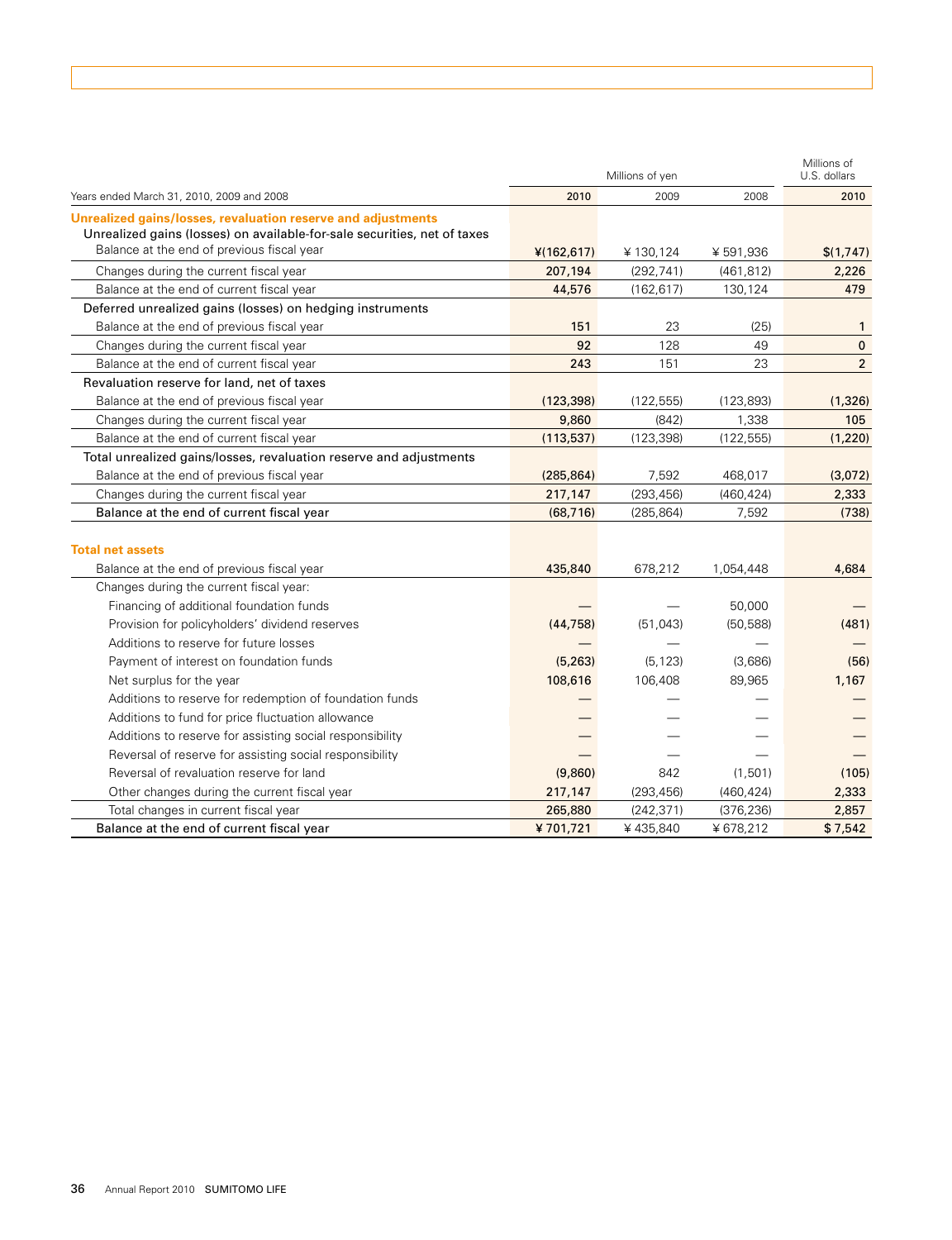|                                                | Millions of yen |          |         | Millions of<br>U.S. dollars |  |
|------------------------------------------------|-----------------|----------|---------|-----------------------------|--|
| Years ended March 31, 2010, 2009 and 2008      | 2010            | 2009     | 2008    | 2010                        |  |
| Unappropriated surplus                         | ¥99,412         | ¥107,922 | ¥89,066 | \$1,068                     |  |
| Appropriation of surplus                       |                 |          |         |                             |  |
| Provision for policyholders' dividend reserves | 61,602          | 44.758   | 51,043  | 662                         |  |
| Net surplus:                                   |                 |          |         |                             |  |
| Reserves for future losses                     | 200             | 200      | 200     | $\overline{2}$              |  |
| Interest on foundation funds                   | 4,910           | 5,263    | 5,123   | 52                          |  |
| Voluntary surplus reserves:                    |                 |          |         |                             |  |
| Reserve for redemption of foundation funds     | 32,000          | 32,000   | 32,000  | 343                         |  |
| Reserve for price fluctuation allowance        |                 | 25,000   |         |                             |  |
| Reserve for assisting social responsibility    | 700             | 700      | 700     | 7                           |  |
| Total voluntary reserves                       | 32,700          | 57,700   | 32,700  | 351                         |  |
| Total net surplus                              | 37,810          | 63,163   | 38,023  | 406                         |  |
| Total appropriation of surplus                 | ¥99,412         | ¥107,922 | ¥89.066 | \$1,068                     |  |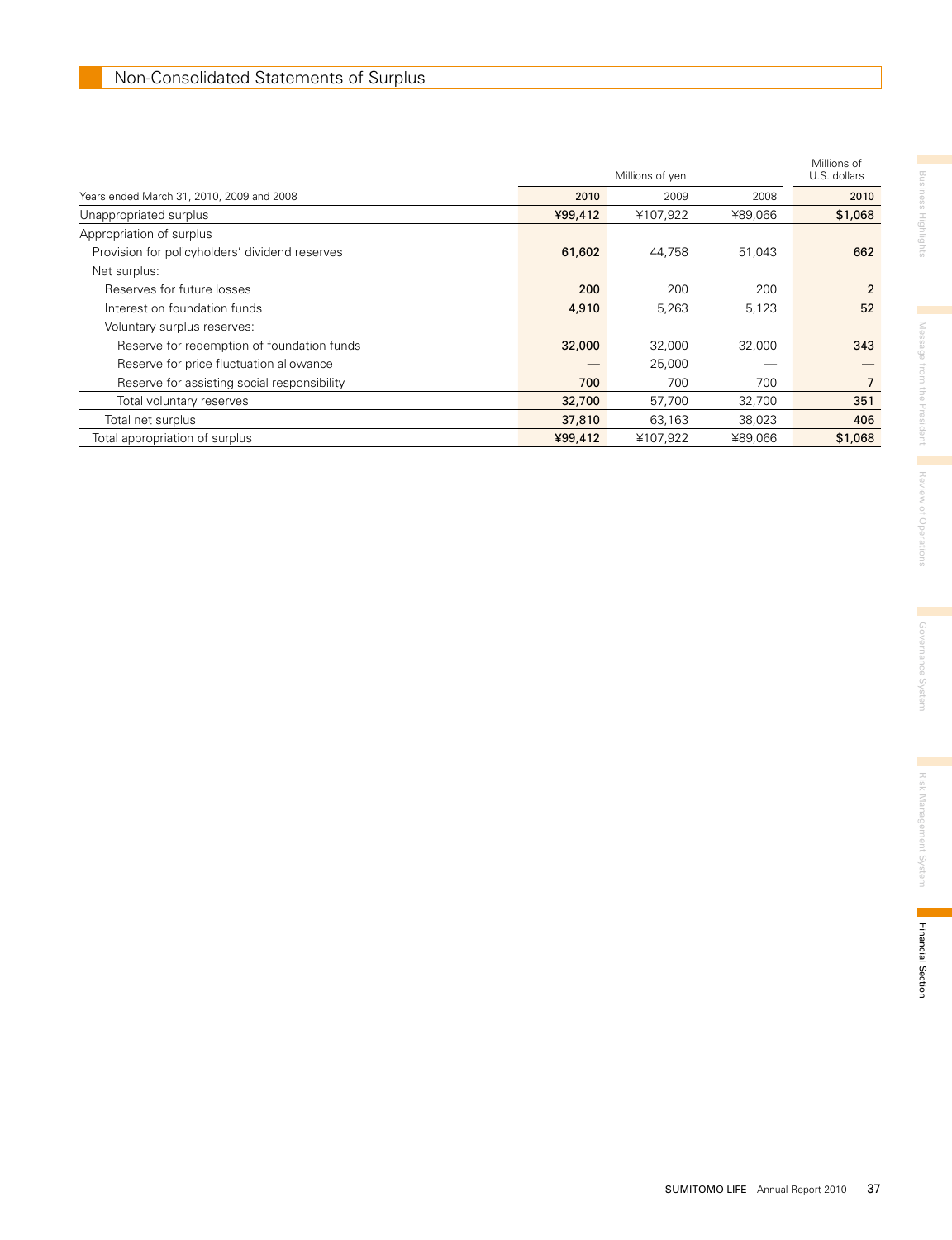#### Corporate Information

(As of July 2, 2010)

#### **Directory**

#### **SUMITOMO LIFE INSURANCE COMPANY**

**Head Office** 1-4-35, Shiromi, Chuo-ku, Osaka 540-8512, Japan Tel: +81 (6) 6937-1435

**Tokyo Head Office** 7-18-24, Tsukiji, Chuo-ku, Tokyo 104-8430, Japan Tel: +81 (3) 5550-1100

\* If you have any inquiries, please contact: Capital Planning Section Corporate Planning Department 7-18-24, Tsukiji, Chuo-ku, Tokyo 104-8430, Japan Tel: +81 (3) 5550-5818 Fax: +81 (3) 5550-1161

#### Global Network

#### **New York Representative Office**

565 Fifth Avenue, 5F, New York, NY 10017, U.S.A. Tel: +1 (212) 521-8340 Fax: +1 (212) 750-7930

#### **London Representative Office**

6F, 12-15 Finsbury Circus, London EC2M 7BT, U.K. Tel: +44 (20) 7256-7630 Fax: +44 (20) 7256-7624

#### **Beijing Representative Office**

1205, Beijing CR Building, A8 Jianguomen-North Street, Beijing 100005, China Tel: +86 (10) 8519-2501 Fax: +86 (10) 8519-2503

#### **Sumitomo Life Insurance Agency America, Inc.**

565 Fifth Avenue, 5F, New York, NY 10017, U.S.A. Tel: +1 (212) 521-8300 Fax: +1 (212) 980-4008

#### Board of Directors, Corporate Auditors and Executive Officers

#### **Chairman and Representative Director** Shinichi Yokoyama

**President and Representative Director, Chief Executive Officer** Yoshio Sato

**Senior Managing Directors and Representative Directors, Senior Executive Officers**

 Fumio Tokubutsu Ikunori Kato Norio Takamatsu

#### **Managing Directors and Managing Executive Officers**

 Haruo Urata Michihisa Tanimoto Masahiro Hashimoto Yutaka Amino Koichi Suzaki Yukio Noro Masaya Honjo

#### **Directors**

 Yosaku Fuji Hiroyuki Kamano Tsuguoki Fujinuma

#### **Senior Corporate Auditors**

 Koji Hanaoka Mitsutoshi Mise

#### **Corporate Auditors**

 Takemochi Ishii Toru Motobayashi Masami Ohinata

#### **Managing Executive Officers**

 Tatsuhiko Oda Kazuhiko Tsutsumi Hiroshi Yamaguchi Shinji Haruhara Hironobu Sakai Hidenori Shinohara

#### **Executive Officers**

 Hiroyuki Shimomura Hiroshi Fujii Hisato Kogawa Masato Inui Toshimatsu Araki Ryo Oshita Yasuhisa Tanabe Masayuki Aoto